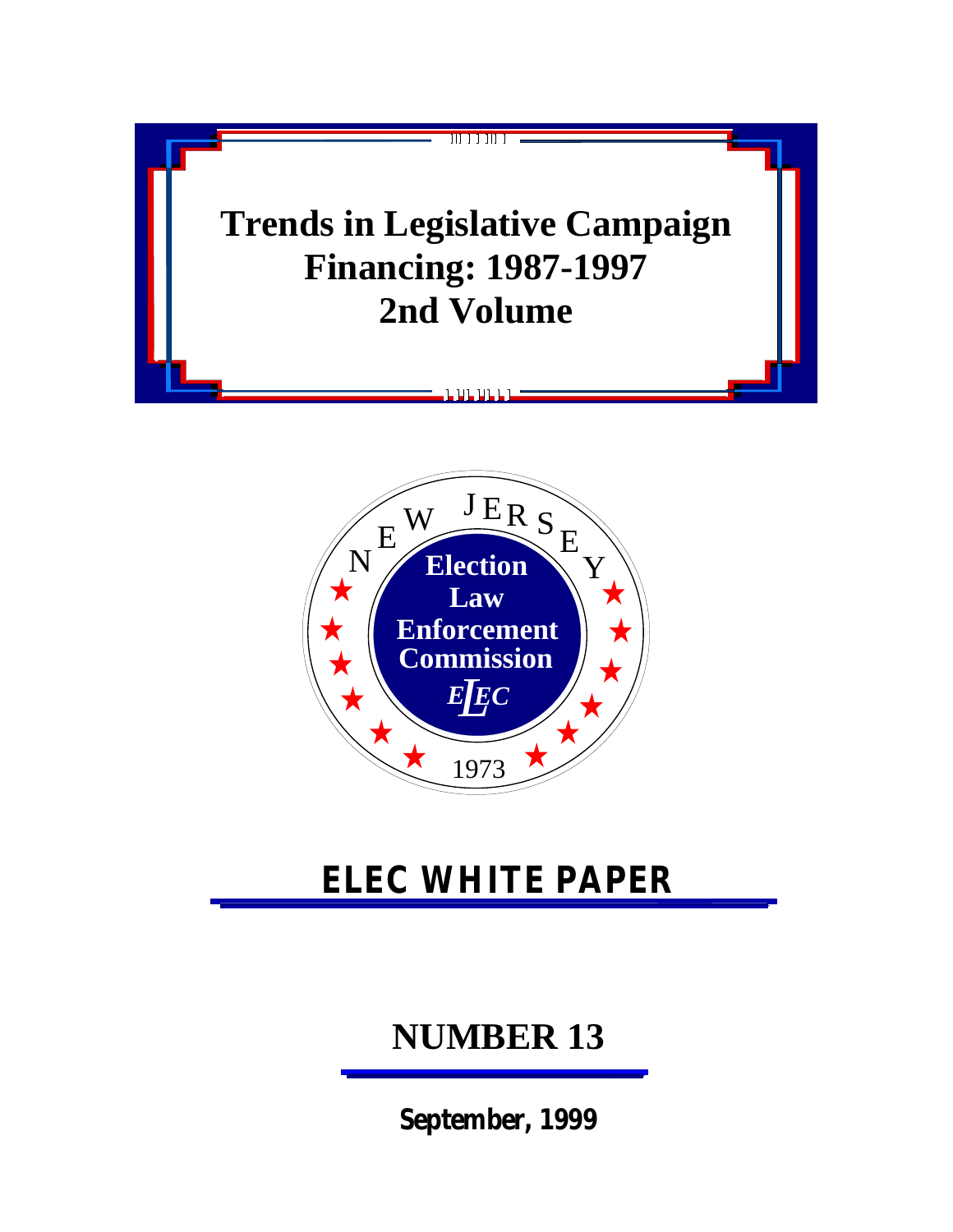

#### *State of New Jersey*

#### **ELECTION LAW ENFORCEMENT COMMISSION**

**RALPH V. MARTIN Chair**

> **DAVID LINETT Vice Chair**

**PAULA A. FRANZESE Commissioner**

**LYNNAN B. WARE Commissioner**

Respond to: P.O. Box 185 Trenton, New Jersey 08625-0185

(609) 292-8700

Website: http://www.state.nj.us/lps/elec/

#### **Acknowledgement**

Deputy Director Jeffrey M. Brindle authored this White Paper, the Thirteenth in a series that has gained the New Jersey Election Law Enforcement Commission (ELEC) and him international recognition. As with the other numbers in the series, this paper should prove useful to the media, academics, public officials, and concerned citizens. The Commission is extremely proud of the Deputy Director's scholarly efforts in this report and the others he has written.

Director of Systems Administration Carol Neiman and Assistant Systems Administrator Kim Vandegrift were invaluable to the project in terms of data retrieval and the development of computerized statistical information. Research Assistant Steven Kimmelman lent his expertise in coding and political analysis and Legal Director Gregory E. Nagy served as proofreader. Administrative Assistant Elbia Zeppetelli did her usual excellent job of word processing and applying ELEC's desktop publishing technology to the design of the project.

The general editor of the White Paper Series, Executive Director Frederick M. Herrmann, again served in this capacity. As usual, he did a very fine job in editing the text bringing consistency throughout. For further reading about the role of campaign financing in New Jersey and the nation's political systems, the Commission suggests referring to the third edition of the COGEL Campaign Financing and Lobbying Bibliography compiled by him and published by the Council on Governmental Ethics Laws and ELEC.

**FREDERICK M. HERRMANN, Ph.D. Executive Director**

> **JEFFREY M. BRINDLE Deputy Director**

**GREGORY E. NAGY Legal Director**

**JAMES P. WYSE Counsel**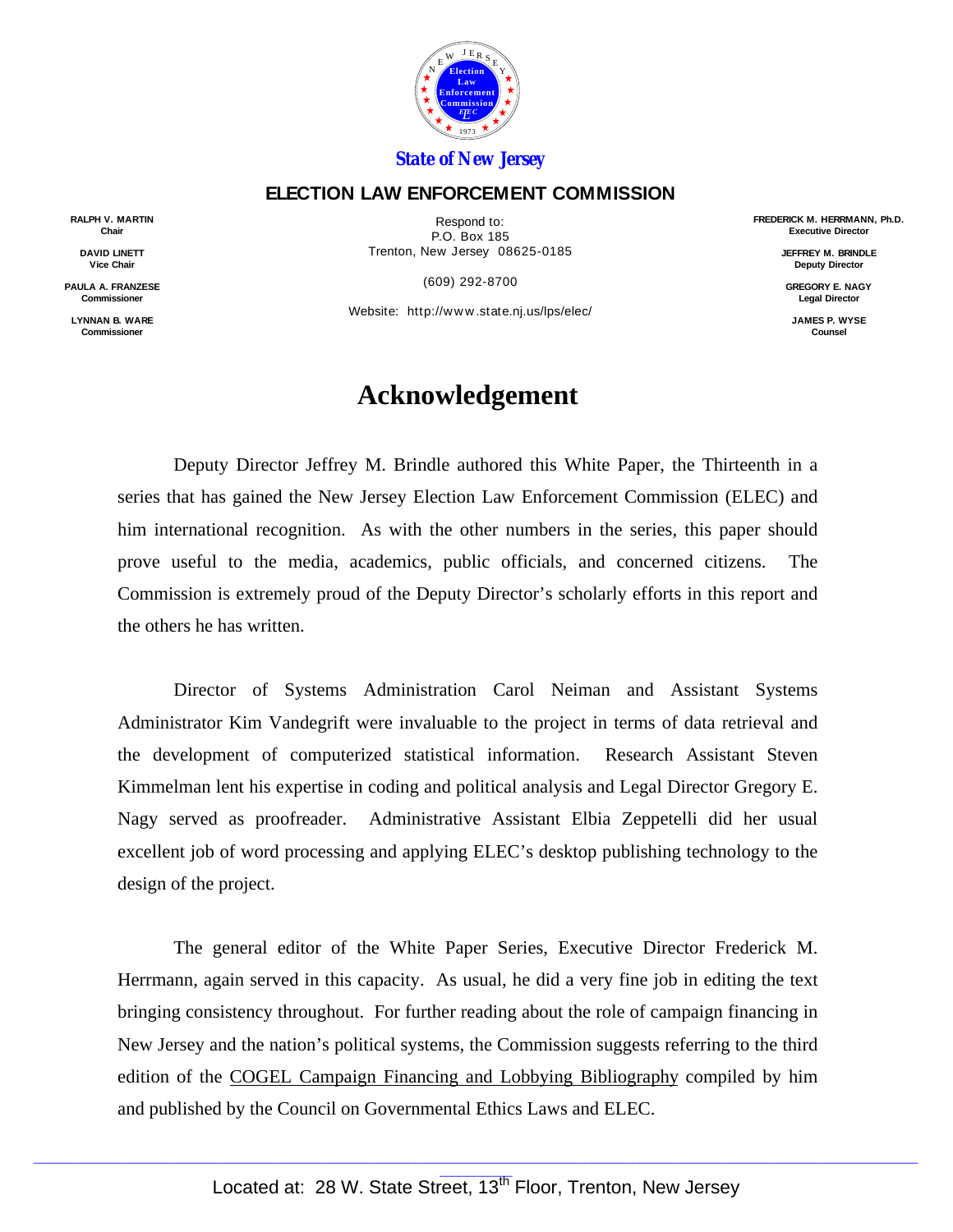# **Table of Contents**

#### **Page No.**

| 1.             |  |
|----------------|--|
| 2.             |  |
| 3.             |  |
| 4.             |  |
| 5 <sub>1</sub> |  |
| 6.             |  |
| 7.             |  |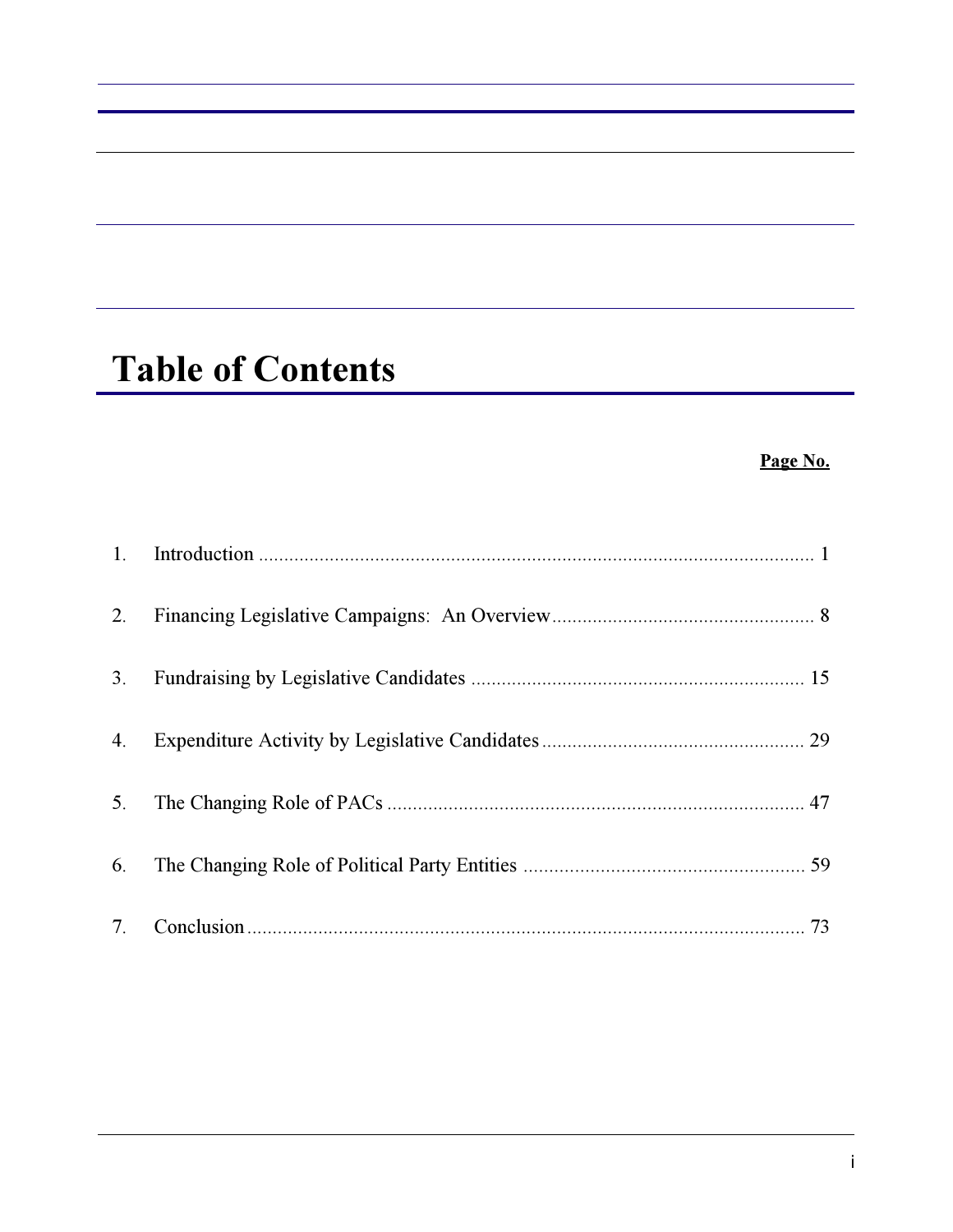### **Figure No. Page No.**

| 1.  | Percentage Increase in Receipts and Expenditures 1977-1987 |  |
|-----|------------------------------------------------------------|--|
|     |                                                            |  |
| 2.  |                                                            |  |
| 3.  | Comparison of Democratic/Republican Legislative Candidate  |  |
|     |                                                            |  |
| 4.  | Change in Average Contribution Amounts to Legislative      |  |
|     |                                                            |  |
| 5.  |                                                            |  |
| 6.  |                                                            |  |
| 7.  |                                                            |  |
| 8.  |                                                            |  |
| 9.  |                                                            |  |
| 10. |                                                            |  |
| 11. |                                                            |  |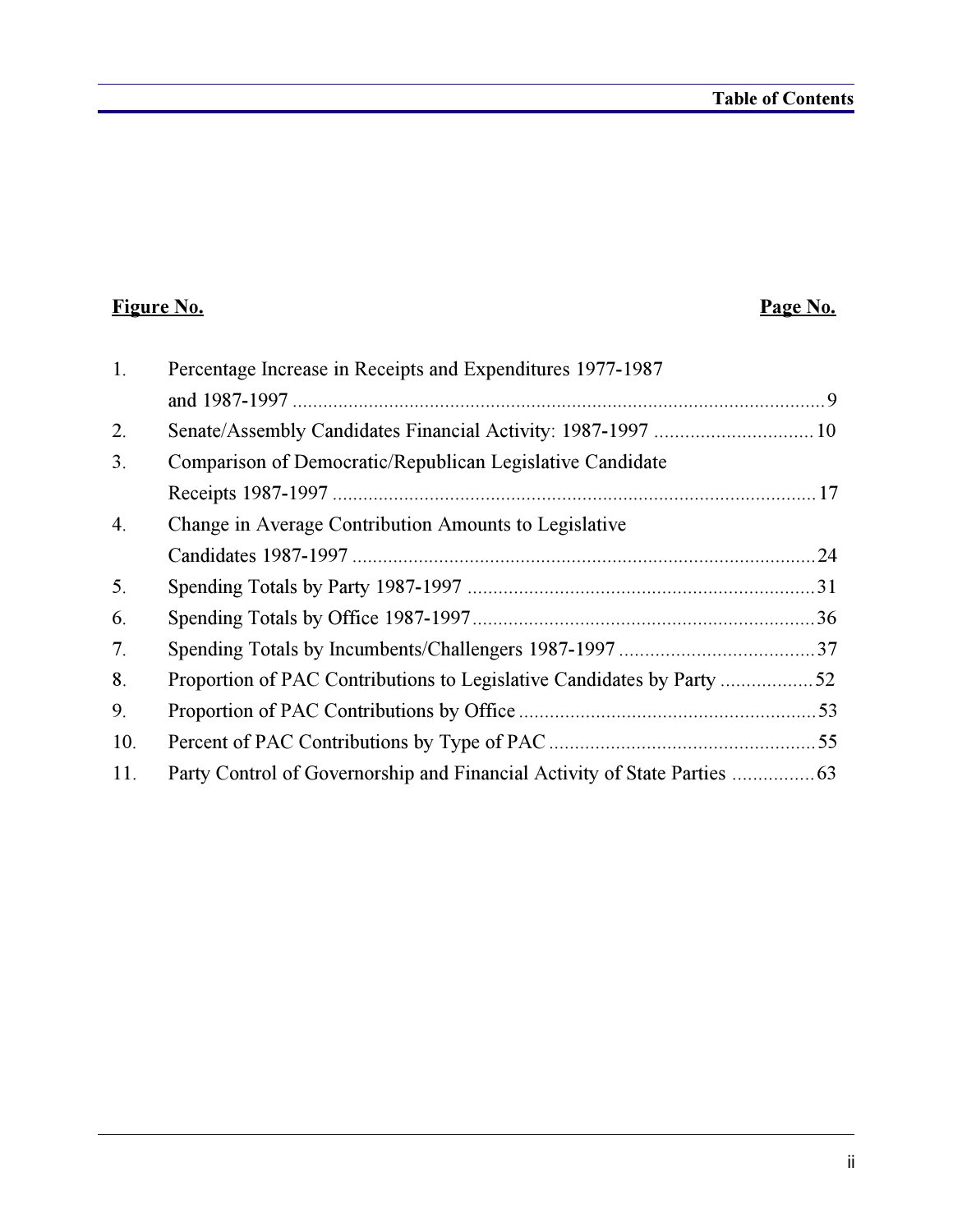### **Table No. Page No.**

| $\mathbf{1}$ . |                                                                          |  |
|----------------|--------------------------------------------------------------------------|--|
| 2.             |                                                                          |  |
| 3.             |                                                                          |  |
| 4.             | Contributions by Contributor Type to Legislative Candidates 1993-1997 26 |  |
| 5 <sub>1</sub> |                                                                          |  |
| 6.             | Number of PACs and Amount Contributed                                    |  |
|                |                                                                          |  |
| 7 <sub>1</sub> |                                                                          |  |
| 8.             |                                                                          |  |
| 9.             |                                                                          |  |
| 10.            |                                                                          |  |
|                |                                                                          |  |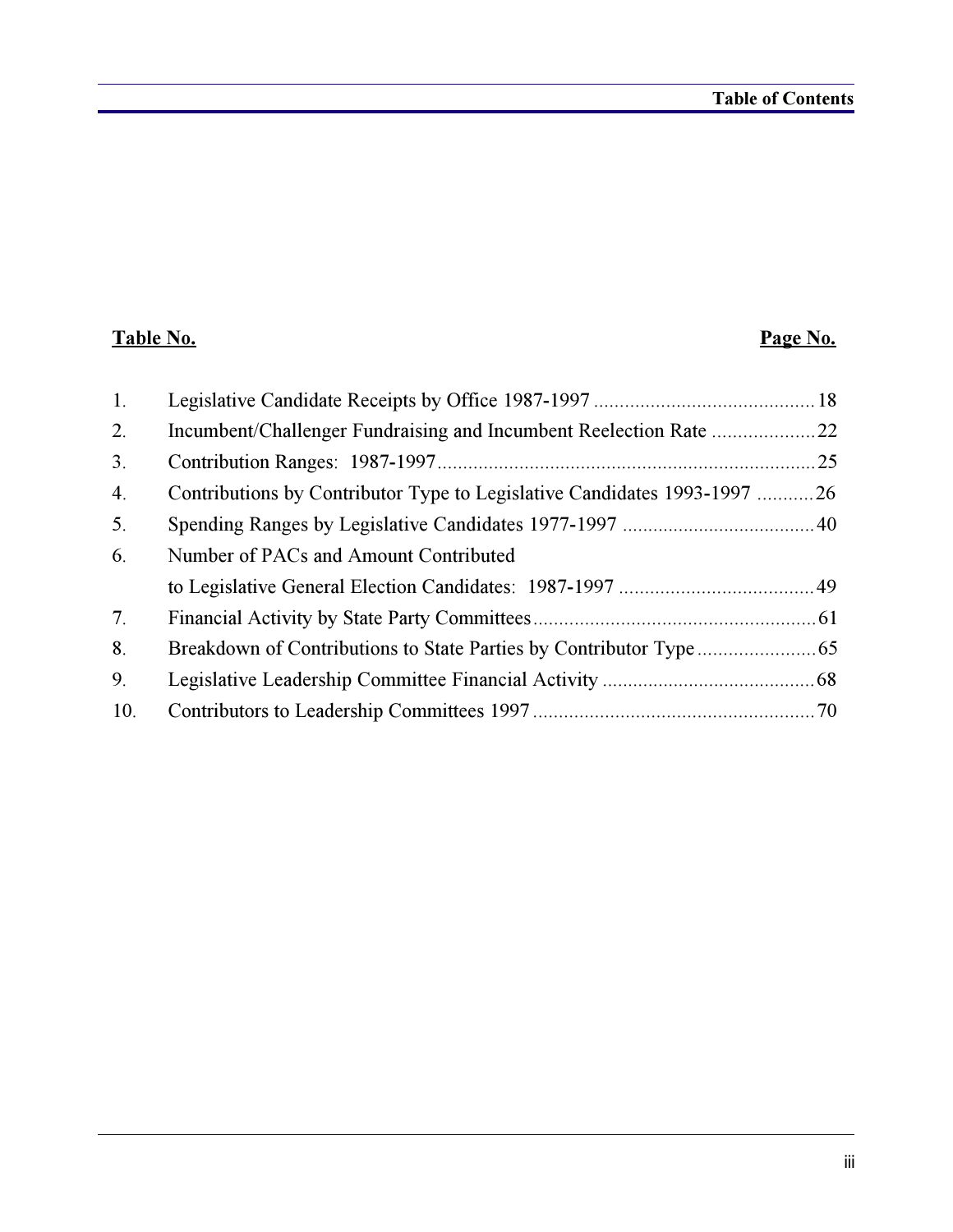# **Introduction**



rends In Legislative Campaign Financing: 1977-1987, ELEC White Paper Number Two, noted:

> The legislative general election of 1987 was the most expensive in State history.<sup>1</sup>

As the decade of the 90's dawned, articles were appearing in daily newspapers throughout the State in which individuals bemoaned the fact that the cost of legislative elections had skyrocketed. Eventually, this drumbeat of criticism led to the introduction of legislation designed to reform the campaign finance system. The bills that were introduced ranged from ones that would impose contribution limits, to others that would ban corporate and union contributions, to ones that would establish legislative public financing.

In part because of adverse publicity, and in part because of the efforts of certain reformist legislators, the law was changed in 1993. It established a campaign finance system that imposed limits on contributions to candidates and parties, limited candidates to one candidate committee and/or joint candidates committee, instituted strict guidelines on the uses of campaign money, created a new legislative leadership committee category, and established registration requirements for PACs. In the end, one of the most significant results of the new law was to strengthen political party entities, a reform that would offset the electoral influence of special interest political action committees (PACs).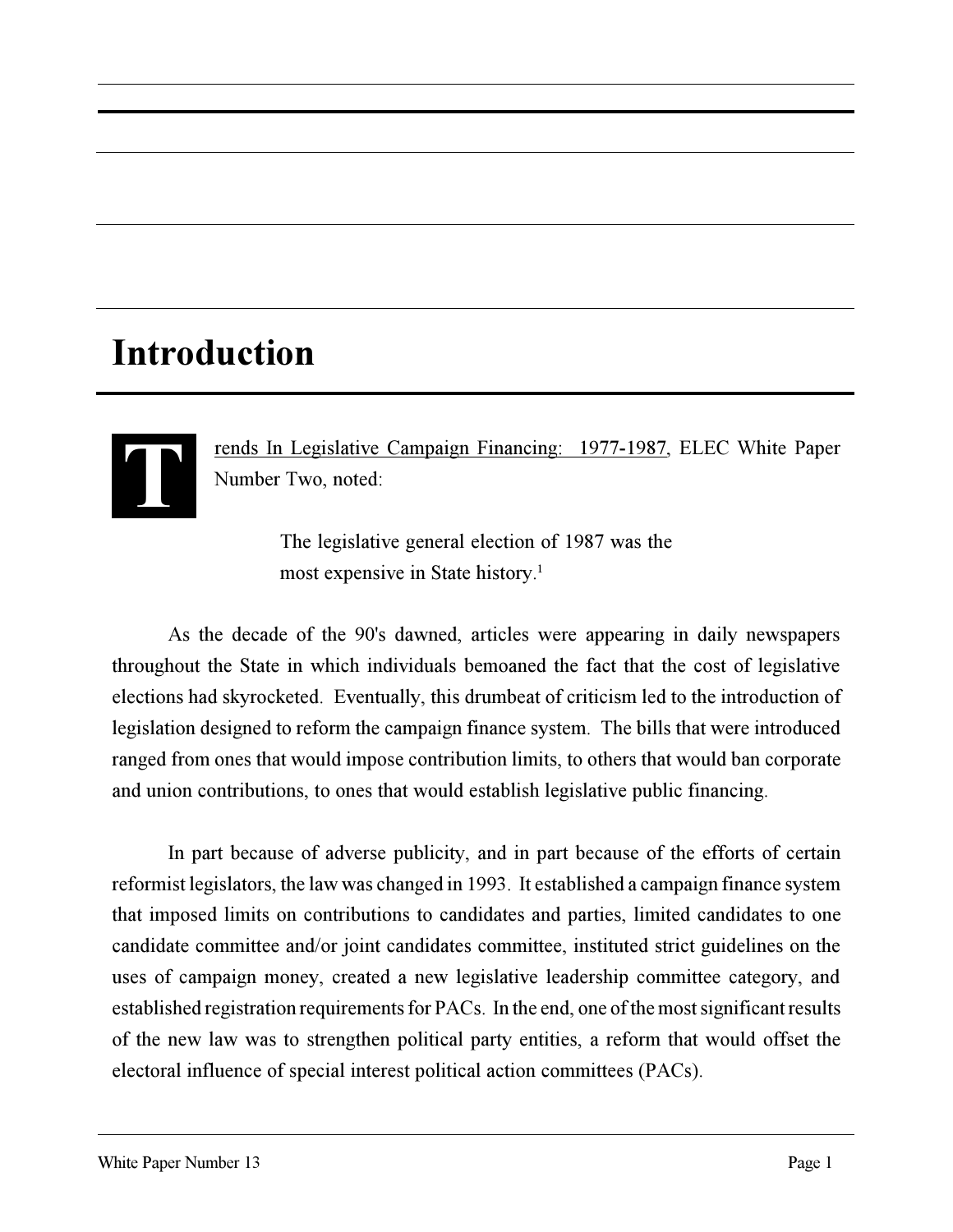#### **Calls for Reform**

Despite this important and historic reform, however, not much has changed vis-a-vis the rhetorical climate surrounding campaign financing in New Jersey. Just as the legislative general election of twelve years ago was characterized as one that surpassed all others in spending, it is now said of the 1997 version that it was the most expensive in history. In 1997, candidates for State Senate and Assembly raised over \$25 million for their general election campaigns and spent \$20.7 million of it. As noted above, voices were raised in protest following the 1987 election. Now, because of the spending record in 1997, voices are again being raised in protest, this time in opposition to current law. For example: Paul J. Contillo, former Chairman of New Jersey Common Cause, made the following comment to Garden State citizens:

> Well, you have a stake in fixing this—and a special role to play in helping decide whether the political system will continue to amplify the voice of [the] politically-connected and the financially-endowed, or whether it will provide you with meaningful power to affect governmental decisions.<sup>2</sup>

Contillo continued by stating that:

Leadership PACs are the worst blight on New Jersey's political system. In 1994-95, Philip Morris contributed a total \$200,000 to the State's four leadership PACs and two political parties, which then funneled monies to candidates in larger denominations than can be—and are—given by the original donors.<sup>3</sup>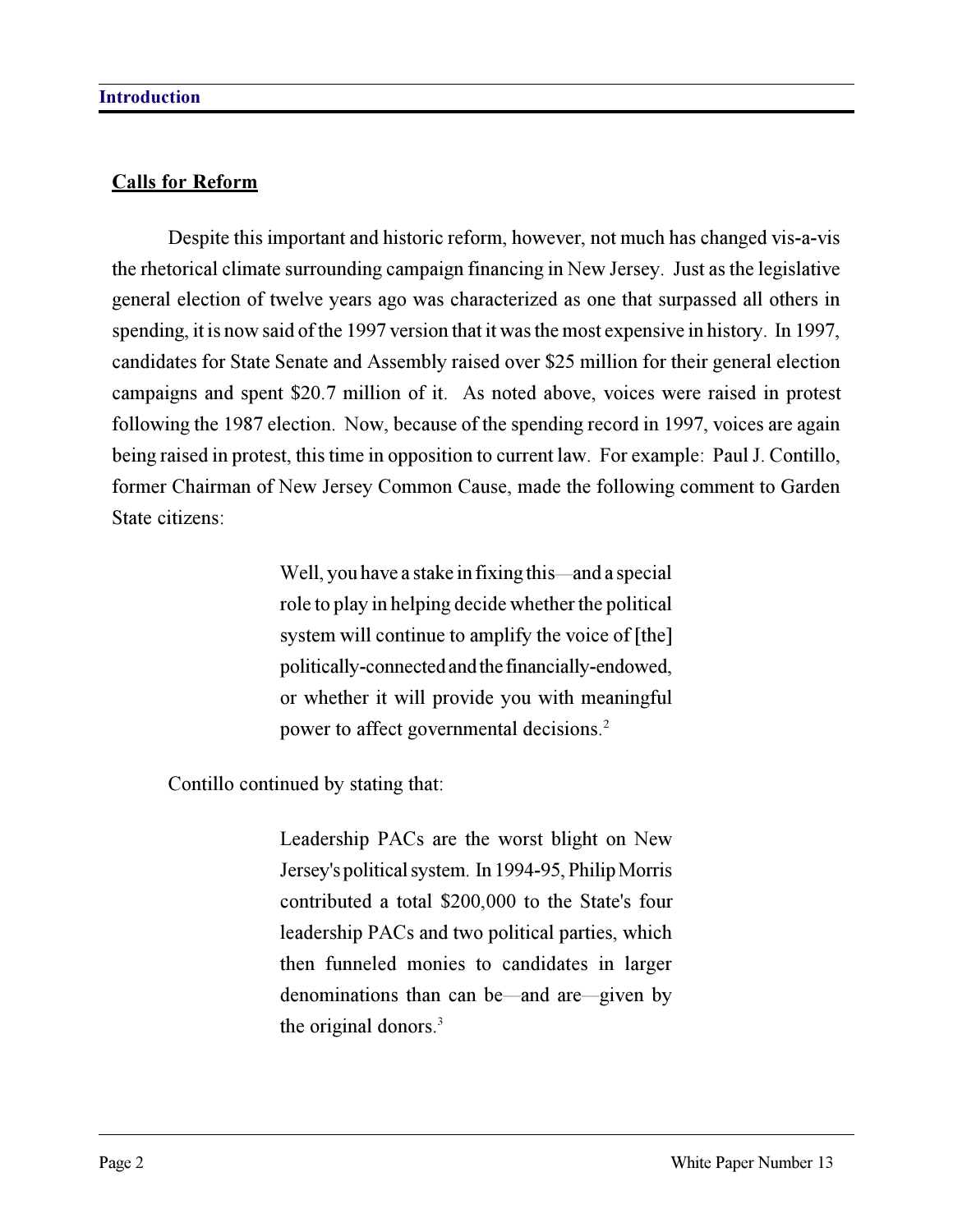In the same vein, Neil Upmeyer, former editor of the New Jersey Reporter, has on numerous occasions expressed similar sentiments about legislative leadership committees. The New Jersey press has not been silent on the 1993 law either. In a July, 1997 article in the Asbury Park Press, state house reporter Herb Jackson wrote:

> While there is no international intrigue, advocates for reforming campaign finance laws say questions about contributions and influence that are at the heart of Senate hearings [the U.S. Senate Hearings on foreign contributions] begun Tuesday could easily be asked in New Jersey as well. And they say chances of real reform at either the state or federal level are equally slim.<sup>4</sup>

Jackson then proceeded to quote former State Senator Gordon MacInnes who said:

That while New Jersey laws attempt to put limits on contributions for legislative and gubernatorial candidates, loopholes in the law allow "soft money" from big contributors who can influence which laws are passed or not passed.<sup>5</sup>

These press reports and public comments have again led to the introduction of legislation, the goal of which is to "reform" the "reform." One bill, sponsored by Senator John Lynch, (D-17th), would establish a public financing program for legislative elections, complete with a public funds payout of \$20,000 in the primary and \$40,000 in the general election. Moreover, the bill contains expenditure limits of \$50,000 in the primary and \$100,000 in the general election for participating candidates. Another bill, sponsored by State Senator William L. Gormley, (R-2nd), would reduce the \$30,000 per year limit on contributions made to legislative leadership committees to \$10,000 annually. Finally, in a very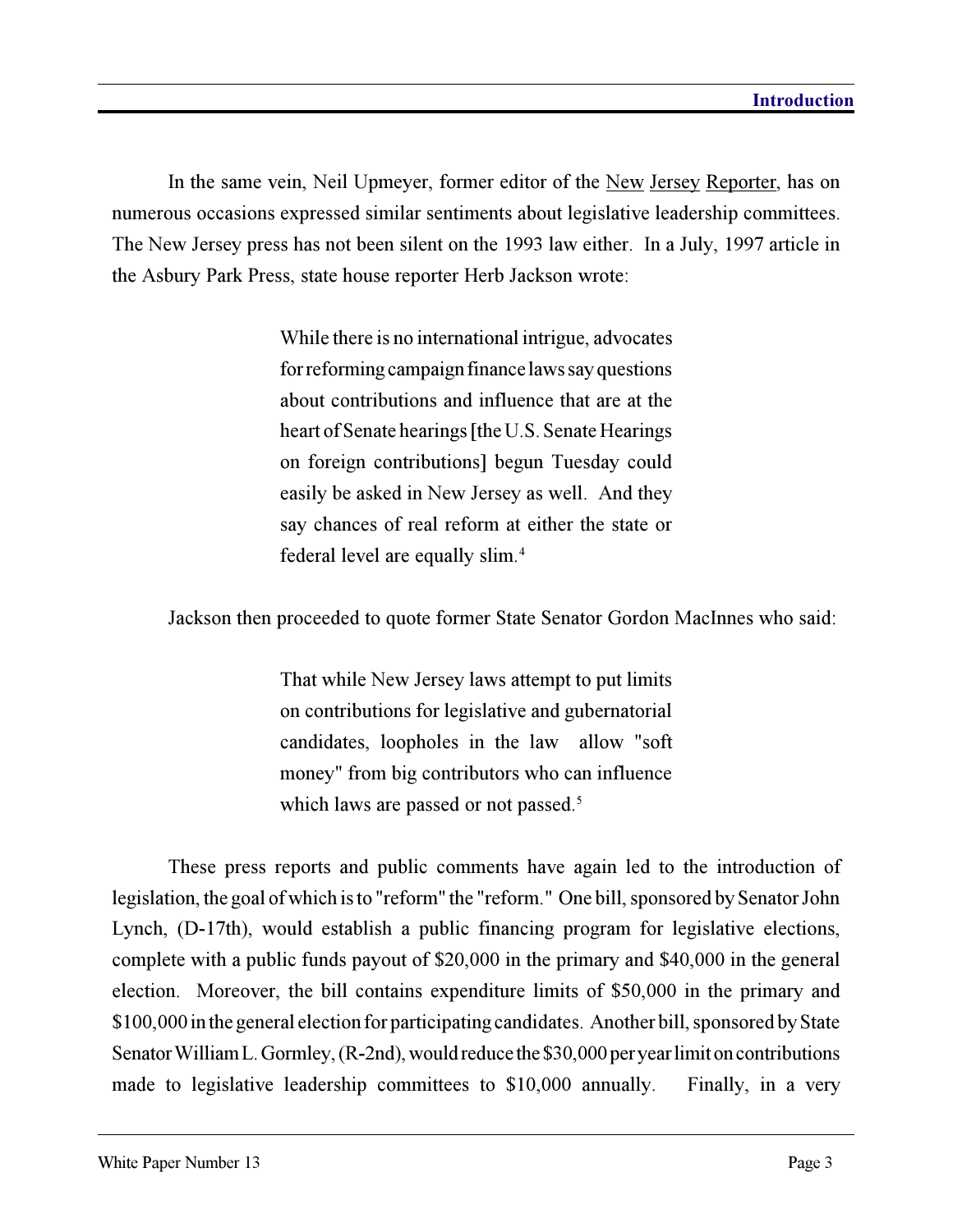#### **Introduction**

comprehensive piece of legislation, Senator Leonard T. Connors, Jr., (R-9) seeks a \$100 across the board limit on contributions to candidates, reduces to \$1,000 per year the amount that could be contributed to political parties, abolishes legislative leadership committees, prohibits bundling, and introduces a variety of changes to the reporting thresholds.

In the words of former Yankee great and favorite son of New Jersey, Yogi Berra, this legislative activity is "dejavu all over again." The legislative elections of 1997, as was the case in 1987, were the most expensive in history. Like a decade ago, there are calls for reform, and there are bills introduced to accomplish this reform. And finally, there is this report, which, like Trends In Legislative Campaign Financing: 1977-1987, provides a complete overview of the trends in campaign financing over a ten-year period, covering the decade 1987 through 1997. All that remains is the answer to the question: Will New Jersey's campaign laws again be revised, this time early in the next century? Will the circle be complete?

#### **More Money for Campaigns**

While it is important to highlight the fact that there are individuals who are dissatisfied with current law, who have called for reform, and who have serious concerns about the extent of money involved in New Jersey's electoral process, it is equally important to note that there are those who argue that not enough money flows toward political campaigns and that there is too much regulation of the process.

Of serious concern to these political observers is the continuing fall-off in voter turnout. For instance in the 1997 gubernatorial general election, only 54 percent of registered voters cast ballots on election day. Many fear that an overly restrictive campaign finance law, containing limits on contributions that are too low, would only worsen this trend. If candidates cannot get adequate information to the voters, how is interest in the election to be generated?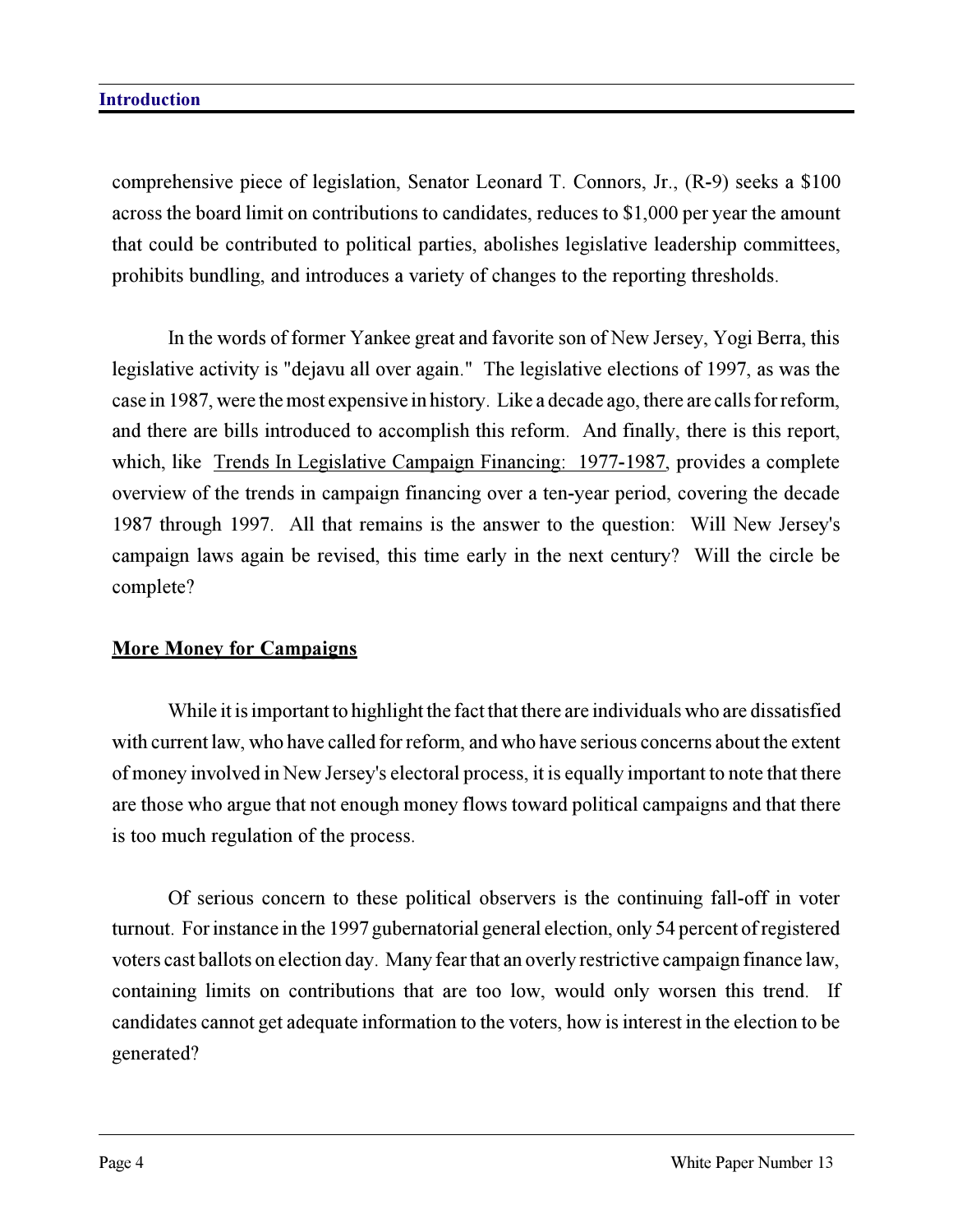To this end, a recent primary election in Maine is worthy of note. Maine, considered to be a leader in campaign finance reform, has implemented a new system that provides public money to candidates who accept limits on fundraising. In the 1998 primary, there was very modest spending by gubernatorial candidates, indicating that the spirit of the new program had already had an impact. The only problem was that less than 14 percent of voters went to the polls. Some have dubbed this campaign the "stealth campaign." In New Jersey the low spending, low impact, and low voter turnout schoolboard elections (often two percent) are often pointed to by advocates of more campaign spending as an example of what will result in partisan general elections if spending is restricted by too low contribution limits and other measures.

Another concern voiced by opponents of an overly regulated campaign financing system is that if it becomes too difficult to raise money than the field of candidates will increasingly be the domain of candidates who are independently wealthy and able to spend enough of their own money to get their message out to the voters. Moreover, the same concern is expressed with regard to even further advantages being given to incumbents by a system which makes it too difficult to raise money. Challengers have a hard enough time raising money, they say. In a more restrictive system, challengers will be further disadvantaged because they will virtually have no chance of overcoming the built in advantage of name recognition enjoyed by incumbents. A challenger will be hard pressed to reach the voters with his or her message.

Moreover, opponents of a restrictive campaign finance system note that recent court decisions, including those of the U.S. Supreme Court, have mostly frowned upon campaign laws that in one form or other limit spending. The courts have found many campaign laws that have imposed stringent limits on contributions, such as resulted from California's proposition 208, to be unconstitutional and in violation of the First Amendment.

Thus, there are reasonable arguments advanced on both sides of two very important questions about New Jersey's campaign system: Should further restrictions be placed on the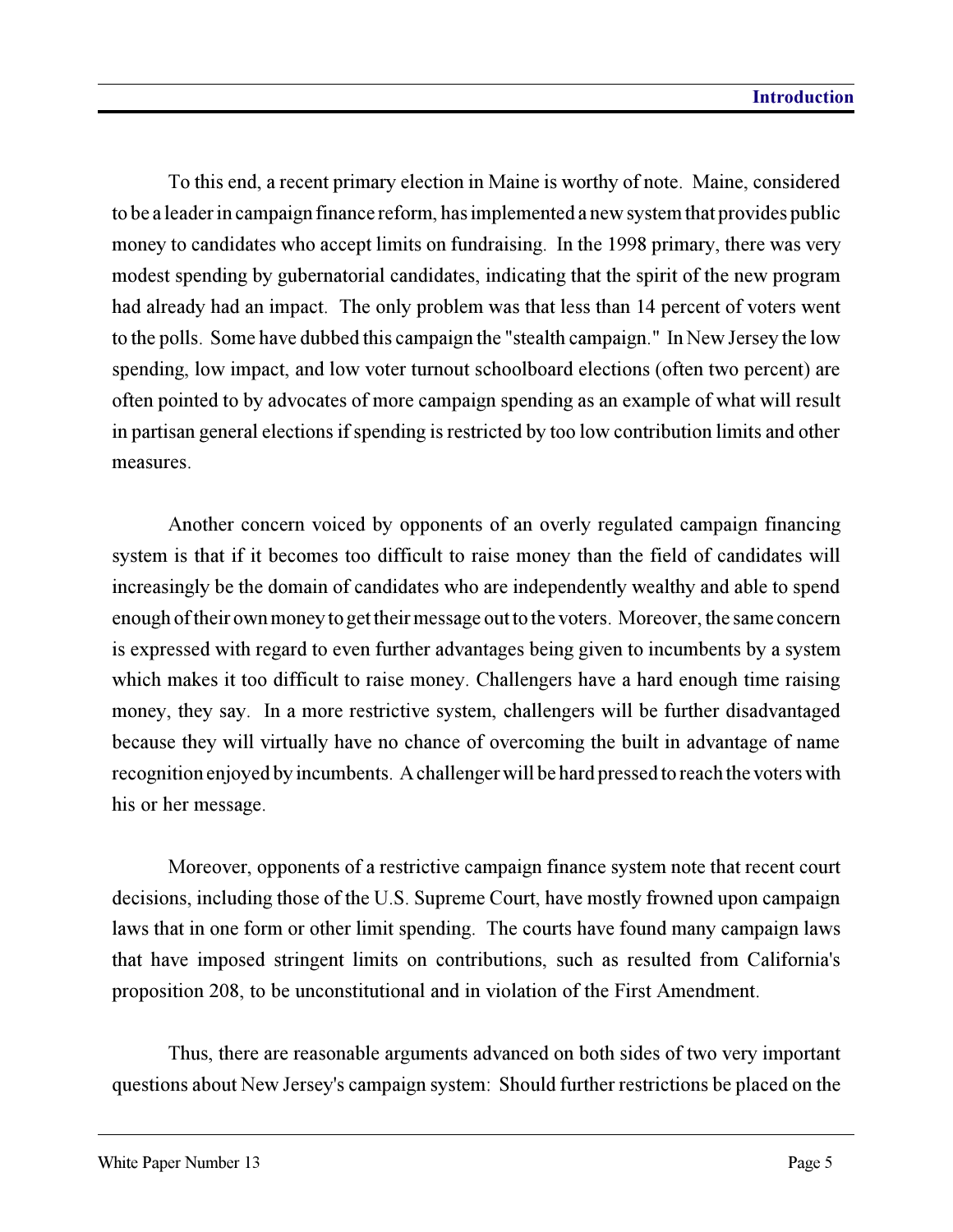use of money in campaigns or would more stringent controls inhibit political speech and do damage to the electoral process? The intent of this study is to help people decide these questions for themselves.

#### **Conclusion**

It is the goal of this work, as it was in the earlier work, to present and analyze data relevant to the financial activity of legislative candidates for the purpose of assisting those decision makers who are in a position to either change the system or leave it alone. In furtherance of this goal, this supplementary version of the original report, recast as Trends In Legislative Campaign Financing: 1987-1997, 2nd volume, will again explore the various influences over the process, note changes that have occurred since the publication of the earlier report, and provide a complete analysis of financial activity vis-a-vis legislative candidates over the last ten years. As in the earlier white paper, this revised version takes no position relative to the merits of this upward trend in financing of campaigns. The report only seeks to analyze recent trends and present the data in an understandable manner that will provide perspective to the debate.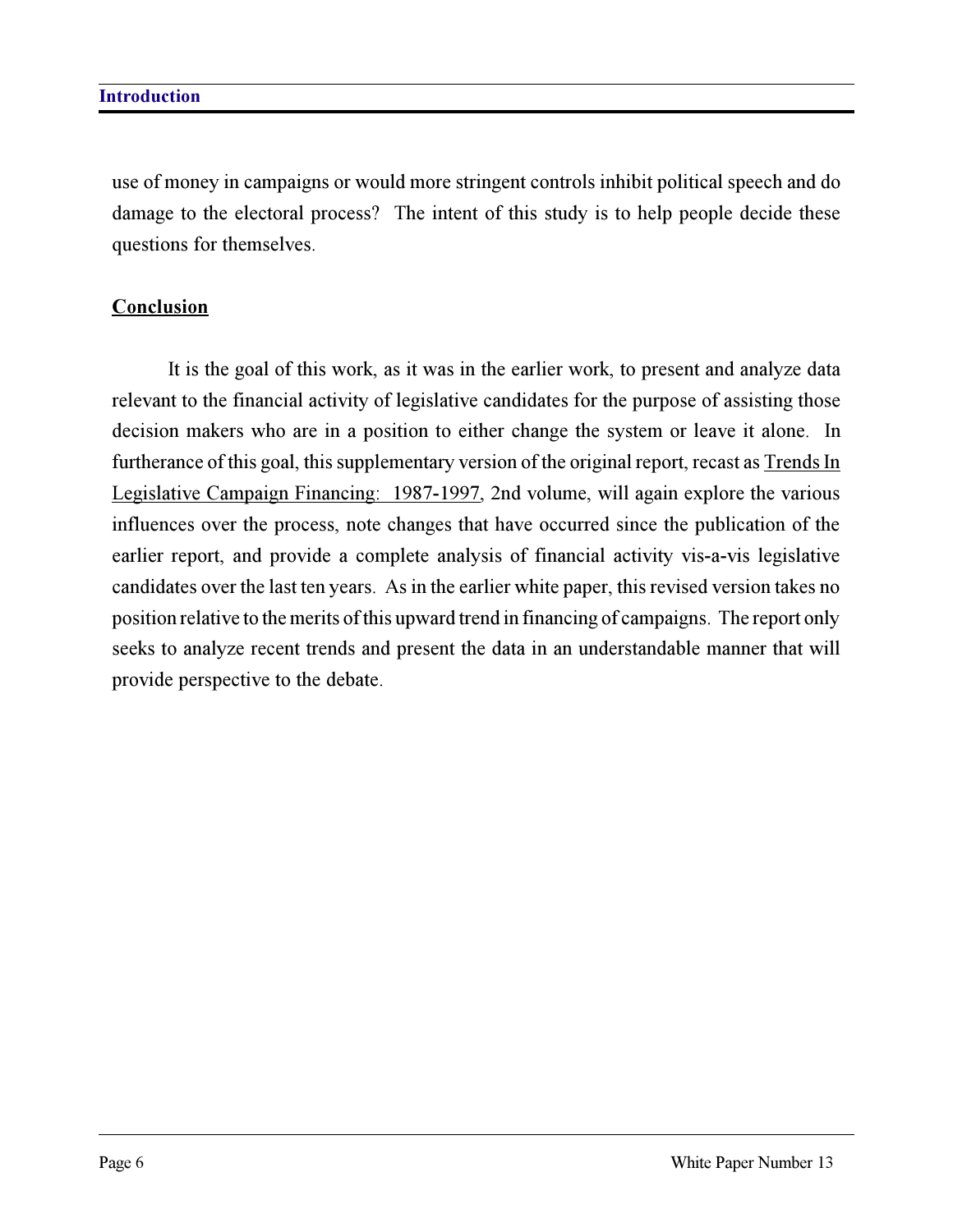### **Notes**

- 1. New Jersey Election Law Enforcement Commission, Trends In Legislative Campaign Financing: 1977-1987, ELEC White Paper Series, No.2 (Trenton, N.J.: The Commission, 1989), p. 1.
- 2. Editorial, Times (Trenton), June 23, 1997, p. A13
- 3. Ibid.
- 4. Herb Jackson, "Advocates of N.J. Campaign Finance Reform Not Optimistic," Asbury Park Press, July 9, 1997, Section A, p. 6.
- 5. Ibid.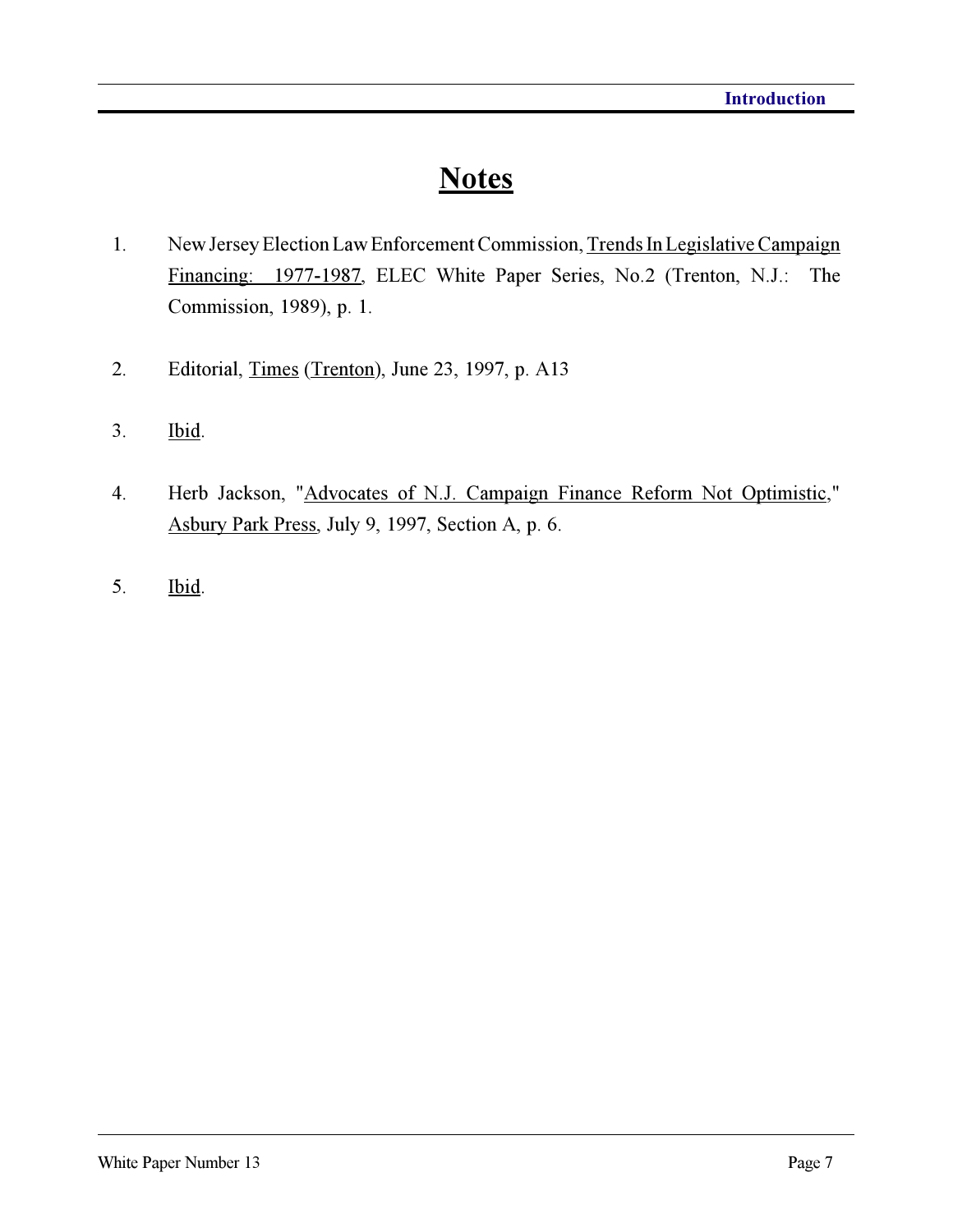# **Chapter I**

### **Financing Legislative Campaigns:**

## **An Overview**

**TERNA TERNA TERNA TERNA TERNA TERNA TERNA TERNA TERNA TERNA TERNA TERNA TERNA TERNA TERNA TERNA TERNA TERNA TERNA TERNA TERNA TERNA TERNA TERNA TERNA TERNA TERNA TERNA TERNA TERNA TERNA TERNA TERNA TERNA TERNA TERNA TERNA** activity by legislative candidates had increased substantially during the ten-year period then under study. Likewise, Trends In Legislative Campaign Financing: 1987-1997 will reveal that financial activity by Senate and Assembly candidates

during the most recent ten-year period has risen as well, but at a more modest pace.

#### **Trend in Financial Activity Uneven**

Candidates for the Legislature raised \$16.2 million in the 1987 general election. Ten years later, in 1997, legislative candidates raised \$25.4 million, a 57 percent increase. Though the fundraising effort in 1997 had reached an all-time high, the rate by which receipts had been increased had slowed from the pace recorded during the prior ten-year period. Between 1977 and 1987, candidate receipt totals had increased by 295 percent, from \$4.1 million to \$16.2 million.<sup>1</sup>

Spending by Senate and Assembly candidates followed the same pattern. In the 1997 legislative races, candidates spent \$20.7 million compared with \$12.9 million spent in 1987, representing a 60 percent increase in expenditure activity. Even though expenditures by legislative candidates also reached an all-time high by 1997, the rate of increase since 1987 was less than recorded between 1977 and 1987. During the earlier period, spending by legislative candidates had increased by 195 percent, from \$3.9 million in 1977 to \$11.5 in 1987.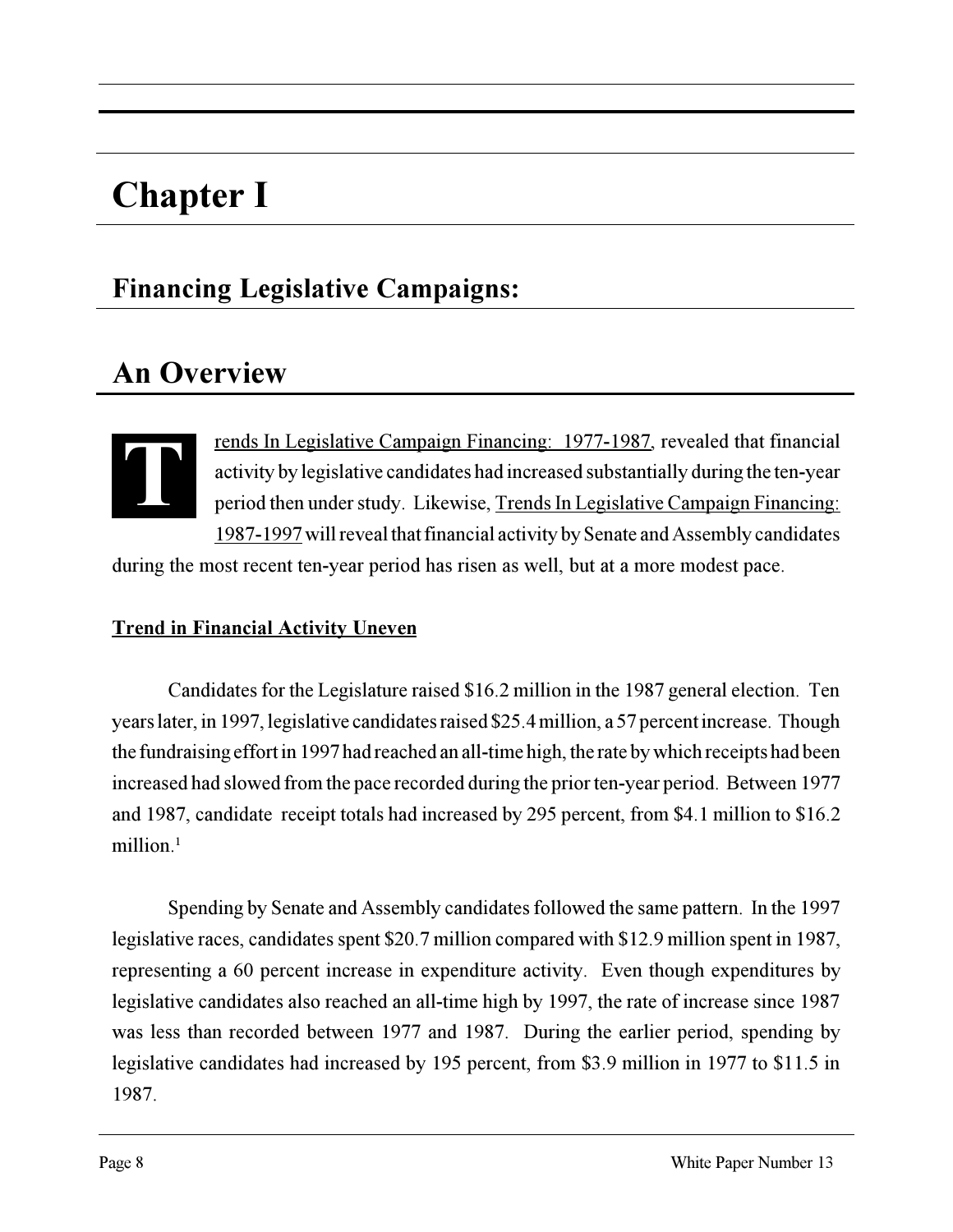The upward trend in financial activity between 1987 and 1997 has not been as dramatic or steady as it was during the previous decade, when increases were consistently recorded in each successive Assembly and Senate election.

Patterns in fundraising and expenditure activity between the two decades as well as within the decade 1987 to 1997 are shown in Figures 1 and 2.



**Figure 1 Percentage Increase in Receipts and Expenditures 1977-1987 and 1987-1997**

*Source Data: New Jersey Election Law Enforcement Commission*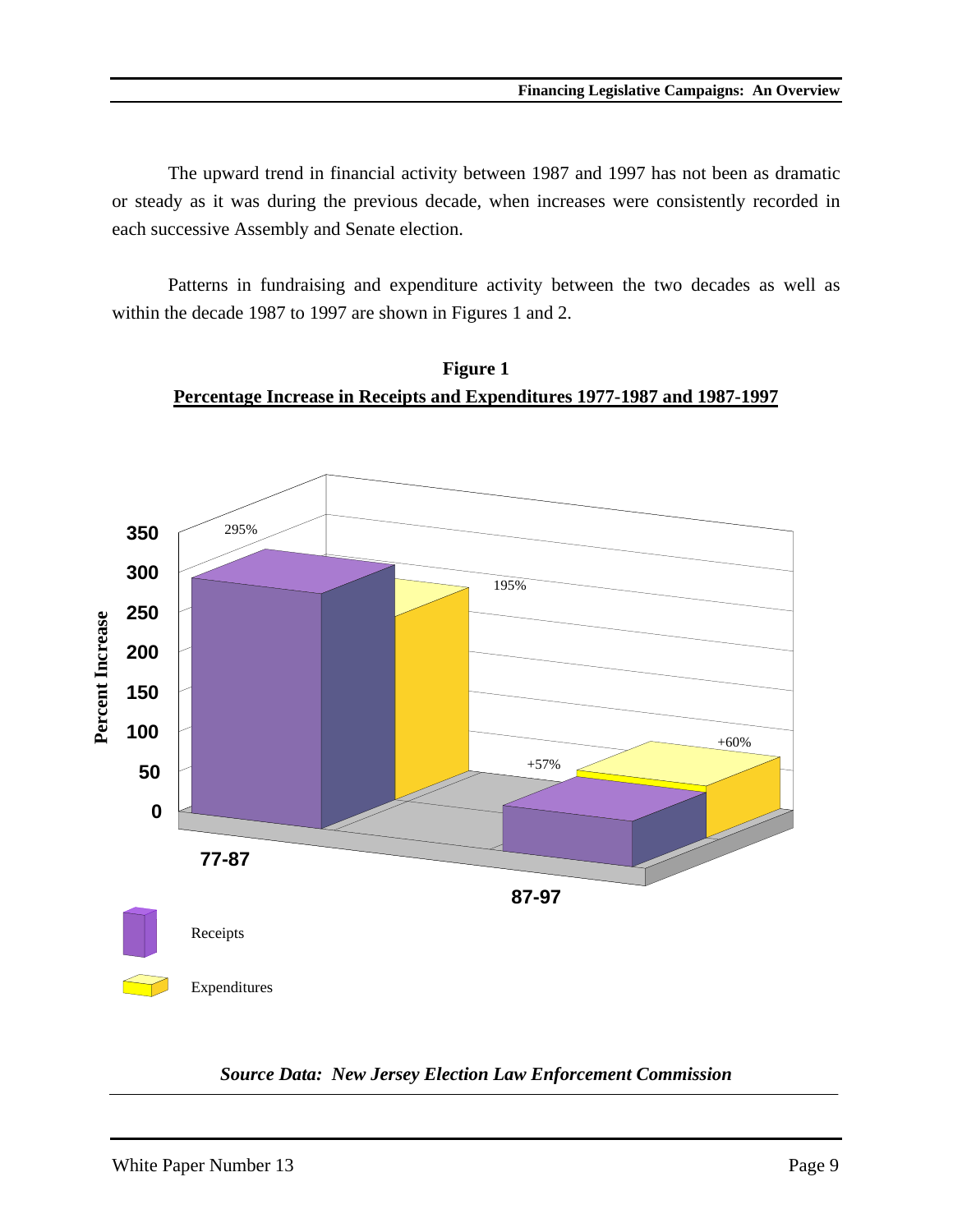



*Source Data: New Jersey Election Law Enforcement Commission*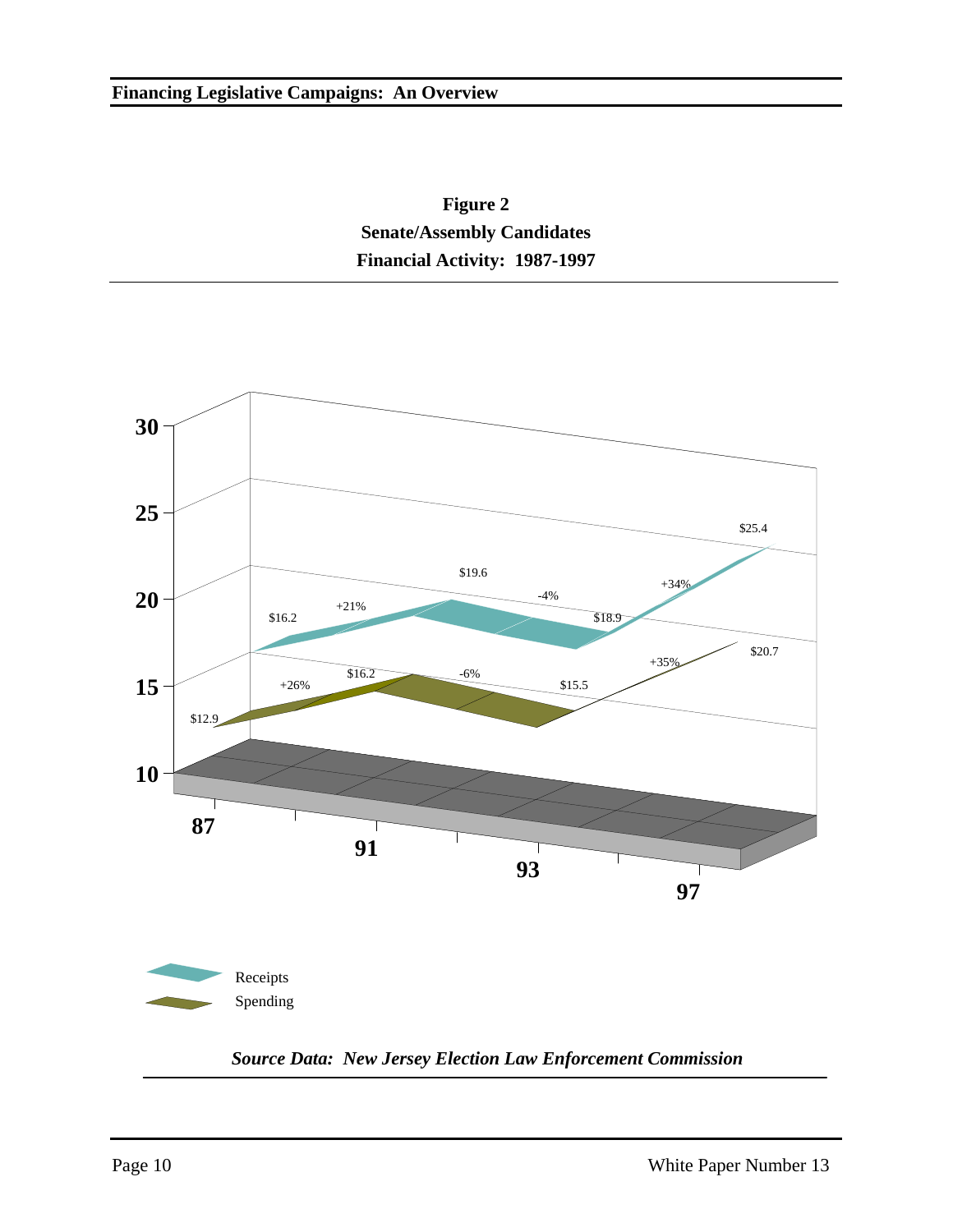As demonstrated in Figure 2, between 1987 and 1991, a four-year period, Senate and Assembly fundraising increased by 21 percent and spending by 26 percent. In 1987, receipts totalled \$16.2 million, increasing to \$19.6 million in 1991. Expenditures rose from \$12.9 million in 1987 to \$16.2 million in 1991. In comparison, between 1977 and 1981, the identical four-year period of ten years before, spending had increased by 105 percent. Expenditure activity increased from \$3.9 million in 1977 to \$8 million in 1981. Receipt figures are unavailable for 1981.

It must be noted at this point that after the first general election for State Senate held in a new decade, State senators, pursuant to New Jersey's Constitution, serve for a term of two years, when they again have to face the voters. Following this once per decade two-year term, state senators then serve two four-year terms. The pattern begins anew in each successive decade.<sup>2</sup> It was during this two-year period, between the general election of 1991 and 1993, that campaign financial activity by legislative candidates actually declined. This result did not mirror the same period ten years before, although the percentage increase in financial activity during that period was minimal.

Between 1991 and 1993, fundraising decreased by eight percent and spending declined by four percent. Receipts went from \$19.6 million to \$18.1 million and expenditures from \$16.2 million to \$15.5 million. From 1981 to 1983, spending had only increased by four percent, rising from \$8 million to \$8.3 million. This data suggests that the two-year Senate term at the beginning of each decade may adversely impact the ability of candidates to raise and spend campaign dollars. Rather than enjoying a four-year period to raise money, State Senate candidates only have two years to do so at this point in the decade. Moreover, compounding the situation in 1993 was the fact that in March of that year, the campaign reform law went into effect which limited candidates to one candidate committee and/or joint candidates committee. Because the law became effective in the midst of a legislative election year, many candidates, especially incumbents, did not close their personal PACs nor transfer money from them into their candidate committees. Therefore, when financial activity was disclosed by the candidates, it did not always reflect substantial sums of money contained in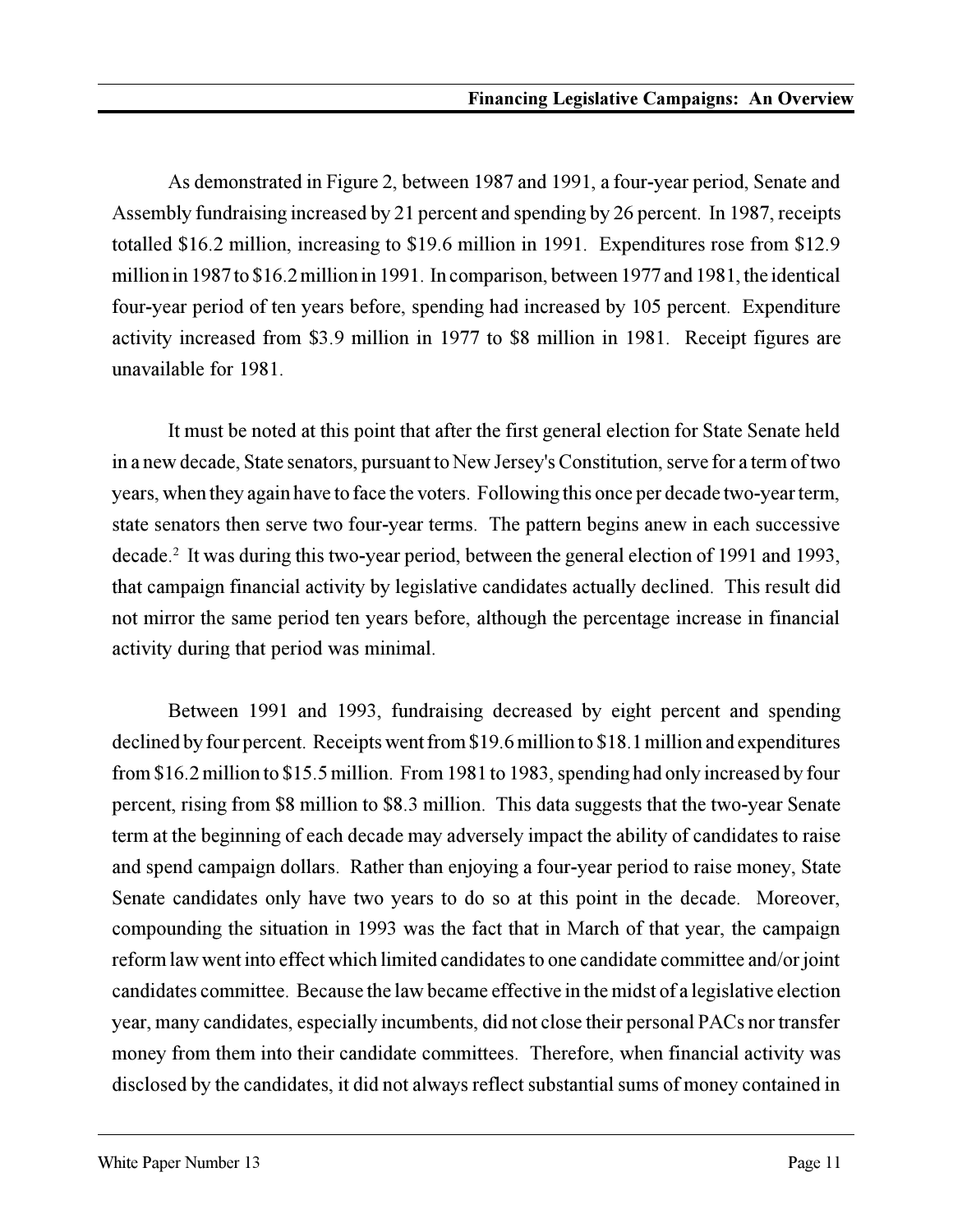their personal PACs, thereby contributing to the decline in reported receipts and expenditures in 1993.

The blip in the upward trend in legislative campaign financing was corrected during the four-year cycle 1993-1997, when fundraising increased by 34 percent and spending by 34 percent. In 1993, receipts totalled \$18.9 million and in 1997 the amount increased to \$25.4 million. Spending rose from \$15.5 million to \$20.7 million. Between 1983 and 1987, fundraising had increased by 193 percent and spending by 55 percent. Fundraising totals in 1983 reached \$8.4 million and in 1987 \$16.2 million. Legislative candidates spent \$8.3 million in 1983 and \$12.9 million in 1987.

#### **Campaign Reform Impacts Flow of Campaign Money**

Too much should not be read into the fact that the rate of increase in financial activity slowed between 1987 and 1997, however. These statistics should not be interpreted to mean that the race for campaign dollars has stalled. In all probability, campaign dollars are flowing in a different direction than in the past.

As noted above, in 1993 the Campaign Contributions and Expenditures Reporting Act was amended. This new law imposed limits on contributions to candidates. The limits on giving to candidates are much lower than those imposed on political parties and legislative leadership committees. Moreover, there are no limits on the amounts these political party entities can contribute, either directly or on behalf of candidates. Thus, campaign dollars began to flow in greater quantities to the state and county party committees and the legislative leadership committees. In turn, these entities, especially the county party committees, intensified their involvement in the campaigns of legislative candidates as well as in the campaigns of candidates at the local level.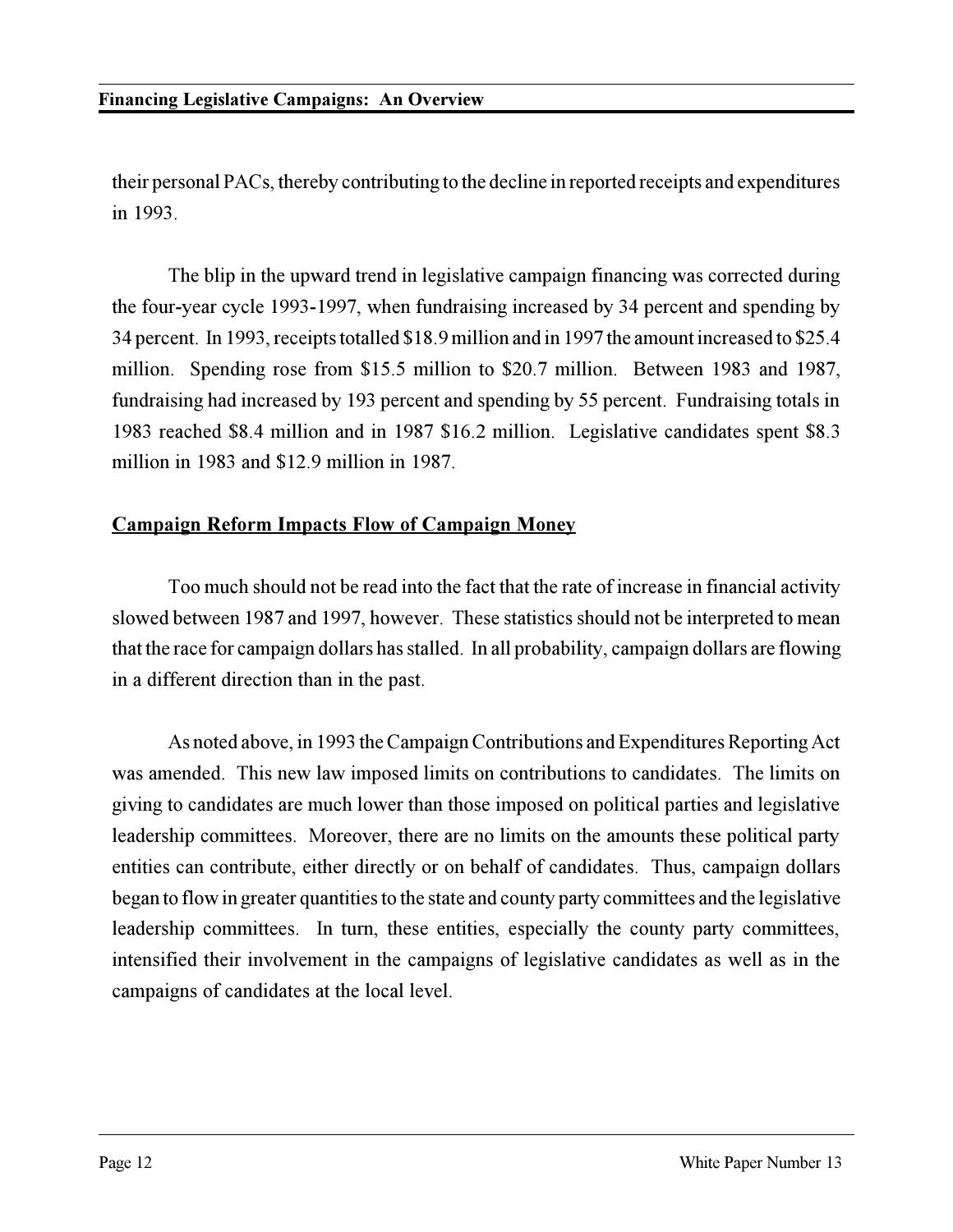#### **Inflation as a Factor**

One other factor that may have contributed to the slower pace of financial activity reported by Senate and Assembly candidates between 1987 and 1997 is the slower rate of inflation recorded during this period compared with the earlier period. Using the Consumer Price Index for all urban consumers in the New York metropolitan area, there was a rate of inflation of 41 percent from 1987 to 1997. This compares with an 84 percent rate of inflation between 1977 and 1987.<sup>3</sup> Similar rates of inflation held for the Philadelphia metropolitan area. Thus to the extent that increases in the inflation rate can be linked to the race for campaign dollars, this factor may have contributed to the slower rate of increase in fundraising by legislative candidates between 1987 and 1997.

#### **Conclusion**

Overall, there has been a decline in the pace of campaign financial activity directly attributable to legislative candidates when comparing the ten-year period of 1987 to 1997 with the previous ten-year period. While the actual amounts in dollars raised has increased substantially, the overall pace of this increase has slowed. This development may be illusionary, however, because of the changes in the law which effectively redirected the flow of campaign dollars to the party entities and because of inflationary pressures that have lessened.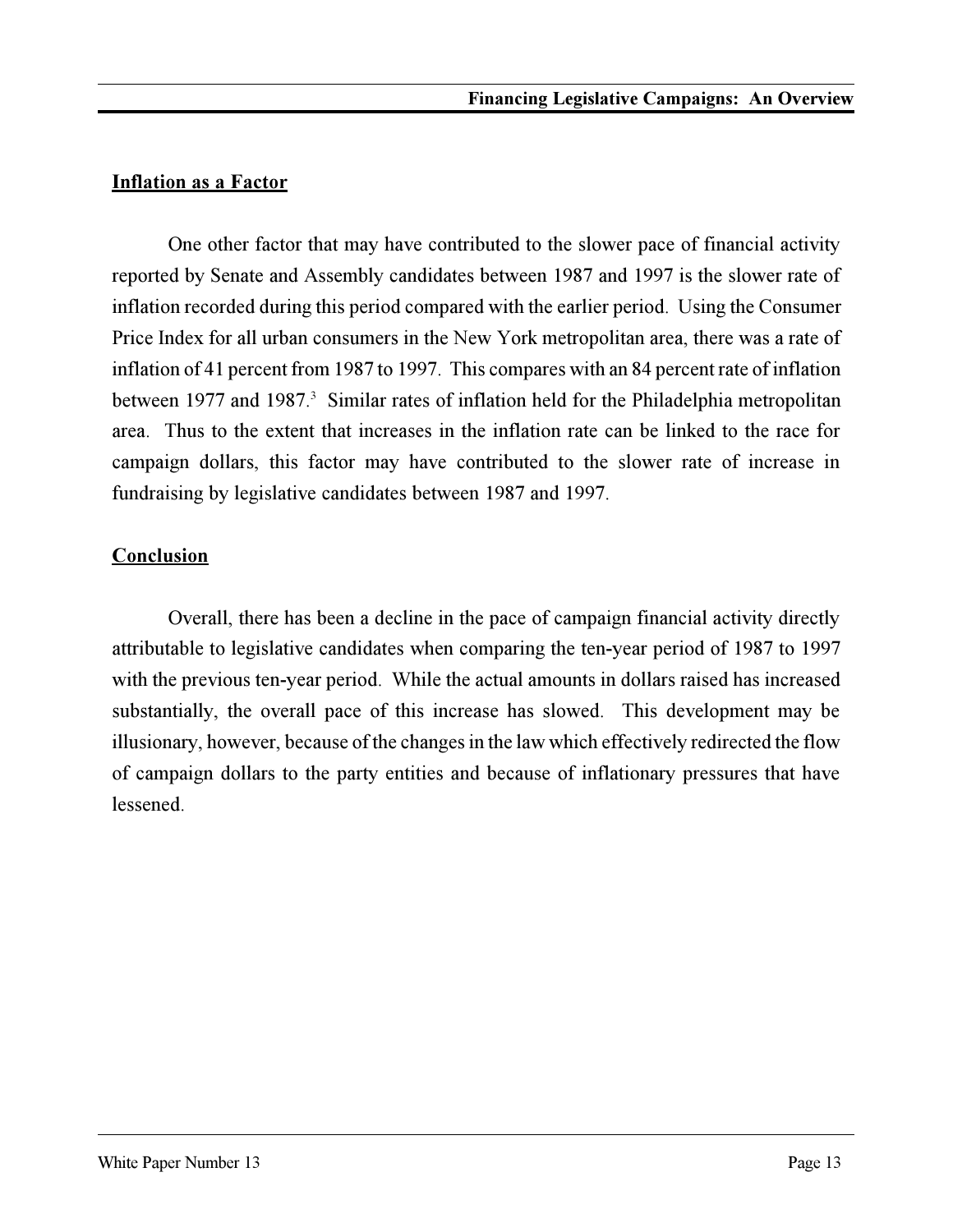## **Notes**

- 1. The data contained in this chapter has been produced by the New Jersey Election Law Enforcement Commission from disclosure reports filed with it.
- 2. For a discussion of qualifications for serving in the New Jersey Legislature and terms of office, see Barbara Williams Prabbu, ed., Spotlight on New Jersey Government, Sixth Edition (New Brunswick, N.J.: Rutgers University Press, 1992) p. 256.
- 3. United States Department of Labor, Bureau of Labor Statistics Data, Consumer Price Index - All Urban Consumers, New York-Northern New Jersey-Long Island, NY-NJ-CT-PA, Data Extracted July 24, 1998.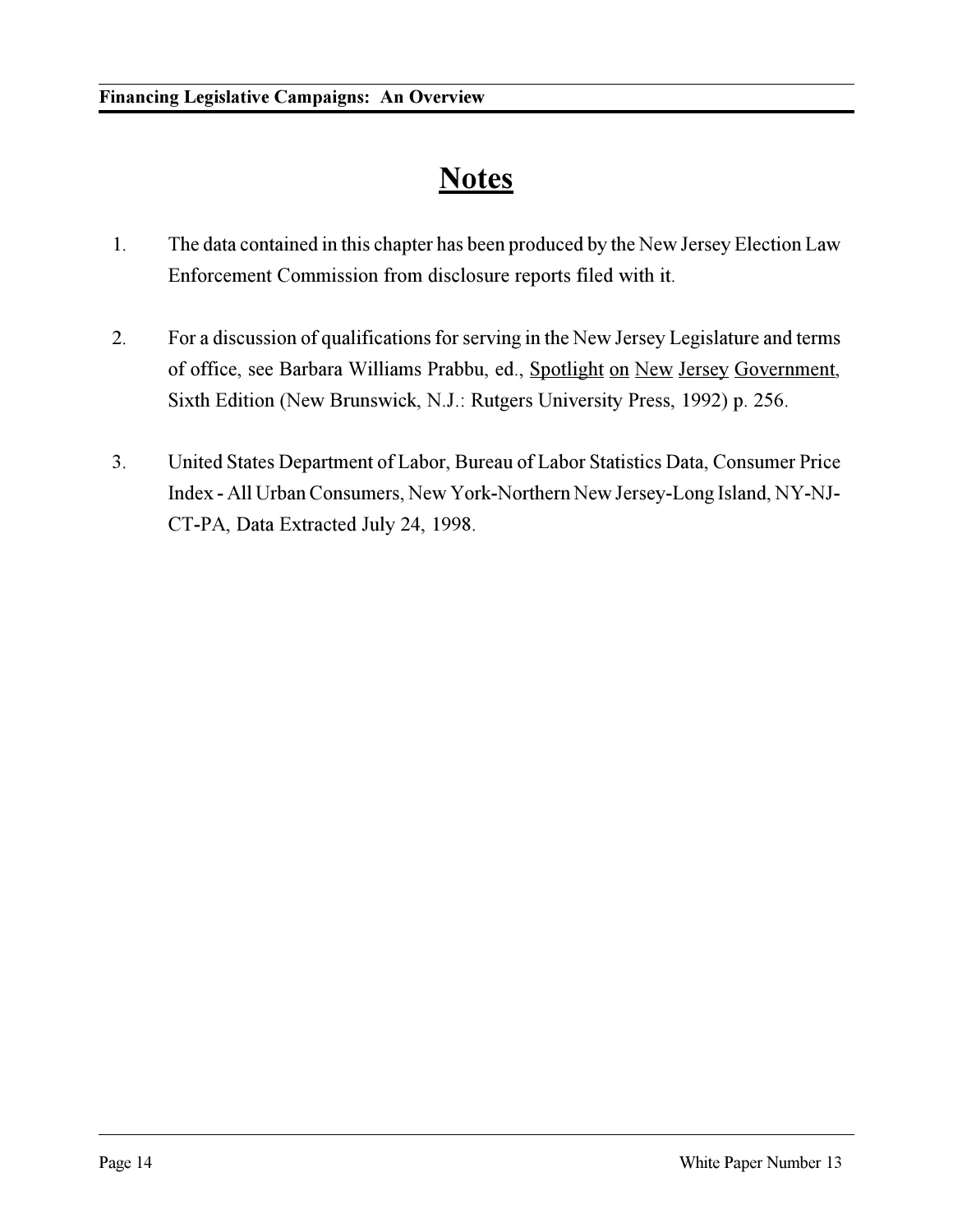# **Chapter II**

### **Fundraising by Legislative Candidates**

n this modern era of politics, an essential requirement for a successful legislative campaign is the ability to raise money. For the most part, candidates for the State Senate and Assembly have proven to be quite adept at this task. During the period 1987 through 1997, legislative candidates continued to increase the amount of money they raised for their campaigns. By 1997, candidates had raised \$25.4 million, a 57 percent increase over 1987, when they raised \$16.2 million. Simultaneously, the average amount raised by individual legislative candidates increased from \$76,000 in 1987 to \$124,000 in 1997, a 63 percent jump.<sup>1</sup> This chapter will explore in detail the fundraising activity of candidates for the Senate and Assembly between the general elections of 1987 and 1997. As the chapter unfolds, certain patterns in fundraising will emerge relative to the candidates party, office sought, and incumbency status. Though the gains in percentage terms were more modest than the previous decade, the chapter will show that fundraising in today's electoral process is one of the key ingredients in a successful campaign. Concomitantly, the chapter will demonstrate that money is not the only factor in achieving electoral victory. **I**

#### **Fundraising is Joint Party Venture**

Trends In Legislative Campaign Financing: 1977-1987 observed that the increase reported in financial activity by legislative candidates from the general election of 1977 to the general election of 1987 was bipartisan. That study disclosed that "between 1977 and 1987, Democratic candidates increased their receipts by 300 percent" and "Republican receipts, ...,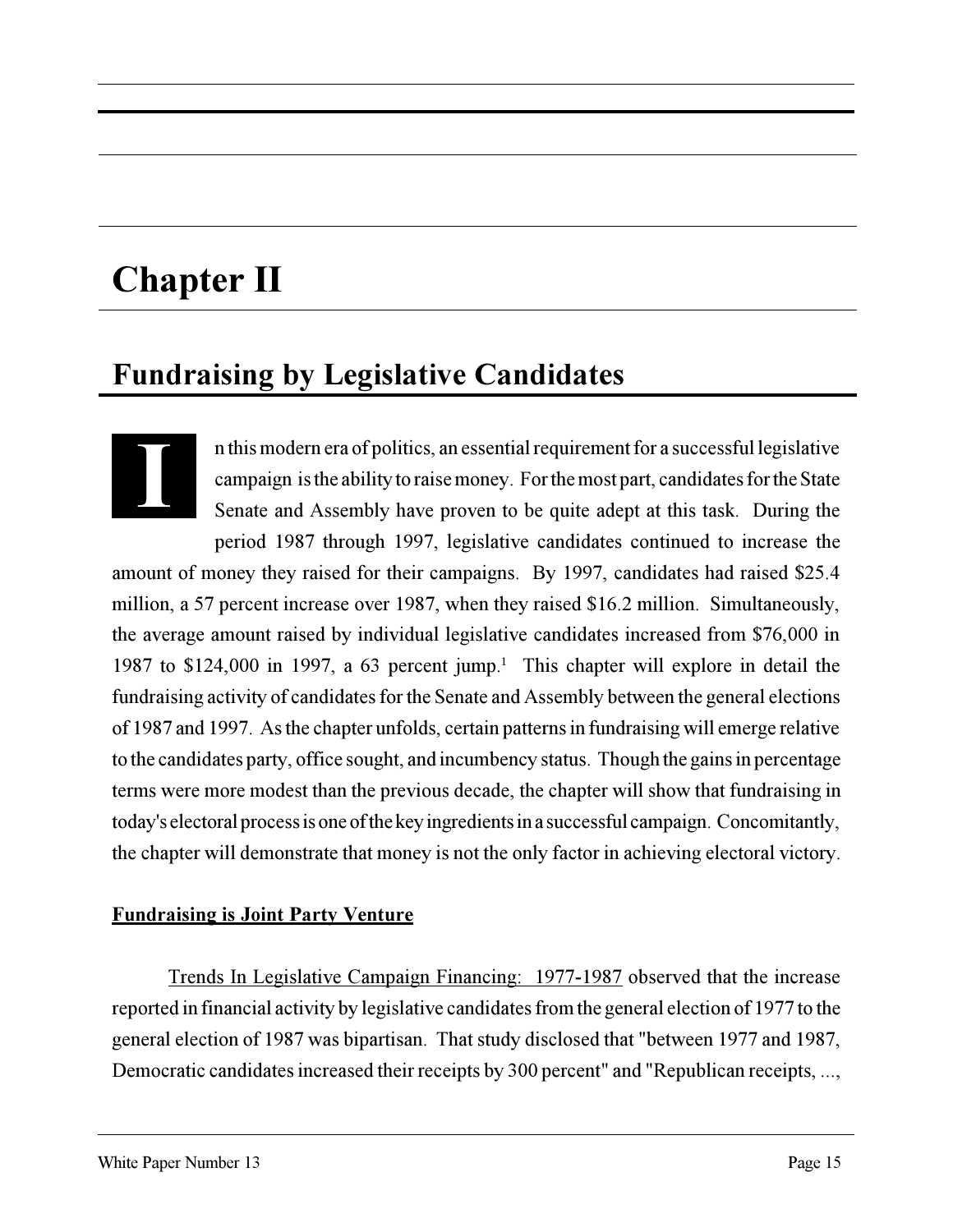increased by 237 percent."<sup>2</sup> The data from the most recent ten-year period indicates that between 1987 and 1997 both parties again contributed significantly to the overall increase in fundraising activity.

Between 1987 and 1997, Republican candidates increased their total receipts by 105 percent. In 1987, Republican legislative candidates raised \$6.8 million. Ten years later, in 1997, that amount had climbed to \$14 million. Democratic candidates increased their fundraising totals during this period by a more modest 21 percent, from \$9.4 million in 1987 to \$11.4 million ten years later.

Taken election by election, however, the data indicates that both Democratic and Republican legislative candidates demonstrated fundraising prowess during these years. Figure 3 below shows that candidates from both major political parties intensified their fundraising, although not to the same extent, in each election. For example, in 1987, Democratic candidates outdistanced their Republican counterparts by 38 percent, \$9.4 million to \$6.8 million. Again, in 1991, Democratic candidates raised more money than Republicans by a significant margin of 98 percent, \$13.1 million to \$6.6 million. The picture changed in the general election of 1993. In this general election, Republicans gained the upperhand in the race for funds, eclipsing Democratic legislative candidates by three percent, \$9.6 million to \$9.3 million. This trend continued in 1997 with GOP Senate and Assembly candidates raising 23 percent more money than the Democratic candidates, \$14 million to \$11.4 million. Thus, the data indicates that except for 1987, when Republicans and Democrats split control of the Legislature, with the Republican party in control of the Assembly and the Democratic party in control of the state Senate, the candidates of the party in power raised the most money in any given election year.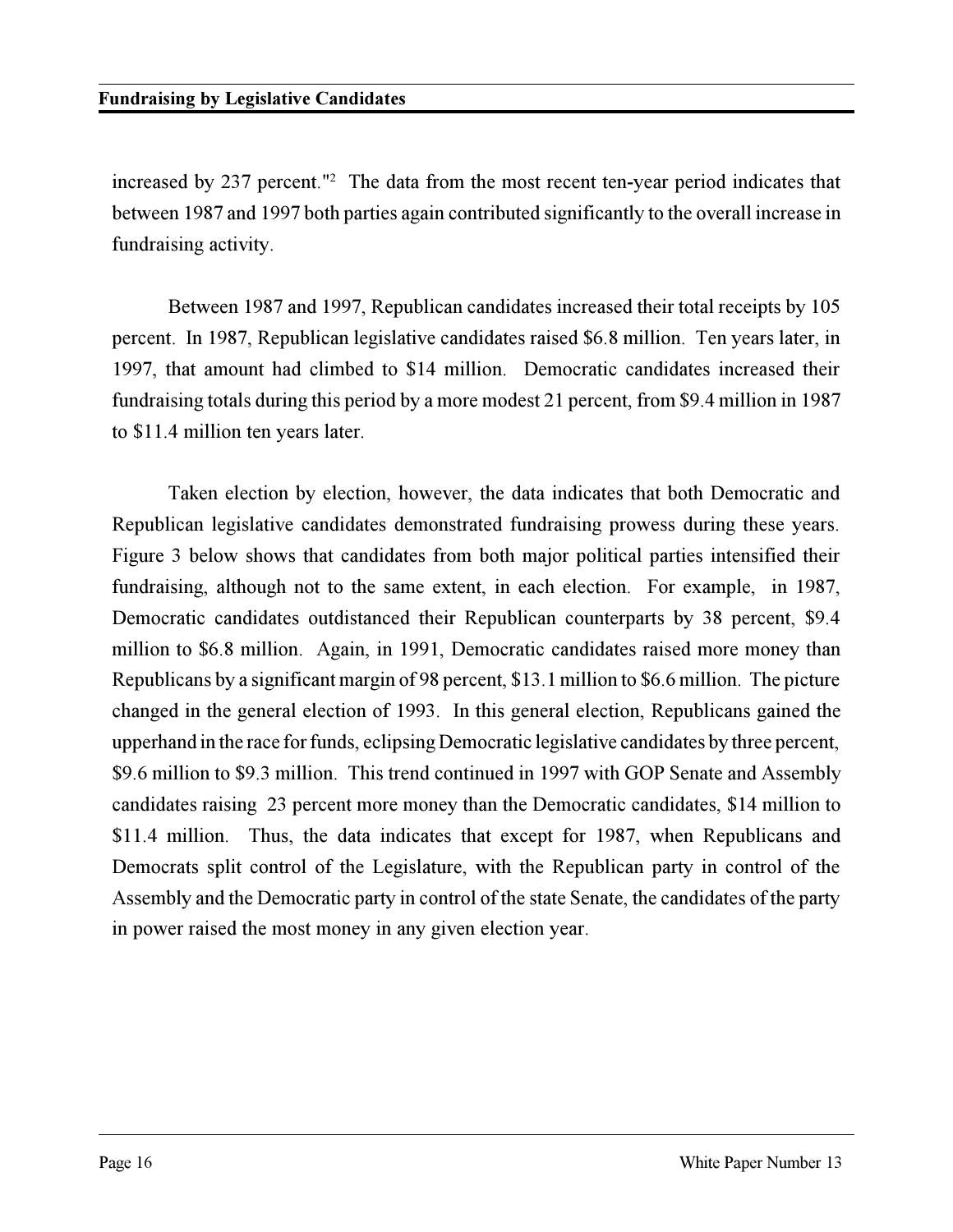**Figure 3 Comparison of Democratic/Republican Legislative Candidate Receipts 1987-1997**



**Years**



#### *Source Data: New Jersey Election Law Enforcement Commission*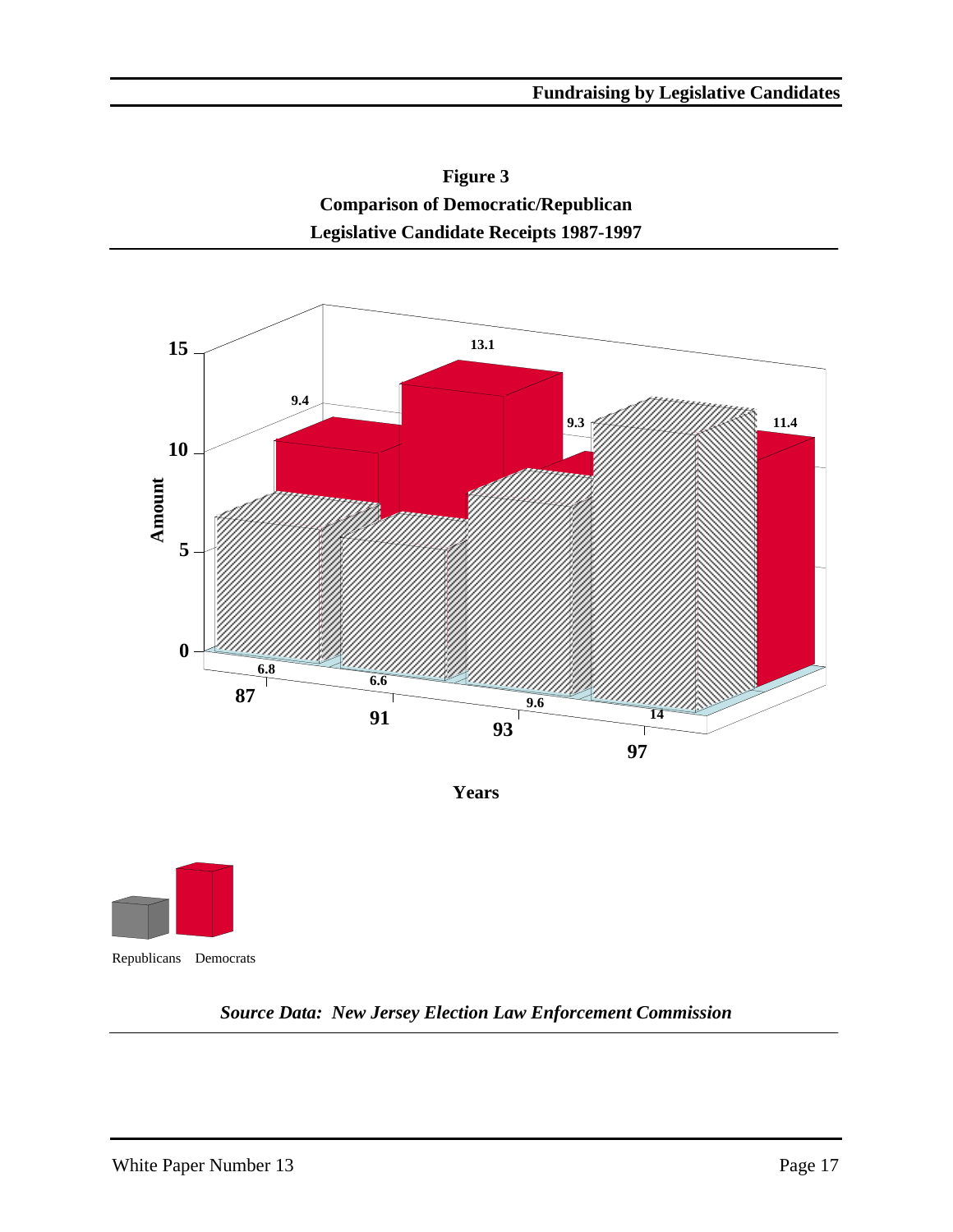The earlier study observed that the increase in financial activity by legislative candidates was largely bipartisan. If the most recent data is considered in the context of a tenyear period, it appears that both parties again shared in the overall increase in fundraising activity. The patterns may have been different, and Republicans may have dominated in the two most recent elections, but overall, strong fundraising continued to be a bipartisan venture.

#### **State Senate Candidates Raise Most Money**

Similar to the decade 1977 to 1987, the ten-year period 1987 to 1997 witnessed greater fundraising on the part of State Senate candidates than their Assembly counterparts, a fact, which, incidentally, might explain why the Democratic candidates raised more money than Republicans in 1987 when the control over the legislature was divided. The Democratic party, as noted above, controlled the state Senate.

As depicted in Table 1, Senate candidates raised more money than Assembly candidates in each election year, even raising as much as 50 percent more in the most recent election of 1997.

| Table 1<br><b>Legislative Candidate Receipts by Office 1987-1997</b> |        |     |        |     |        |  |  |  |
|----------------------------------------------------------------------|--------|-----|--------|-----|--------|--|--|--|
| Year Senate<br><b>Total</b><br><b>Assembly</b><br>Percent<br>Percent |        |     |        |     |        |  |  |  |
| 87                                                                   | \$8.3  | 51% | \$7.9  | 49% | \$16.2 |  |  |  |
| 91                                                                   | \$10.8 | 55% | \$8.8  | 45% | \$19.6 |  |  |  |
| 93                                                                   | \$9.6  | 51% | \$9.3  | 49% | \$18.9 |  |  |  |
| 97                                                                   | \$15.2 | 60% | \$10.1 | 40% | \$25.3 |  |  |  |

\* does not include alternative party totals, which were minimal.

\* Joint committee figures were allocated 1/3 to Senate candidates and 2/3 to Assembly candidates.

*Source Data: New Jersey Election Law Enforcement Commission*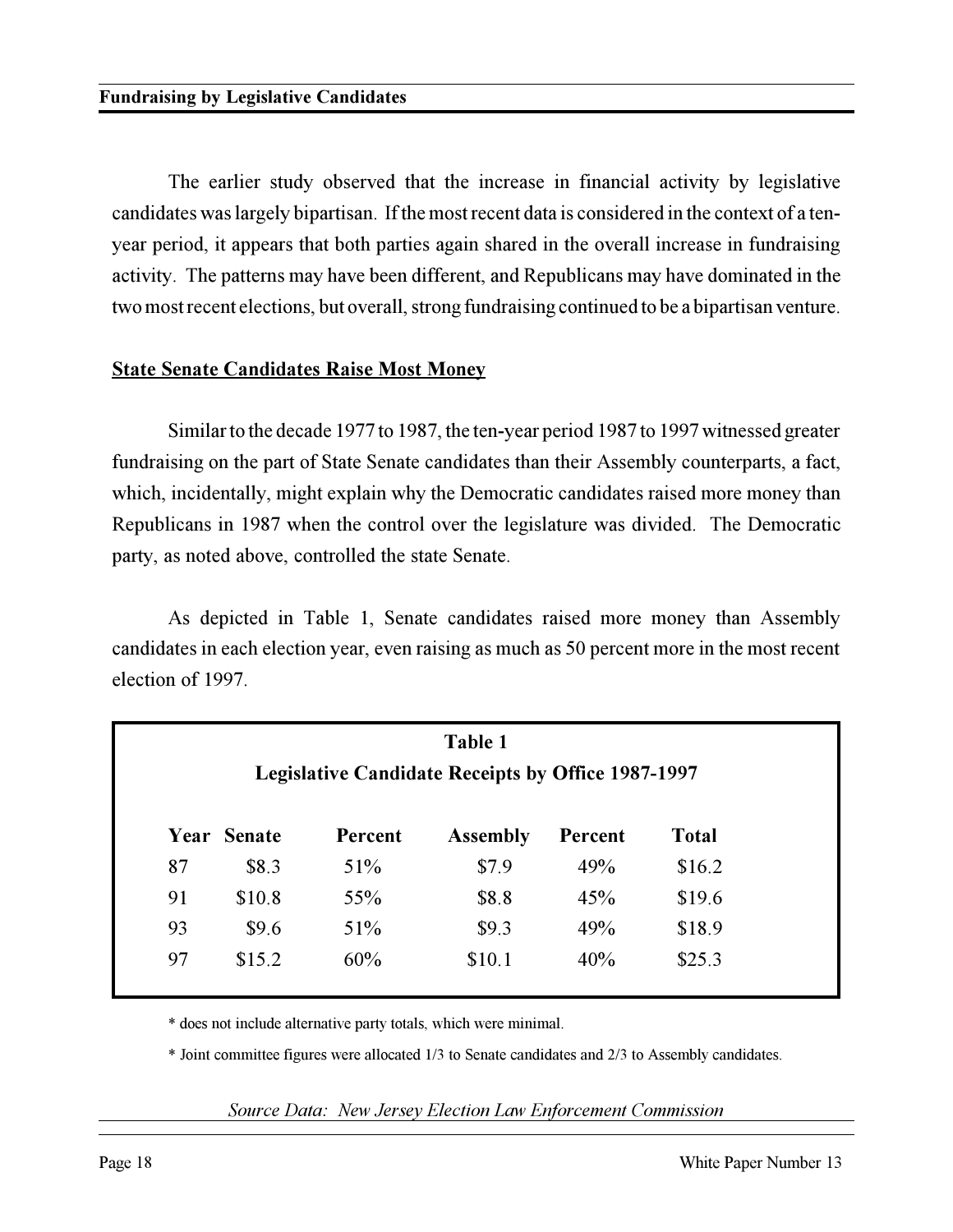Raising \$8.3 million to \$7.9 raised by Assembly candidates, State Senate candidates raised 5 percent more money than candidates for the lower house in 1987. This differential widened in 1991 when upper house candidates raised 23 percent more than their Assembly counterparts, \$10.8 million to \$8.8 million. The gap narrowed in 1993, but Senate candidates still managed to raise three percent more money than Assembly candidates, \$9.6 million to \$9.3 million. In 1997, however, as noted above, candidates for the State Senate significantly widened the gap by raising 50 percent more money than their Assembly colleagues, \$15.2 million to \$10.1 million.

These results are not unexpected. Trends In Legislative Campaign Financing: 1977- 1987 observed this same pattern between 1977 and 1987 stating:

> The fact that Senate candidates, who were fewer in number than Assembly candidates, demonstrated greater fundraising ability suggests a strategic decision made by campaign experts in the two major political parties. In any given legislative district, in a year when both the Assembly and Senate are up for election, there are three candidates from each major political party. As they appear on the ballot, the candidate for State Senate heads the ticket. The two Assembly candidates are placed in order next to the Senate candidate. The strategic decision suggested by the data is one of targeted financing of the Senate candidates in hopes that a successful campaign by that candidate would pull his or her running mates into office as well.<sup>3</sup>

While the analysis offered in the 1989 study goes far toward explaining why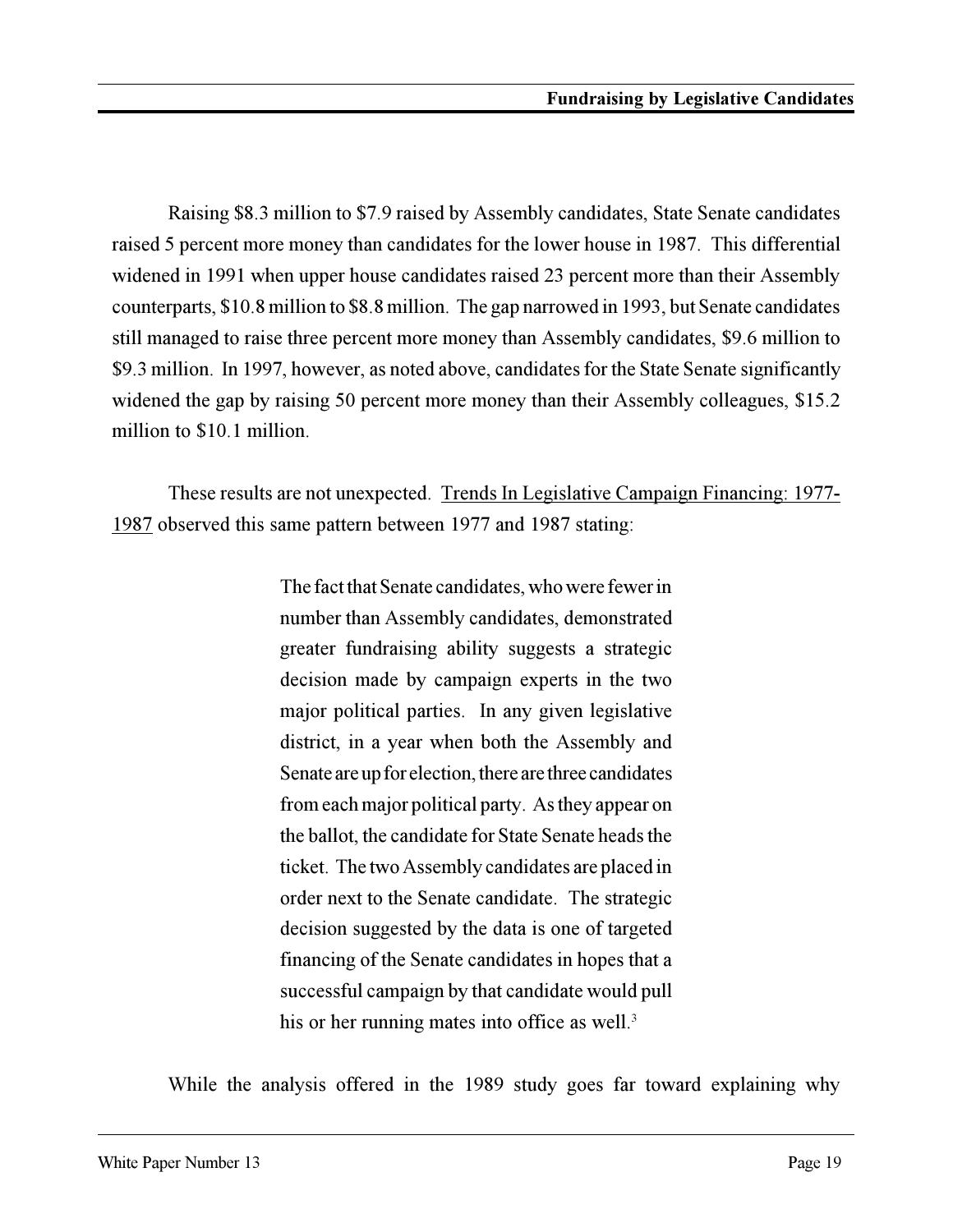candidates for the state Senate consistently attract more dollars than their Assembly counterparts, this study will take the explanation a few steps further. The campaigns of Senate candidates, for example, receive more attention from the public, the media, and, of course, contributors, simply because they are candidates for the "upper house" of the state Legislature. The mere fact that Senate candidates are vying for 40 seats as opposed to 80 in the Assembly creates the impression that they are more individually influential than their Assembly counterparts. Moreover, Senators exercise advise and consent over gubernatorial appointments. In politics, money more readily flows to the more powerful and influential.

It should be remembered also that, except at the beginning of each decade, elections for the state Senate are held every four years, not every two years, as is the case for Assembly candidates. Incumbent state senators, and to a lesser extent potential challengers, have a longer period of time to raise money. Interestingly, when Senate elections at the beginning of the decade are held on a two-year cycle, the gap between Senate and Assembly candidates fundraising narrows considerably, as in 1993.

Finally, the new campaign law enacted in 1993 strengthened the party entities, which in turn enabled them to provide greater support to their candidates. In particular, the county party committees, as well as legislative leadership committees, grew stronger financially and more influential electorally. Certainly this source of campaign dollars was not lost on candidates for the state Senate who head the legislative ticket. In fact, the Senate legislative leadership committees, both Democratic and Republican, exhibited greater financial resources than did the Assembly committees. In 1993, the Senate legislative leadership committees raised \$2.9 million to \$1.7 million raised by the Assembly legislative leadership committees. During 1997, the two Senate legislative leadership committees raised \$4.1 million compared with \$2 million raised by the Assembly candidates. Naturally, this difference meant that the Senate legislative leadership committees had more money to give to Senate candidates, contributing to their higher fundraising totals.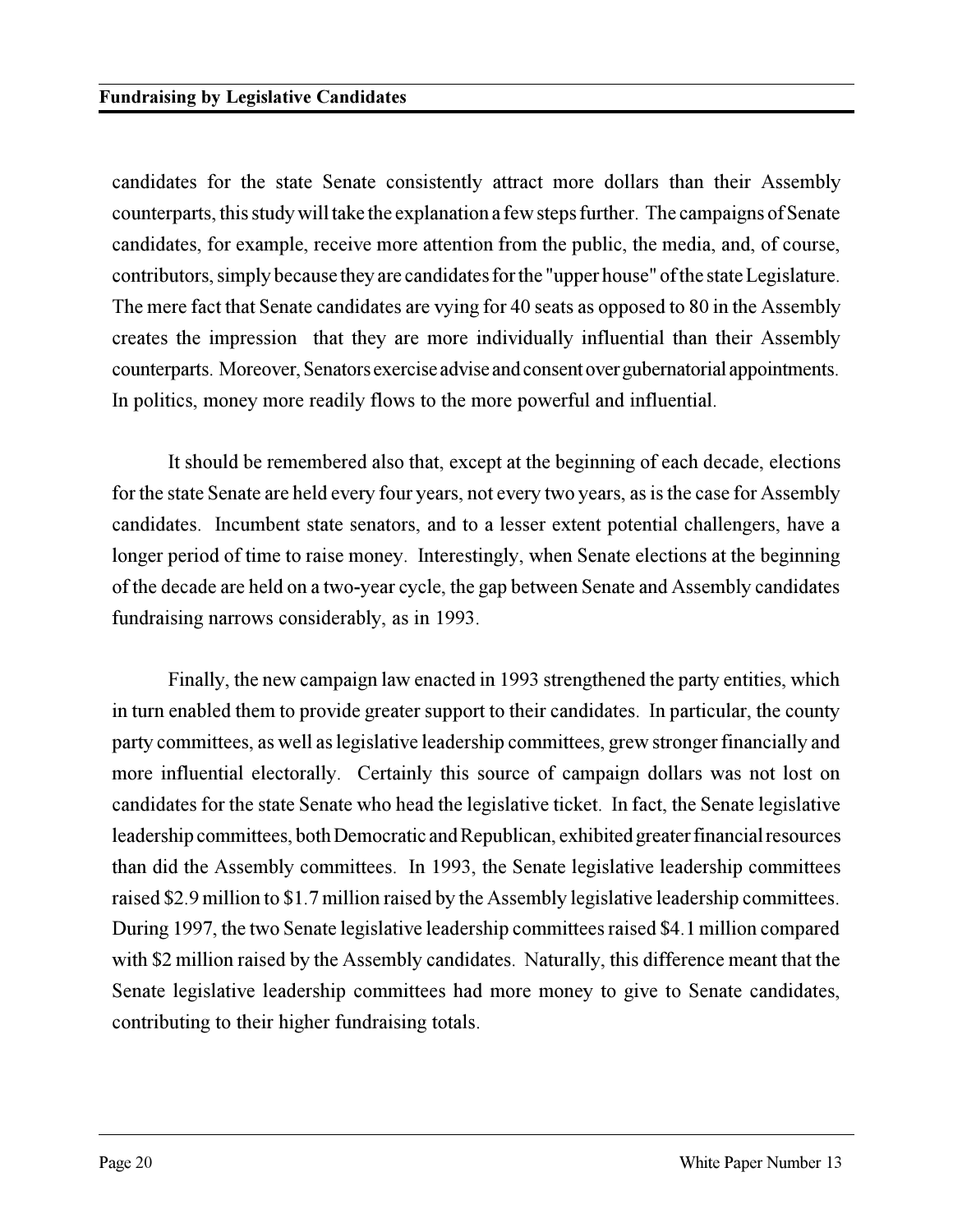#### **Incumbents Outraise Challengers**

It is a well established fact that incumbents have built-in advantages over challengers. Officeholders almost always have greater name recognition among voters than do challengers. Incumbent legislators in New Jersey, in addition to using their public allowance, can also use campaign dollars for the "ordinary and necessary expenses of holding public office,"<sup>4</sup> including, but not limited to communicating with constituents. By virtue of holding public office, incumbents provide constituent services, attend numerous community events, are afforded greater coverage by the media, and develop relationships with business, union, and community leaders and opinion makers. Finally, they have a greater capacity to raise money, which is such an important part of modern-day campaigns.

In New Jersey, incumbents have proven time and time again that they enjoy these enormous advantages, not the least of which is the ability to undertake aggressive fundraising efforts. Statistics gathered on the financial activity of incumbent legislators between 1987 and 1997, as well as those published in the earlier study for the years 1977 through 1987, attest to this fact.

During the period 1987-1997, incumbents raised considerably more money than did challengers. As shown in Table 2, which compares the percentages of funds raised by incumbents to that of challengers and provides the percentage of incumbents winning reelection in each general election contest for the legislature between 1987 and 1997, not only did incumbents enjoy an advantage in fundraising but generally utilized the additional funds to great benefit.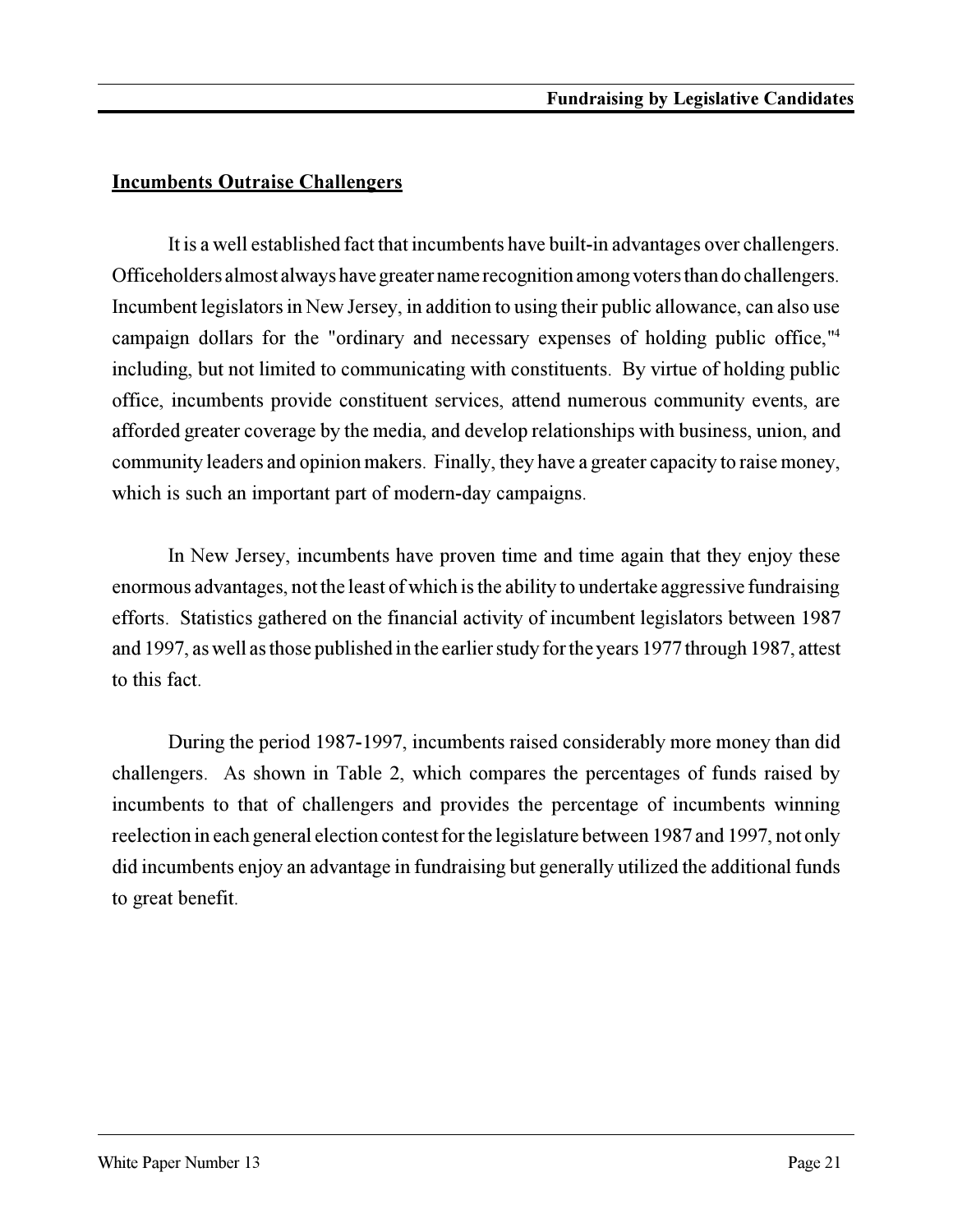| Table 2<br><b>Incumbent/Challenger Fundraising and Incumbent Reelection Rate</b> |               |         |                   |               |         |  |  |  |  |
|----------------------------------------------------------------------------------|---------------|---------|-------------------|---------------|---------|--|--|--|--|
| Incumbent<br><b>Challengers</b>                                                  |               |         |                   |               |         |  |  |  |  |
|                                                                                  |               |         | <b>Reelection</b> |               |         |  |  |  |  |
|                                                                                  | <b>Raised</b> | Percent | Rate              | <b>Raised</b> | Percent |  |  |  |  |
| 1987                                                                             | \$9.6M        | 64%     | 97%               | \$5.5M        | 36%     |  |  |  |  |
| 1991                                                                             | \$10.1M       | 61%     | 76%               | \$6.5M        | 39%     |  |  |  |  |
| 1993                                                                             | \$12.7M       | 68%     | 93%               | \$6.0M        | 32%     |  |  |  |  |
| 1997                                                                             | \$16.3M       | 61%     | 97%               | 10.1M         | 39%     |  |  |  |  |
|                                                                                  |               |         |                   |               |         |  |  |  |  |

*Source Data: New Jersey Election Law Enforcement Commission*

During 1987, for instance, incumbents raised \$9.6 million to challengers \$5.5 million. Thus, incumbents accounted for 64 percent of all funds raised whereas challengers accounted for 36 percent of all funds. Incumbents were returned to office at a rate of 97 percent in 1987. The legislative election of 1991 witnessed a slight narrowing of the fundraising gap between incumbents and challengers. During the general election of 1991, incumbents were responsible for raising 61 percent of all funds, \$10.1 million, while challengers accounted for 39 percent of total funds raised, \$6.5 million. The rate by which incumbents were reelected dropped dramatically in 1991. In that legislative general election, incumbents were reelected at a rate of 76 percent.

The lower rate of incumbent reelection can be traced to the anti-incumbent mood that was sweeping the country at that time. These anti-incumbent sentiments, which ultimately resulted in the election of Bill Clinton as President in 1992 and the election of a Republican Majority in Congress in 1994, first surfaced in New Jersey in 1991 in the form of a backlash against higher taxes. In the 1991 general election, a tax revolt resulted in a Republican sweep of both houses of the Legislature. Incidental to this legislative outcome was a slight increase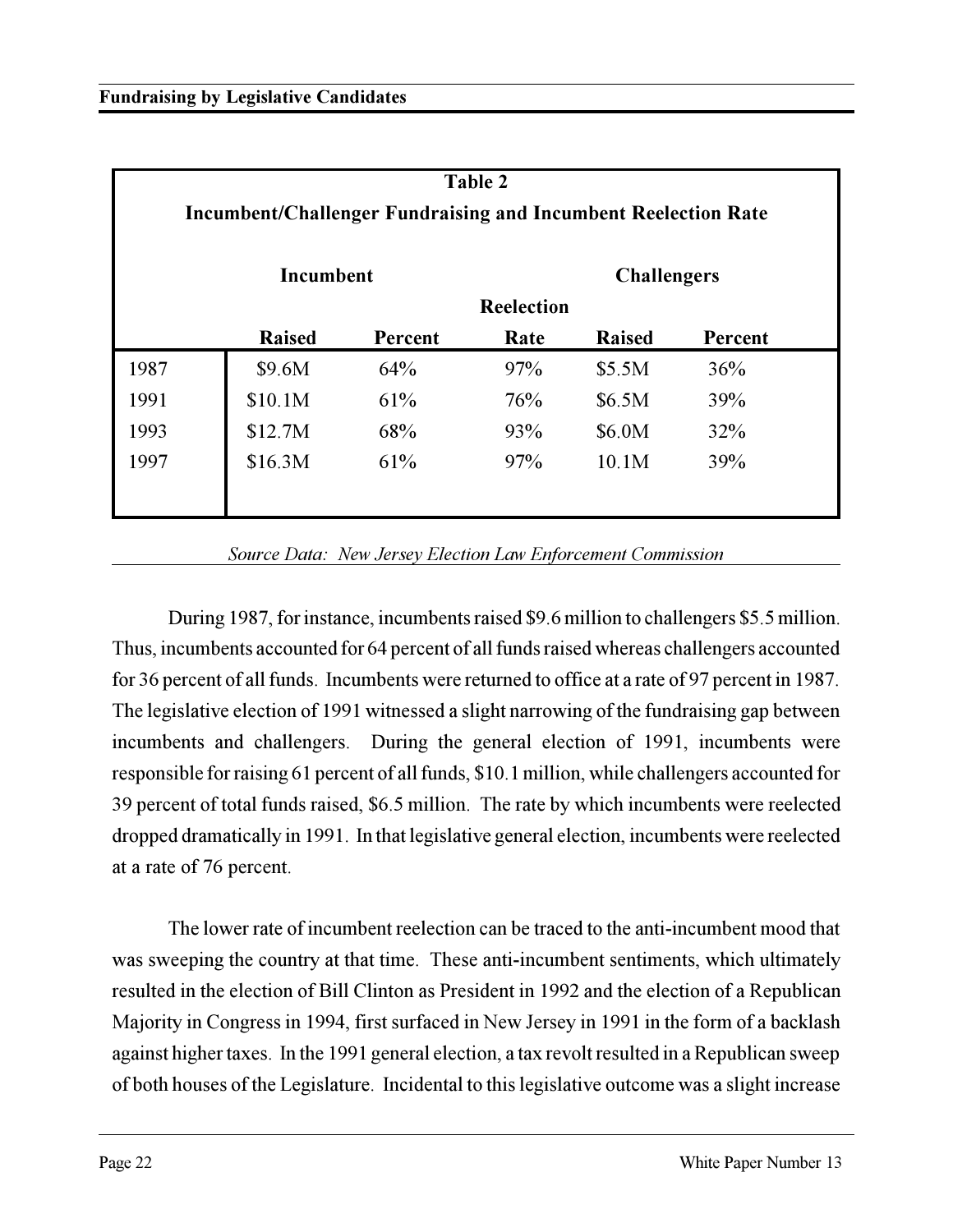in challenger receipts, mainly stemming from the targeting of key legislative districts by state party entities. The fifteen key districts, for example, accounted for \$4.4 million in challenger funds, or 68 percent of the funds raised by challengers. The 19 Democratic challengers in these districts raised \$2.2 million, the same amount raised by 33 Republican challengers. Thus, considerably more money was raised per candidate among Democratic candidates in these targeted districts than for Republican candidates in these districts. Despite this disparity, however, Republican challengers in these targeted districts overwhelmingly won election. Twenty-eight out of 33 Republican challengers in these targeted districts won election compared to just one Democratic challenger. Thus, the very slight increase in challenger funding notwithstanding, this data suggests that in this election, factors such as the tax issue and the anti-incumbent fervor played a more critical role in determining the outcome of the election than did money.

Matters returned to normal in 1993 and 1997. Responsible for 68 percent and 61 percent of all funds raised in those election years respectively, incumbents raised \$12.7 million in 1993 and \$16.3 million in 1997. Challengers raised 6 million in 1993 and \$10.1 million in 1997, at 32 and 39 percent of all funds, respectively. During these years, incumbent re-election rates returned to historic levels. In 1993, incumbents were returned to office at a 93 percent rate and in 1997 at a 97 percent rate.

Overall, the pattern of incumbent financial advantage mirrors that found in the previous decade. For example, in 1983, incumbents raised 64 percent of total funds and were returned to office at a rate of 96 percent. In 1987, incumbents raised 64 percent of funds and were reelected at a rate of 97 percent.

In conclusion, the above figures representing the most recent decade, in conjunction with those for the previous one, demonstrate the continuing advantages of incumbency, except when exceptional circumstances arise to create an anti-incumbent mood in the electorate. They also suggest that this anti-incumbent mood, though not long lasting, can result in a more long-term realignment of political power in the state.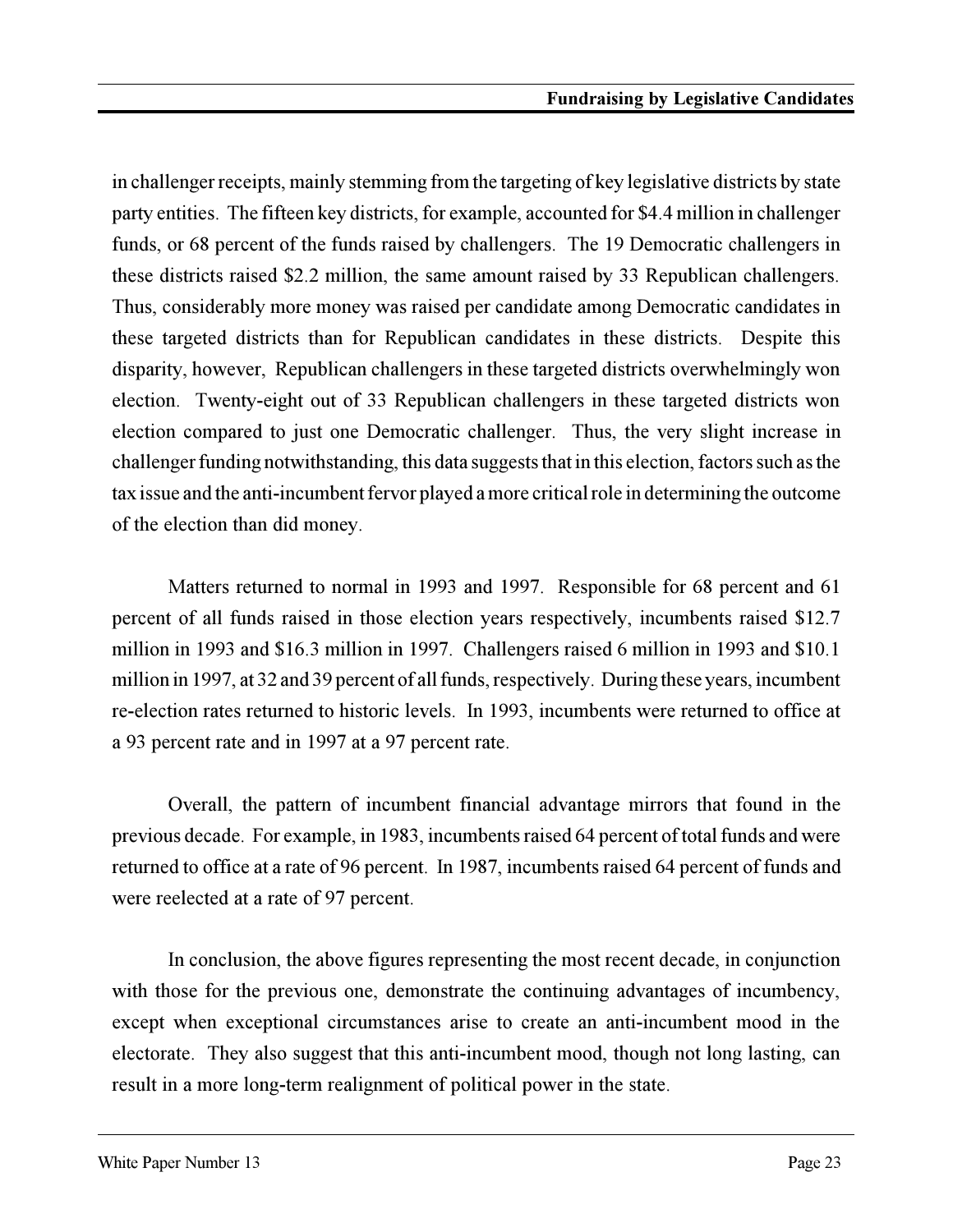#### **Average Contribution Increases**

As would be expected, the average contribution made to legislative campaigns rose between 1987 and 1997 just as it did during the previous ten year period. In the 1987 legislative general election, the average contribution made to Senate and Assembly candidates was \$916. This average amount rose by 17 percent to \$1,070 in 1991. Between 1991 and 1993, the average contribution to candidates increased again. At \$1,274 in 1993, the average contribution had risen by 39 percent over this two-year period. Finally, between 1993 and 1997, average contribution amounts increased by 21 percent to \$1,547. Thus, over the ten-year period 1987 to 1997, average contribution amounts to legislative candidates increased by 69 percent. In each legislative election during this period, the average contribution recorded by State Senate candidates exceeded that of Assembly candidates.

Figure 4 depicts changes in average contribution amounts to legislative candidates over time.



**Figure 4 Change in Average Contribution Amounts to Legislative Candidates 1987-1997**

*Source Data: New Jersey Election Law Enforcement Commission*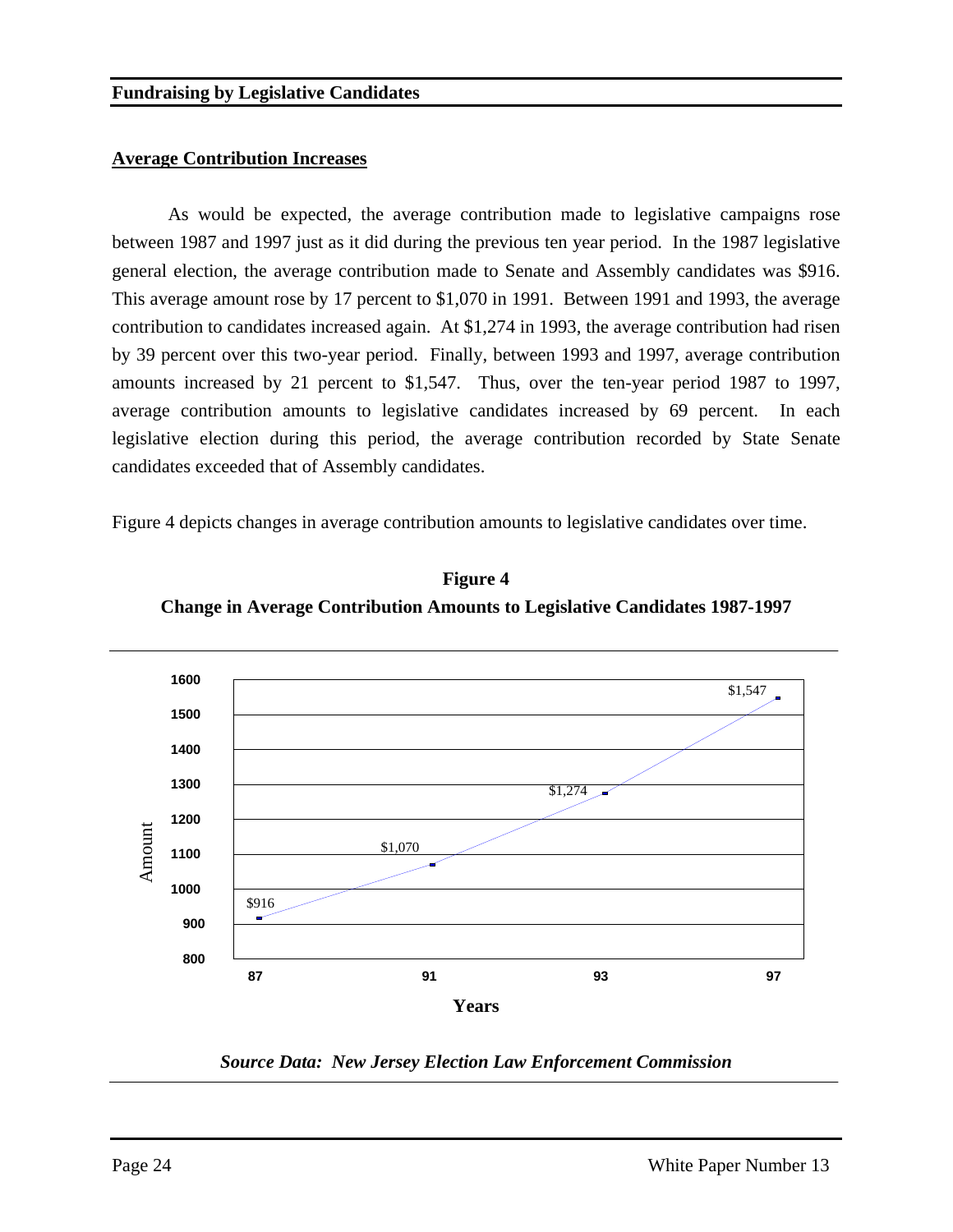#### **Contribution Ranges**

Table 3 shows the number and proportion of contributions falling in certain ranges in each of the four legislative general elections between 1987 and 1997.

| Table 3<br><b>Contribution Ranges: 1987-1997</b> |        |       |        |          |       |         |       |       |  |
|--------------------------------------------------|--------|-------|--------|----------|-------|---------|-------|-------|--|
|                                                  | 1987   | 1991  |        |          | 1993  |         | 1997  |       |  |
| $>$ \$5,000                                      | 411    | (2%)  | 587    | (3%)     | 331   | (3%)    | 516   | (4%)  |  |
| 4,001-5,000                                      | 207    | (1%)  | 232    | $(1\%)$  | 180   | (2%)    | 180   | (2%)  |  |
| 3,001-4,000                                      | 163    | (1%)  | 161    | $(1\%)$  | 93    | $(1\%)$ | 205   | (2%)  |  |
| 2,001-3,000                                      | 420    | (2%)  | 403    | (2%)     | 253   | (2%)    | 314   | (3%)  |  |
| 1,001-2,000                                      | 824    | (5%)  | 890    | (5%)     | 938   | (8%)    | 1,416 | (12%) |  |
| $301 - 1,000$                                    | 5,084  | (29%) | 5,583  | $(30\%)$ | 4,859 | (42%)   | 7,349 | (62%) |  |
| $<$ 300                                          | 10,224 | (59%) | 10,694 | (58%)    | 4,855 | (42%)   | 1,900 | (16%) |  |
|                                                  |        |       |        |          |       |         |       |       |  |

*Source Data: New Jersey Election Law Enforcement Commission*

As indicated by the data, there is an inverse relationship between the contribution range and the number of contributions falling within that range. The bulk of contributions in each of the four election years fell in the lowest contribution ranges. Over 85 percent of all contributions were \$2,000 or under, with a large amount being under \$300. As the contribution ranges increased in terms of amount, the number of contributions falling within those ranges decreased. In other words, the number of contributions of \$2,000 and up was minimal. This finding reflects that of the previous decade. Thus, despite the fact that average contribution amounts continue to increase, the data suggests that a substantial portion of legislative money still is derived from small contributions.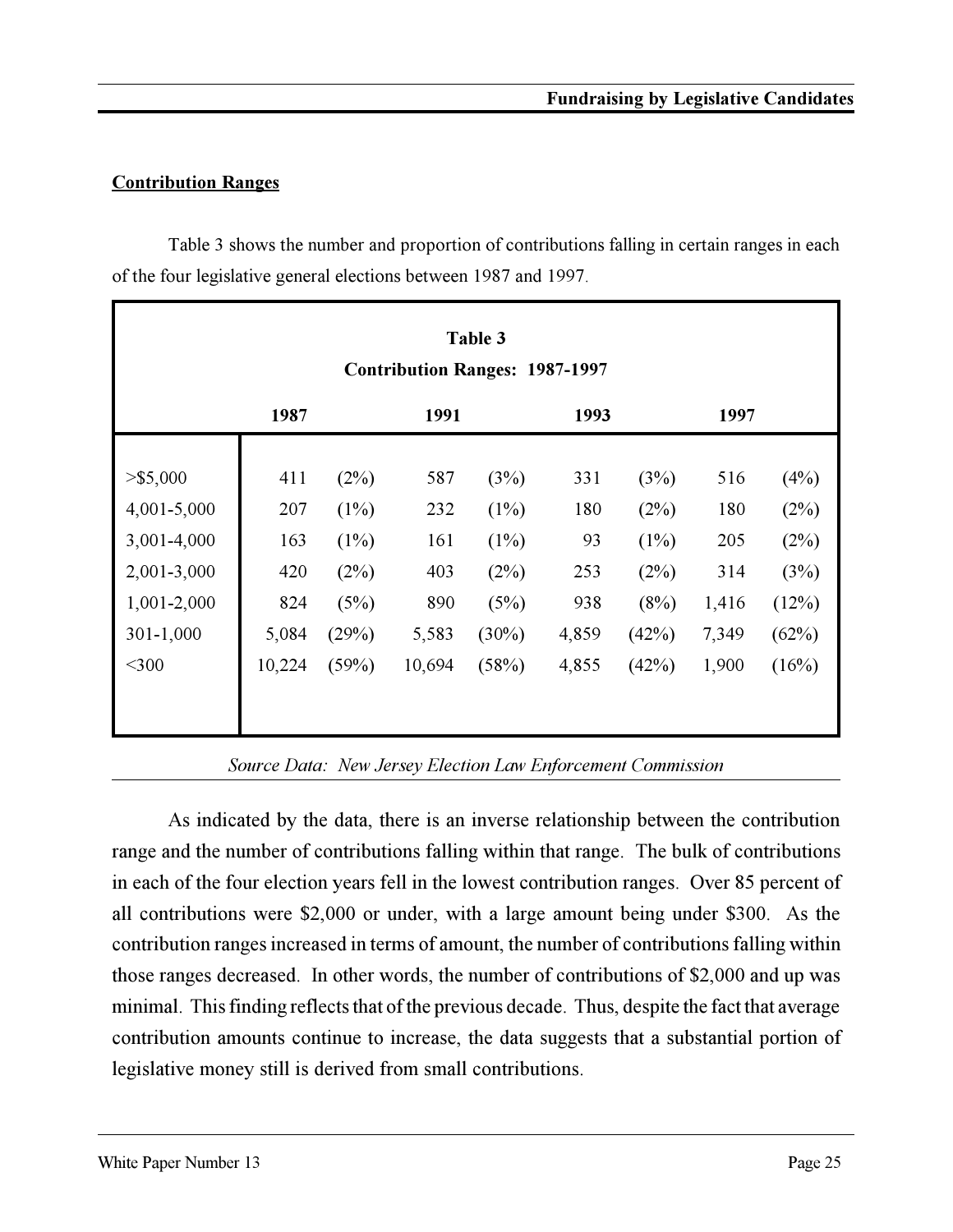#### **Sources of Contributions to Legislative Candidates**

Contributions to State Senate and Assembly candidates streamed in from a variety of sources between 1987 and 1997. Table 4 shows the amount and percentage of contributions to legislative candidates from the various contributor types in each of the legislative general elections beginning with 1987 and ending with 1997.

| Table 4<br>Contributions by Contributor Type to Legislative Candidates 1993-1997 |           |                |           |          |            |          |            |                 |  |
|----------------------------------------------------------------------------------|-----------|----------------|-----------|----------|------------|----------|------------|-----------------|--|
|                                                                                  | 1987      |                | 1991      |          | 1993       |          |            | 1997            |  |
| Individual                                                                       |           | \$2.6 $(16\%)$ | \$3.0     | (15%)    | \$2.3      | (18%)    |            | $$3.5$ $(18\%)$ |  |
| <b>Business</b>                                                                  |           | 2.0(13%)       | 2.2       | $(11\%)$ | 1.7        | (13%)    |            | 2.4 $(13%)$     |  |
| Pol. Parties                                                                     |           | 3.5 $(22%)$    | 2.7       | (13%)    | 1.2        | (9%)     |            | 3.4 $(17%)$     |  |
| Pol. Committees                                                                  |           | $1.2^*$ (7%)   | .5        | (3%)     | $\cdot$ .2 | (1%)     | $\cdot$ .2 | $(1\%)$         |  |
| PACs                                                                             | 3.3       | $(20\%)$       | 2.8       | (14%)    | 1.9        | (15%)    |            | 2.4 $(12\%)$    |  |
| Unions                                                                           | $\cdot$ 2 | $(1\%)$        | $\cdot$ 1 | (1%)     | $\cdot$ 1  | $(1\%)$  | $.4\,$     | (2%)            |  |
| Cand. Entities                                                                   | 3.1       | (19%)          | 5.6       | (28%)    | 2.9        | (22%)    | 1.7        | (9%)            |  |
| Leg. Leadership                                                                  |           |                | $1.7**$   | (9%)     | 2.6        | $(20\%)$ | 4.6        | (24%)           |  |
| Miscellaneous***                                                                 | $\cdot$ 4 | (2%)           | 1.1       | (6%)     | $\cdot$ 1  | $(1\%)$  | .7         | (4%)            |  |
| <b>Total</b>                                                                     | \$16.3    |                | \$19.7    |          | \$13.0     |          | \$19.3     |                 |  |

\* Entities similar to the now statutory legislative leadership committees were included in this category in 1987

\*\* Entities similar to the now statutory legislative leadership committees were being categorized as such committees in 1991.

\*\*\* Includes prior election transfer.

*Source Data: New Jersey Election Law Enforcement Commission*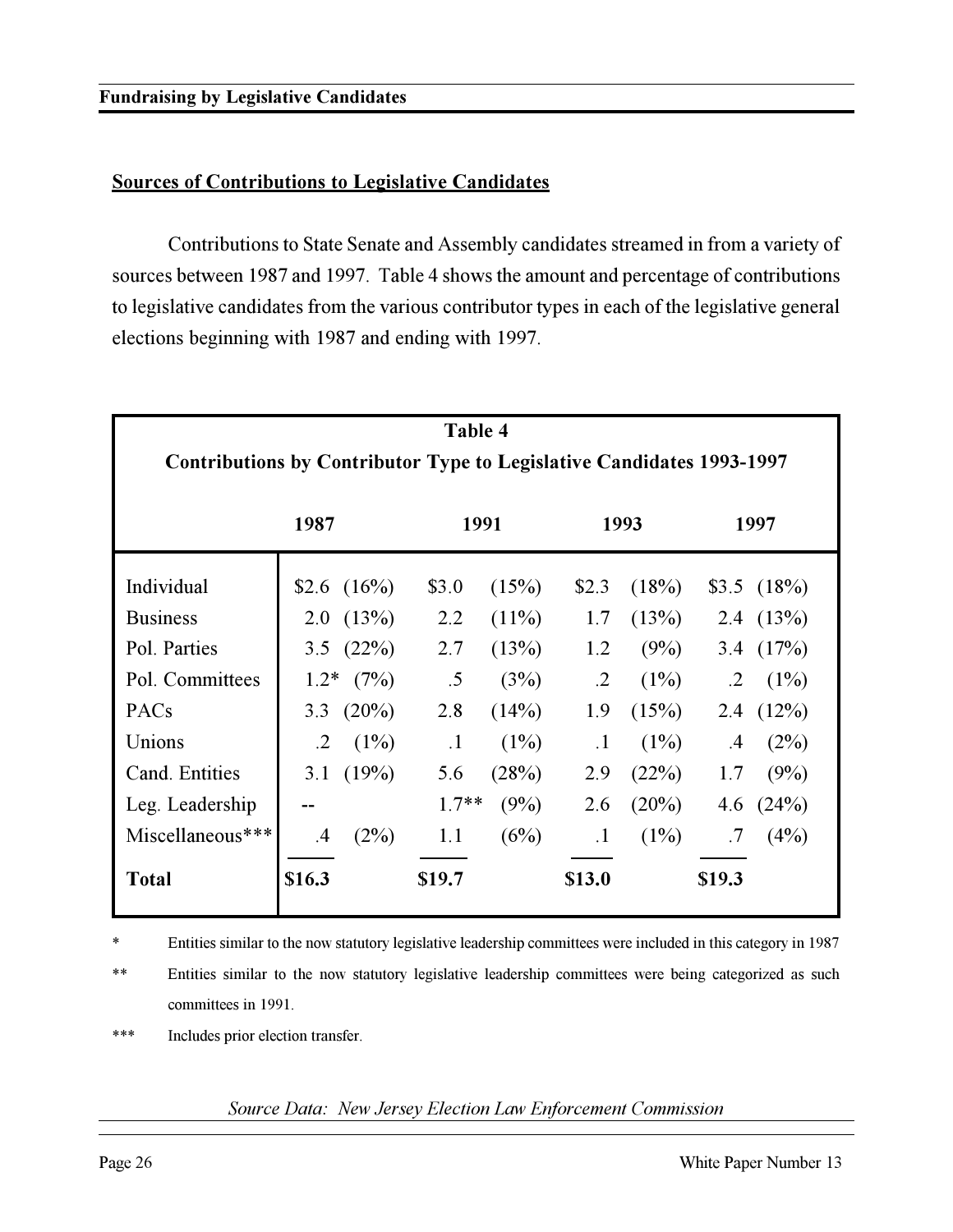As indicated by the data, contributions from individuals and candidate entities, i.e., candidate committees, and, prior to 1997, candidate personal PACs, remained high throughout the period. Representing 16 percent of contributions in 1987, individual contributions constituted 18 percent of contributions in 1993. Candidate entities never made less than 9 percent of all contributions, and, in 1991 made up to 28 percent of total contributions to legislative candidates. Contributions from business remained steady at around 13 percent of legislative contributions during this period.

PAC contributions, though representing a significant proportion of legislative receipts, did decline as a percentage of total contributions between 1987 and 1997. From a high 20 percent in 1987 to a low of 15 percent in 1993, PAC contributions to legislative candidates decreased over the years. Too much should not be read into these statistics, however, because following the 1993 amendments to the Campaign Act, which imposed limits on contributions to candidates that were significantly lower than the limits on contributions to legislative leadership committees and parties, PAC money was redirected toward these newly established entities.

Contributions from legislative leadership committees to their candidates steadily increased while contribution activity by political party entities ebbed and flowed but increased in 1997. Activity by legislative leadership committees reached 24 percent of all contributions in 1997. They were responsible for 9 percent of all contributions in 1991 and for 20 percent of contributions in 1993. Political party contributions accounted for 22 percent of all legislative donations in 1987, dipped to 13 percent and 9 percent respectively in 1991 and 1993, and climbed again to 17 percent in 1997.

#### **Conclusion**

This chapter has analyzed fundraising activity by legislative candidates in Senate and Assembly contests between 1987 and 1997. The data included above suggests that in most respects the trend in campaign financing traced over this most recent decade is similar to that profiled in Trends In Campaign Financing: 1977-1987. Though there were certain differences, such as a slowing of the rate of increase in financial activity, overall patterns of activity changed little. In the following chapter, expenditure activity by legislative candidates will be traced for the period 1987-1997.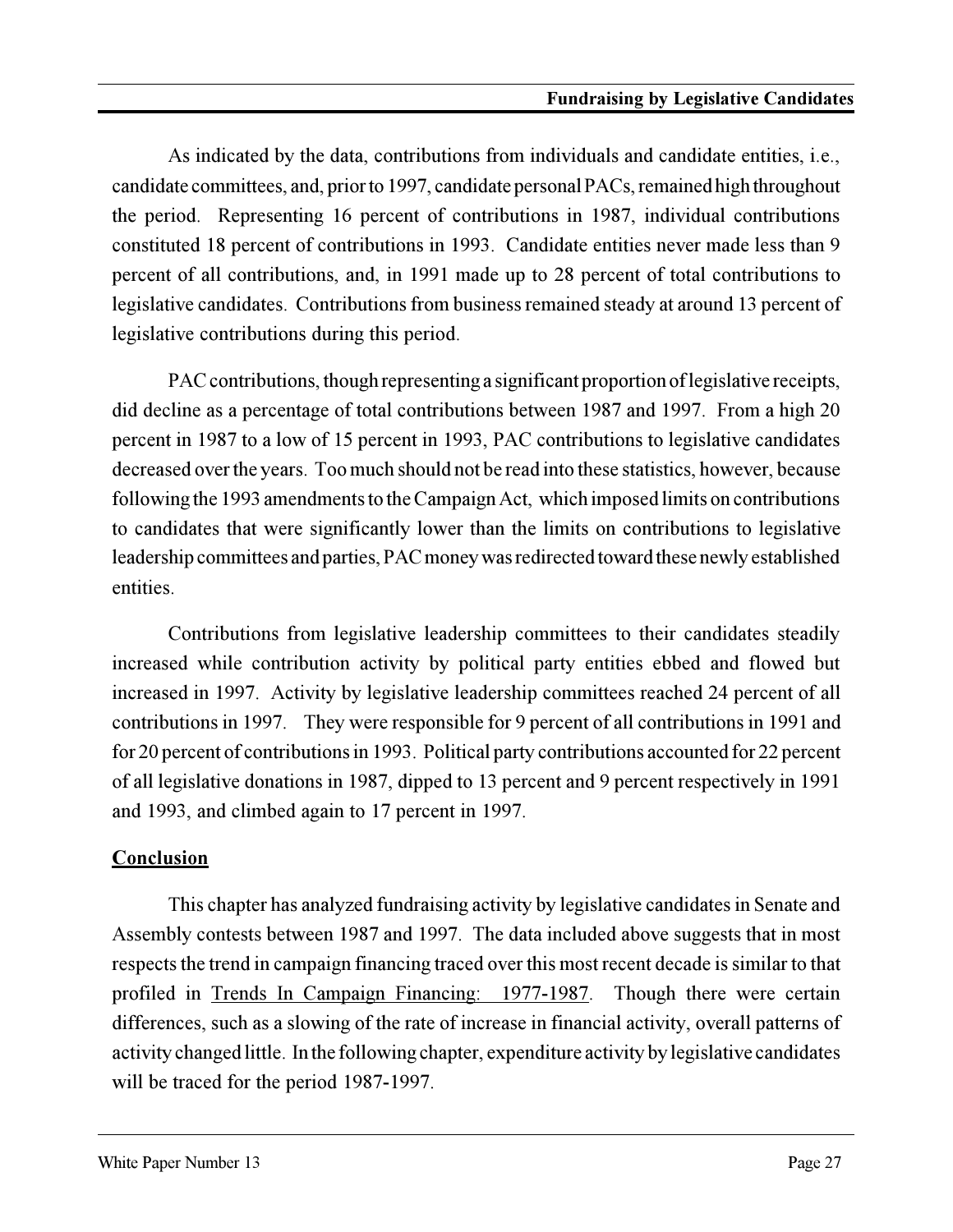### **Notes**

- 1. The data contained in this chapter has been produced by the New Jersey Election Law Enforcement Commission from disclosure reports filed with it.
- 2. Commission, Trends, p. 10.
- 3. Ibid, p. 14.
- 4. See New Jersey Campaign Contributions and Expenditures Reporting Act.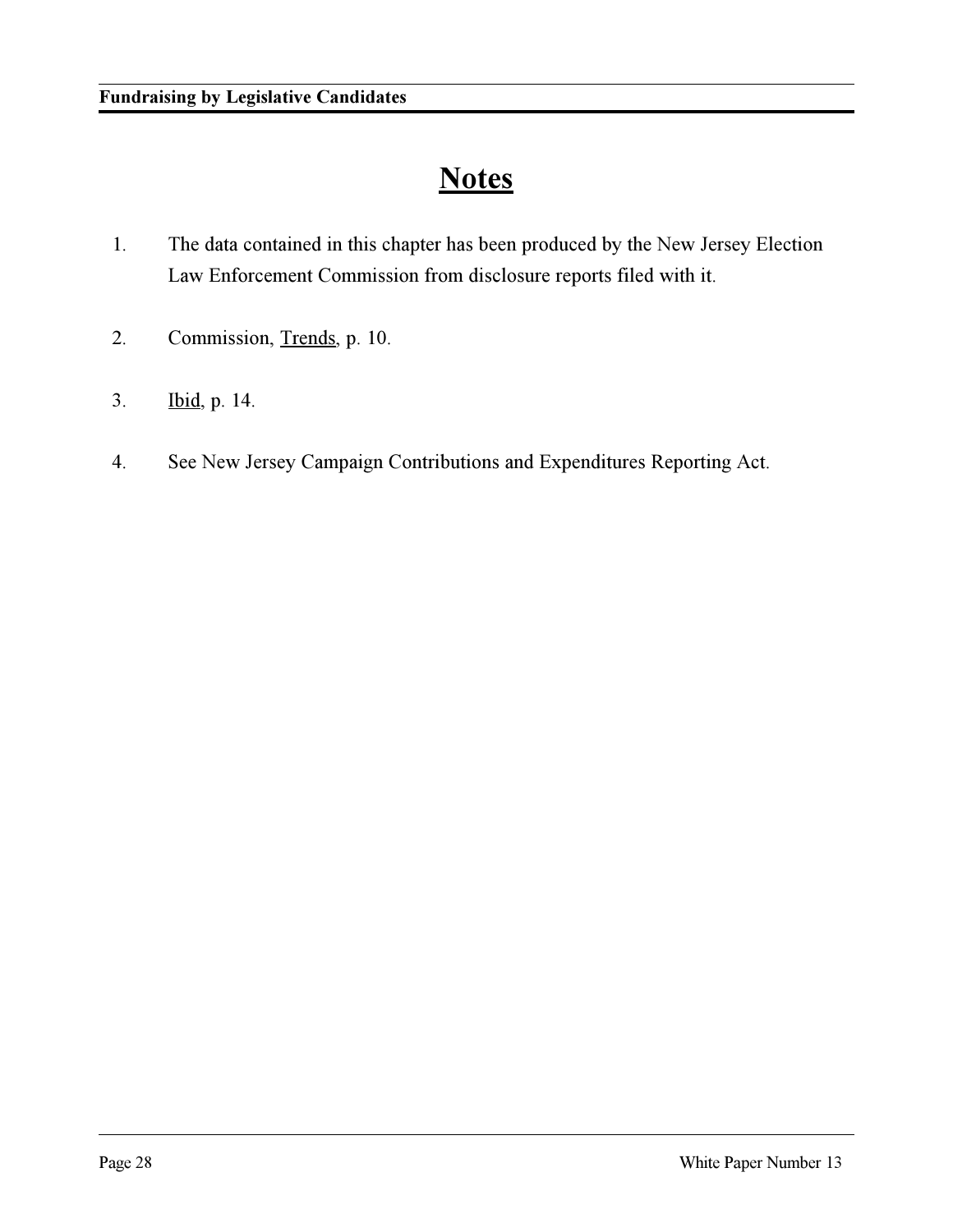# **Chapter III**

## **Expenditure Activity by Legislative Candidates**



n the years between 1987 and 1997, spending activity by candidates for the State Senate and Assembly followed the same pattern as did their fundraising. It increased during the four-year period 1987 to 1991, dipped during the two-year period 1991-1993, and climbed again between 1993 and 1997, a four-year cycle.

Expenditures rose by 60 percent between 1987 and 1997, increasing to \$20.7 million from \$12.9 million. The average amount spent per candidate increased substantially as well, climbing to \$100,965 in 1997 from \$60,441 in 1987.

This trend in spending activity by legislative candidates over the past ten years was similar to that exhibited by candidates during the previous decade, except that between 1977 and 1987 the rate of increase was more substantial and uninterrupted. Climbing to \$12.9 million in 1987 from \$3.9 million in 1977, a 231 percent increase, spending had intensified during that period in each successive election.

In ELEC White Paper Number Nine, Legislative Candidates: How They Spend Their Money, it was noted:

> This study of legislative expenditures involves elections that occurred prior to the enactment of reforms. Quite possibly, legislative spending and the associated strategies of legislative campaigns might be influenced by the changes. It will have to be left to a future study to measure the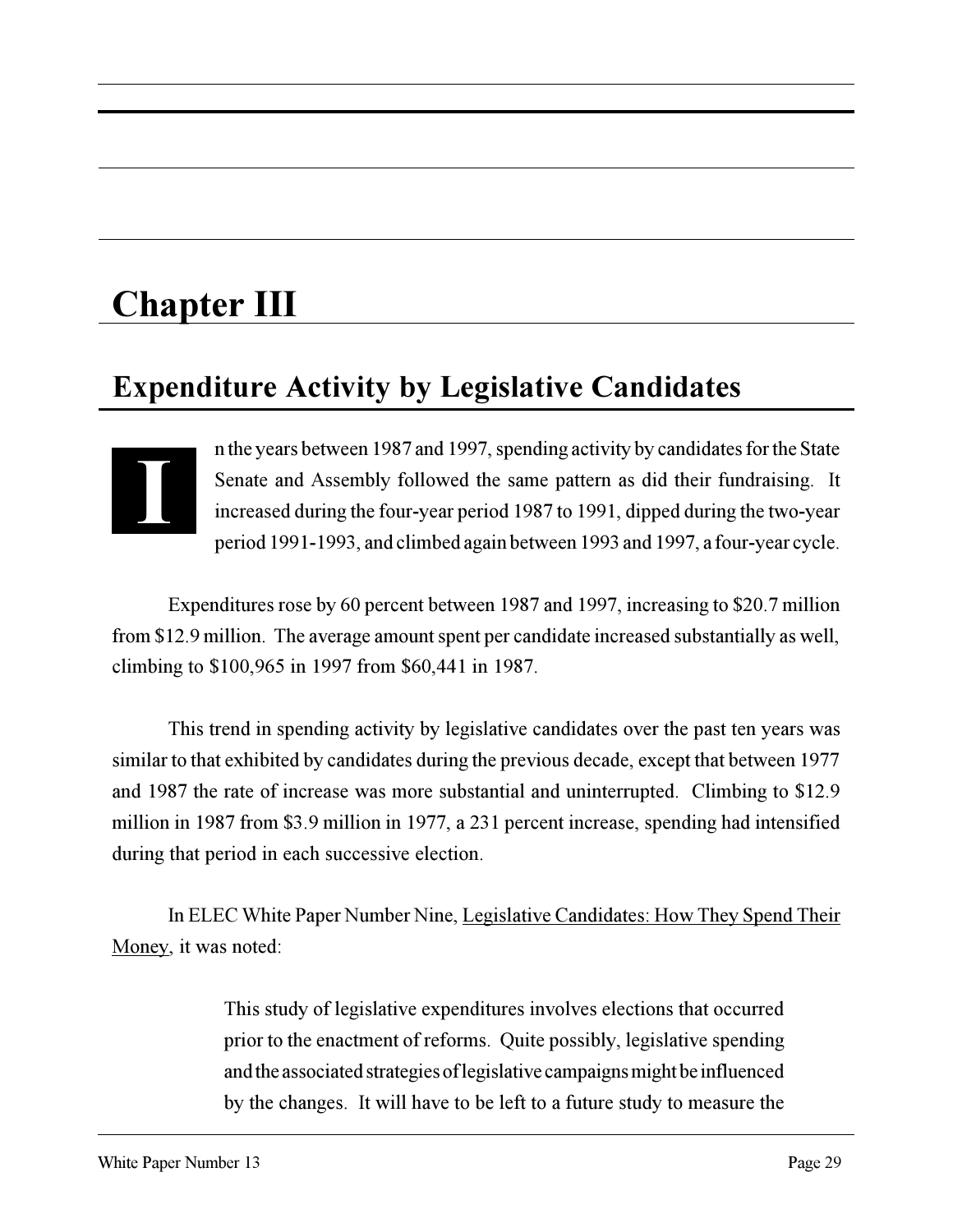impact, if any, of the campaign reforms on the campaign strategies of legislative candidates as evidence by their spending patterns.<sup>1</sup>

In fact, an analysis of the top 20 spending districts in the two legislative general elections occurring in the post reform era showed that the trend toward legislative spending on mass communication displayed prior to the enactment of the campaign reform law continued. In 1993 and 1997, as in 1987 and 1991, a very significant proportion of legislative expenditures went toward direct mail and cable television.

#### **Democrats Outspend Republicans**

Except in the general election of 1993, Democratic candidates for the legislature spent more on their campaigns than did their Republican counterparts. Figure 5 depicts the pattern of spending over four general elections by candidates of the two major political parties.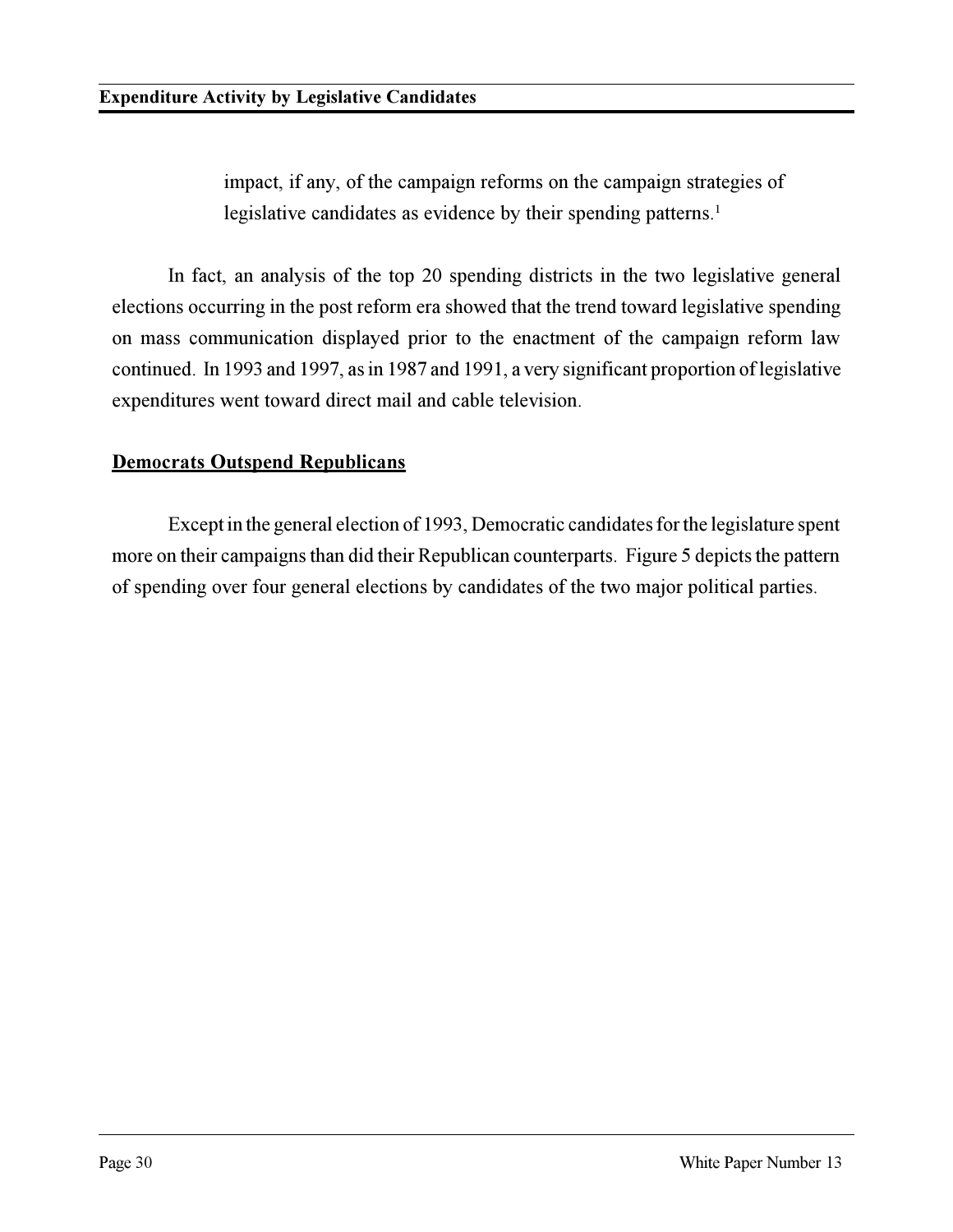

**Figure 5 Spending Totals by Party 1987-1997**

**Years**



*Source Data: New Jersey Election Law Enforcement Commission*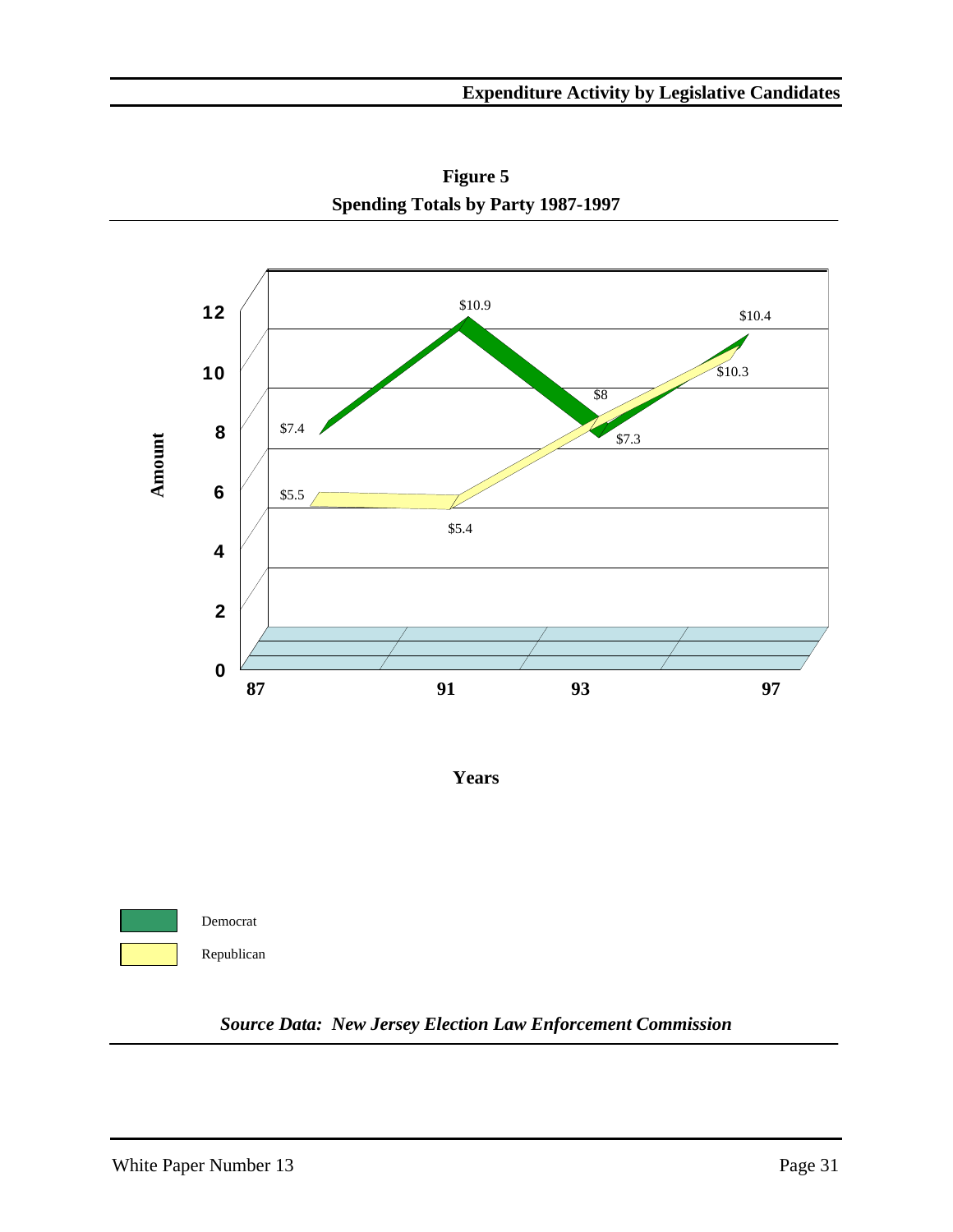Though Republican spending increased by 87 percent between 1987 and 1997 compared with Democratic spending, which increased by 41 percent during the same period, Democratic legislative candidates by far outspent Republicans during the past decade. For example, in 1987 Democratic candidates spent \$7.4 million compared with Republican spending totaling \$5.5 million. Four years later, in 1991, Democrats outspent Republicans by a wide margin, \$10.9 million to \$5.4 million. Over the two-year election cycle leading to the 1993 legislative general election, Republican candidates outspent Democratic candidates, \$8 million to \$7.3 million, but in the next Senate and Assembly election four years later Democrats again outdistanced Republicans in spending, \$10.4 million to \$10.3 million.<sup>2</sup>

The pattern of spending exhibited by legislative candidates in the previous decade is similar to that of the most recent ten-year period of Senate and Assembly elections. Though Republican candidates in that decade edged out Democrats in spending, the overall trend was upward for both parties. Except for Democratic candidates in 1983, a two-year election cycle, spending by both Republican and Democratic candidates increased in each successive general election, rising from \$1.9 million to \$3.9 million.

This comparison of spending during the two decades raises interesting questions, however. First, how important was spending to the outcome of those elections. Second, were issues and incumbency status as important, or even more important, to the election outcome as spending? And third, what role did secondary spending (that is, spending by parties and legislative leadership committees) play in the outcome of these elections?

In 1987 the two parties divided control over the Legislature, with Republicans controlling the Assembly and Democrats controlling the State Senate. During that general election, Democratic candidates spent more money than Republican candidates. Four years later, in 1991 when the Democrats controlled both houses of the Legislature, Democrats again outspent Republicans, this time by a 2 to 1 margin. But in that election, Republicans won a veto-proof majority in both houses of the State Legislature. Just two years later, in 1993, it was the Republicans who outspent the Democrats. In so doing, they retained control of both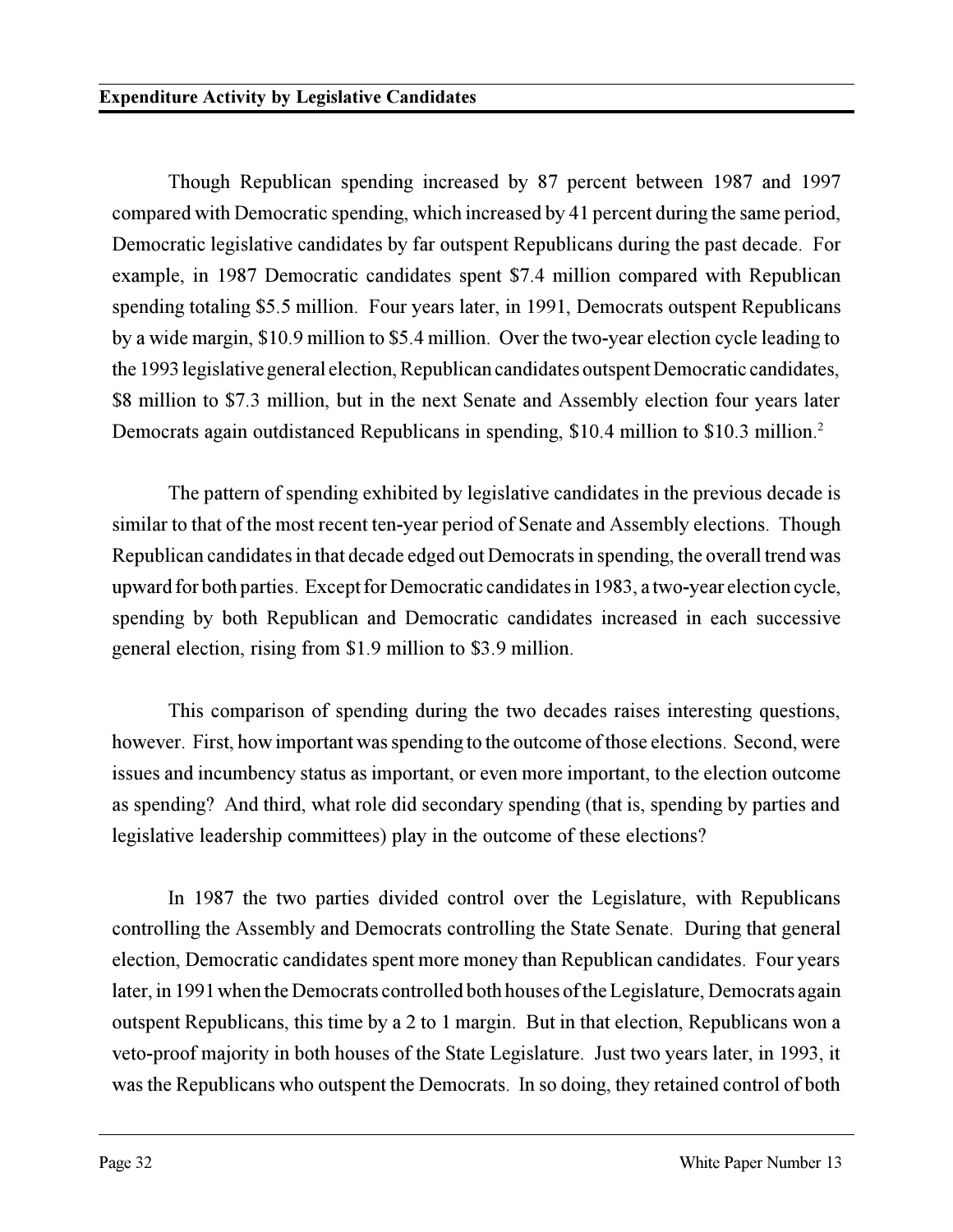houses of the State Legislature. Finally, in the most recent State Senate and Assembly election, Democrats, by \$100,000, once again outspent Republicans. Despite being outspent in this election, Republicans retained control of both houses of the legislature. Thus, in two out of four Senate and Assembly elections over the last ten years the party that spent the most money failed to win a majority in either house and, as stated above, in 1991, though being outspent by a wide margin, the Republicans actually won control of the Legislature.

Did a similar phenomenon occur in the previous decade 1977-1987? Twenty-two years ago, in 1977, Democratic and Republican candidates spent equal amounts of money but Democrats enjoyed sizable majorities in both houses. In 1981, Republican legislative candidates outspent Democratic candidates but failed to gain the majority in either house. Again in 1983, by \$1 million, Republican candidates outspent Democratic candidates, yet Democrats retained control of the Legislature. Interestingly, in the Senate and Assembly elections of 1987, two years after Republicans had gained control of the Assembly in the wake of Governor Thomas H. Kean's landslide victory in 1985, Democrats outspent Republicans yet could only retain control of the Senate. Republicans, though not spending as much, held on to control of the General Assembly. Thus, in two out of four Senate and Assembly elections between 1977 and 1987, the party spending the most money failed to gain a majority in either house. In the other two general elections, funding levels did not appear to be the significant factor in determining the outcome of the election either, with a split decision in 1987 and the Democratic candidates emerging victorious in 1977, when they had spent an amount of money equal to the Republican candidates.

#### **Money Not the Only Factor**

This data suggests that money alone has not been the determining factor in the outcome of legislative elections. While it is an important factor, especially if a challenger is to communicate his or her message to the voters, it is not the only factor in determining the outcome of legislative elections. A candidate's status as an officeholder, in years when voter satisfaction is high, or the significance of an issue, such as taxes in 1991, when voter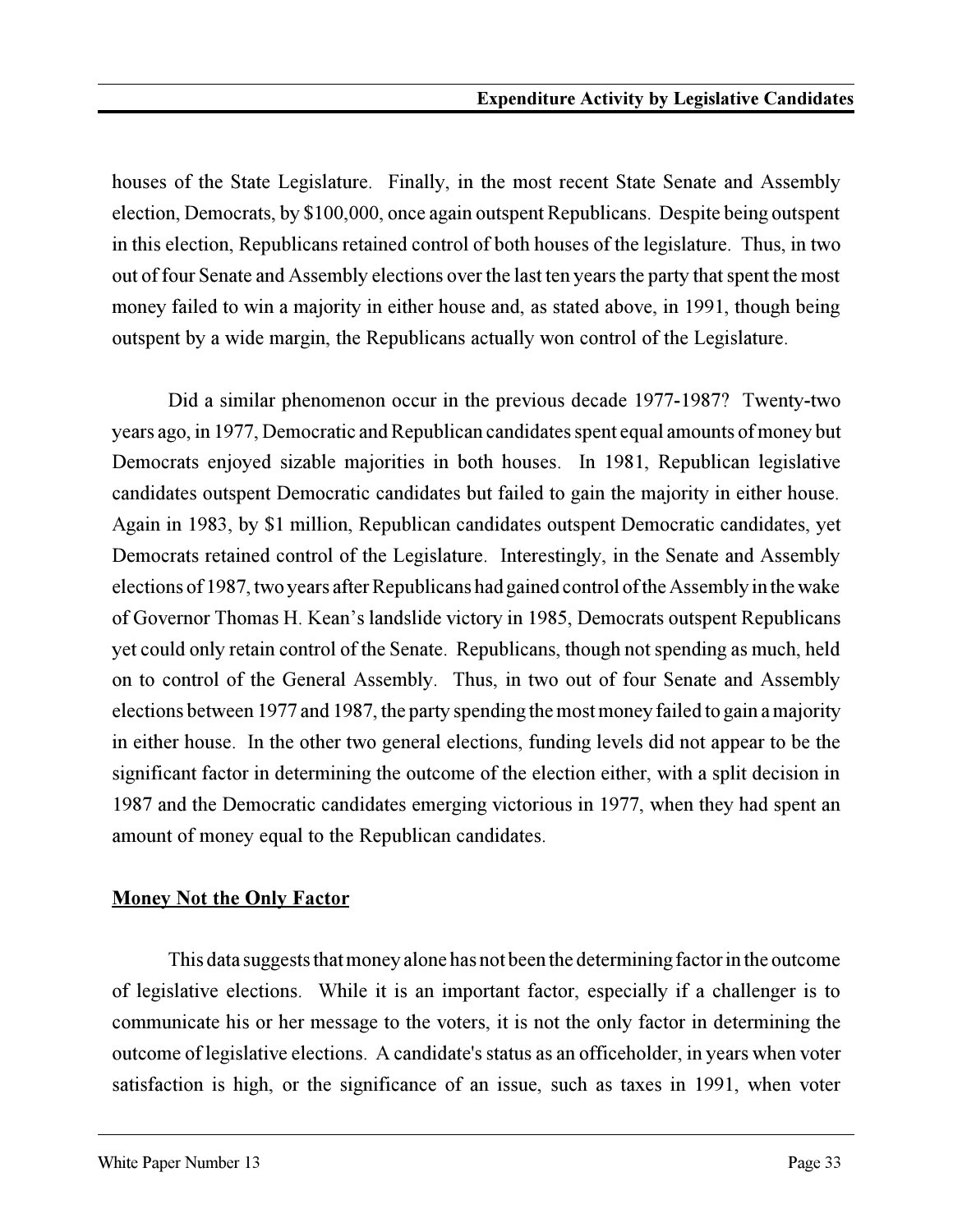satisfaction is low, are equally important factors in determining election results. Finally, party involvement now plays a more significant part in defining how successful the party's candidates do on election day.

By way of example, the Democratic party assumed control of the Legislature in the 1970's in the wake of Watergate and former Governor Brendan T. Byrne's landslide victory in 1973. Following this initial success, the Democratic party maintained control of both houses of the Legislature until the Republicans finally won back majority control of the Assembly more than a decade later as a result of incumbent Governor Thomas H. Kean's landslide victory over then Essex County Executive Peter Shapiro in 1985. In the subsequent gubernatorial election of 1989, the Democrats held a majority in both legislative houses in the aftermath of then candidate Jim Florio's impressive victory over Republican Jim Courter. Just two years later the Democrats again lost control, falling prey to the voter backlash against higher taxes. The Republicans won a veto proof majority in both the Senate and Assembly. Though losing a few seats since that time, Republicans have enjoyed majority status as a result of apparent voter satisfaction. Throughout these years, excepting 1989, voters were either dissatisfied and reacting to an overridingly important issue or were satisfied and rewarding the incumbents. In 1989, candidate Florio and the Democratic legislative candidates won on the basis of a solid campaign which highlighted inconsistencies in their opponents' positions.

# **Spending By Office**

Conventional wisdom holds that candidates for the state Senate spend more on their campaigns than do candidates for the Assembly. For the most part, this conventional wisdom held true over the most recent decade. Other than in the general election of 1993, Senate candidates outspent their Assembly colleagues.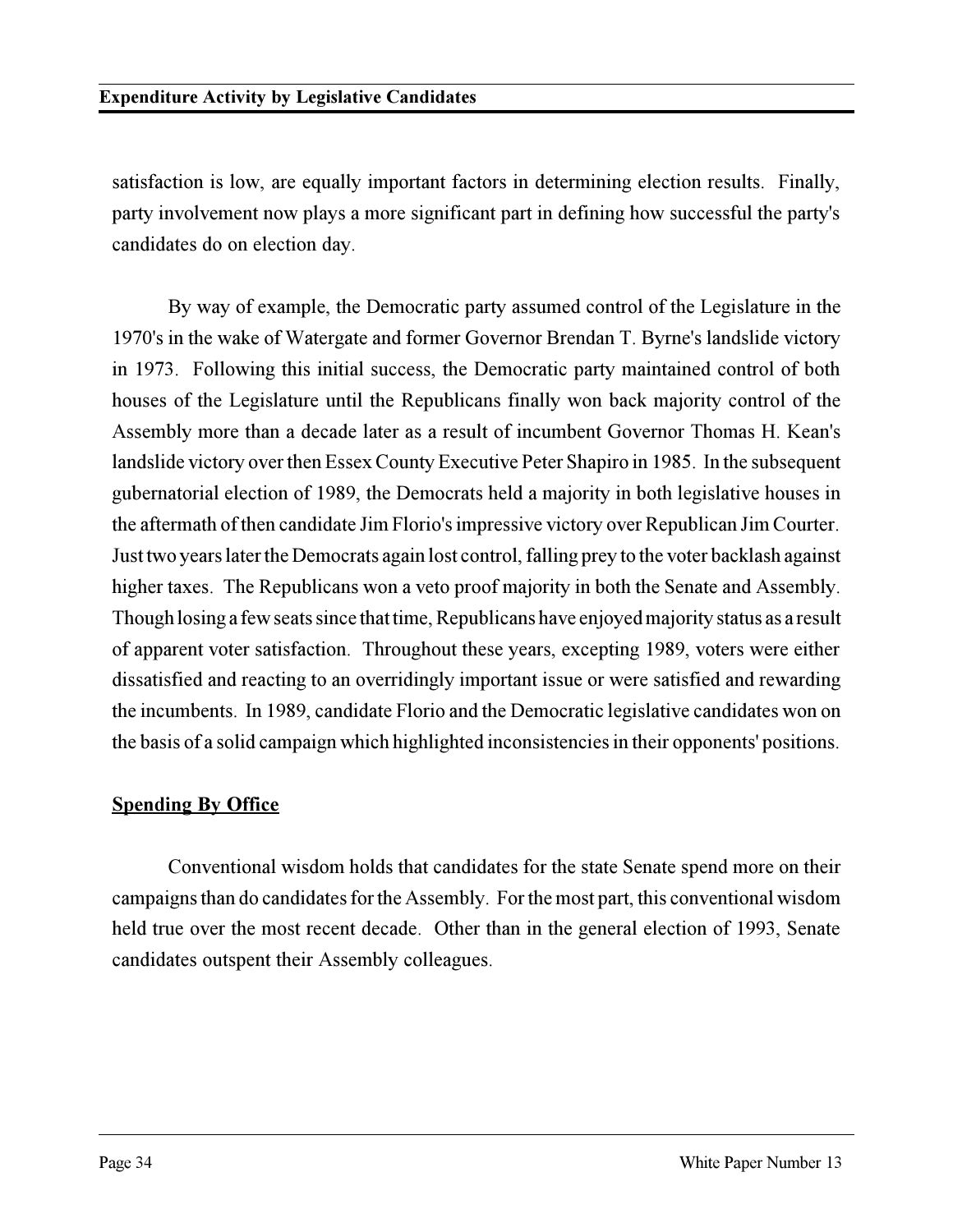Figure 6 traces spending by candidates for Senate and Assembly over the past decade.

Candidates for the state Senate spent \$5.8 million, \$8.2 million and \$12.9 million in 1987, 1991, and 1997 respectively. In each of these years, they outspent their Assembly counterparts, who spent \$5 million, \$6.9 million and \$8.4 million respectively. The pattern was different in 1993, however. In that year, Assembly candidates spent \$7.9 million and Senate candidates \$7.4 million.

During the years 1987 and 1991, Senate candidates spent an average 18 percent more on their campaigns than Assembly candidates did. This spending gap in favor of candidates for the state Senate was even more pronounced in 1997 when these candidates spent 54 percent more money than did their Assembly counterparts. It is important to remember, however, that four years before, in 1993, Assembly candidates had actually spent 7 percent more money than did the Senate candidates.

Statistical information is not available for the previous decade. However, it is plausible to suggest that the election of 1993 was an aberration and that most likely State Senate candidates will continue to spend the most campaign dollars in the future.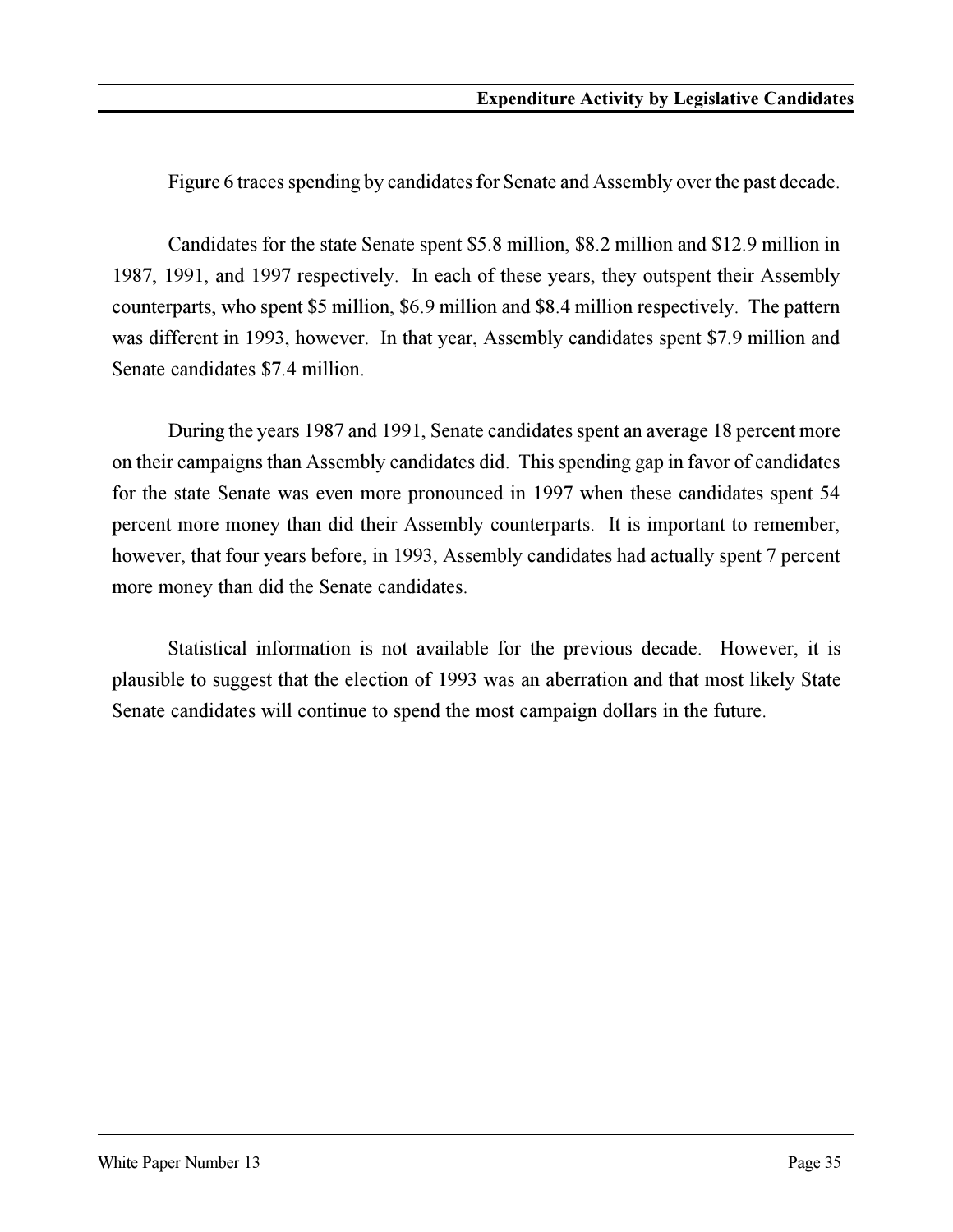

**Figure 6 Spending Totals by Office 1987-1997**

*Source Data: New Jersey Election Law Enforcement Commission*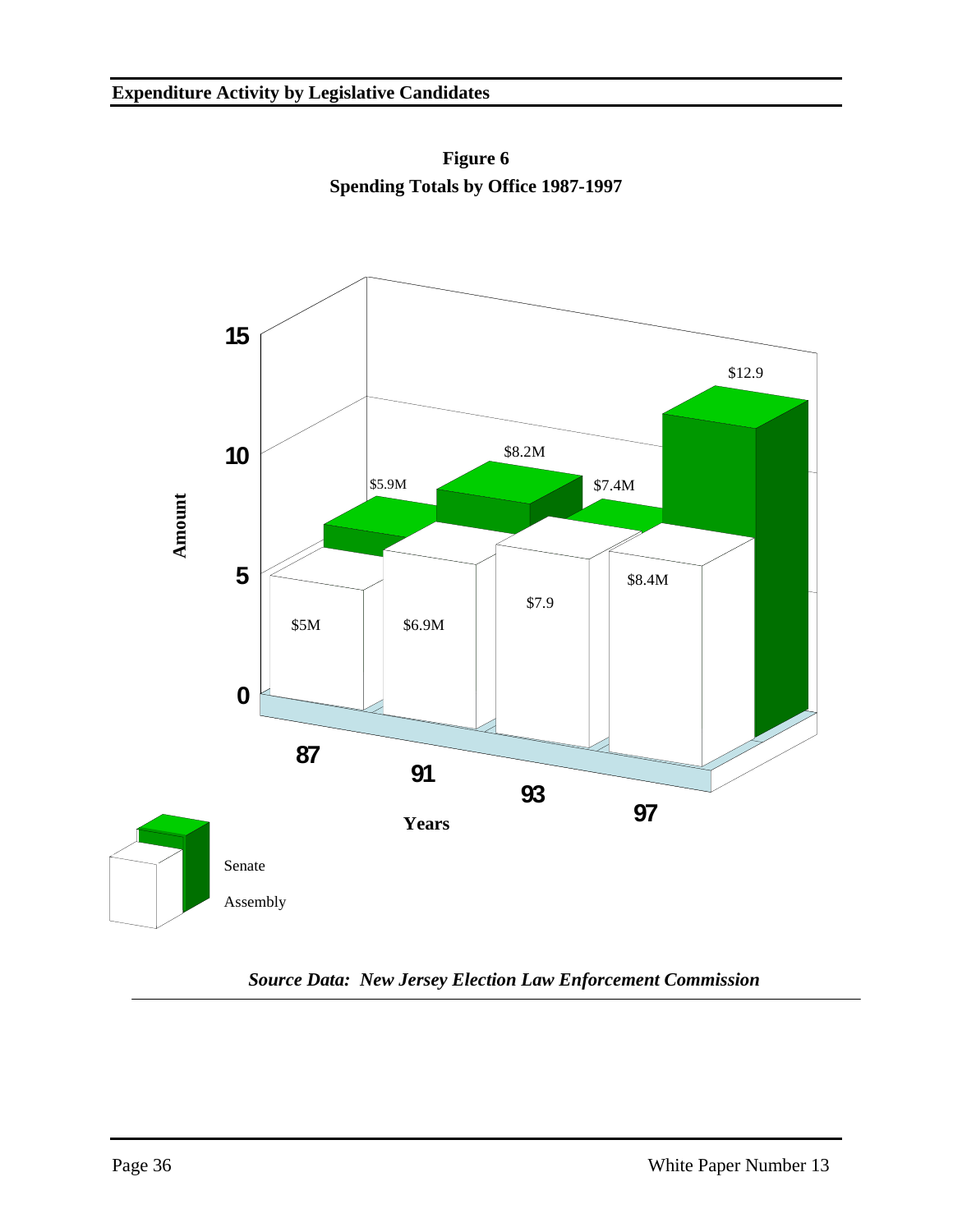#### **Incumbents Outspend Challengers by Wide Margin**

Senate and Assembly incumbents outspent challengers by wide margins in all four elections during the period 1987 through 1997. Figure 7 compares incumbent spending to challenger spending.



**Figure 7 Spending Totals by Incumbents/Challengers 1987-1997**

*Source Data: New Jersey Election Law Enforcement Commission*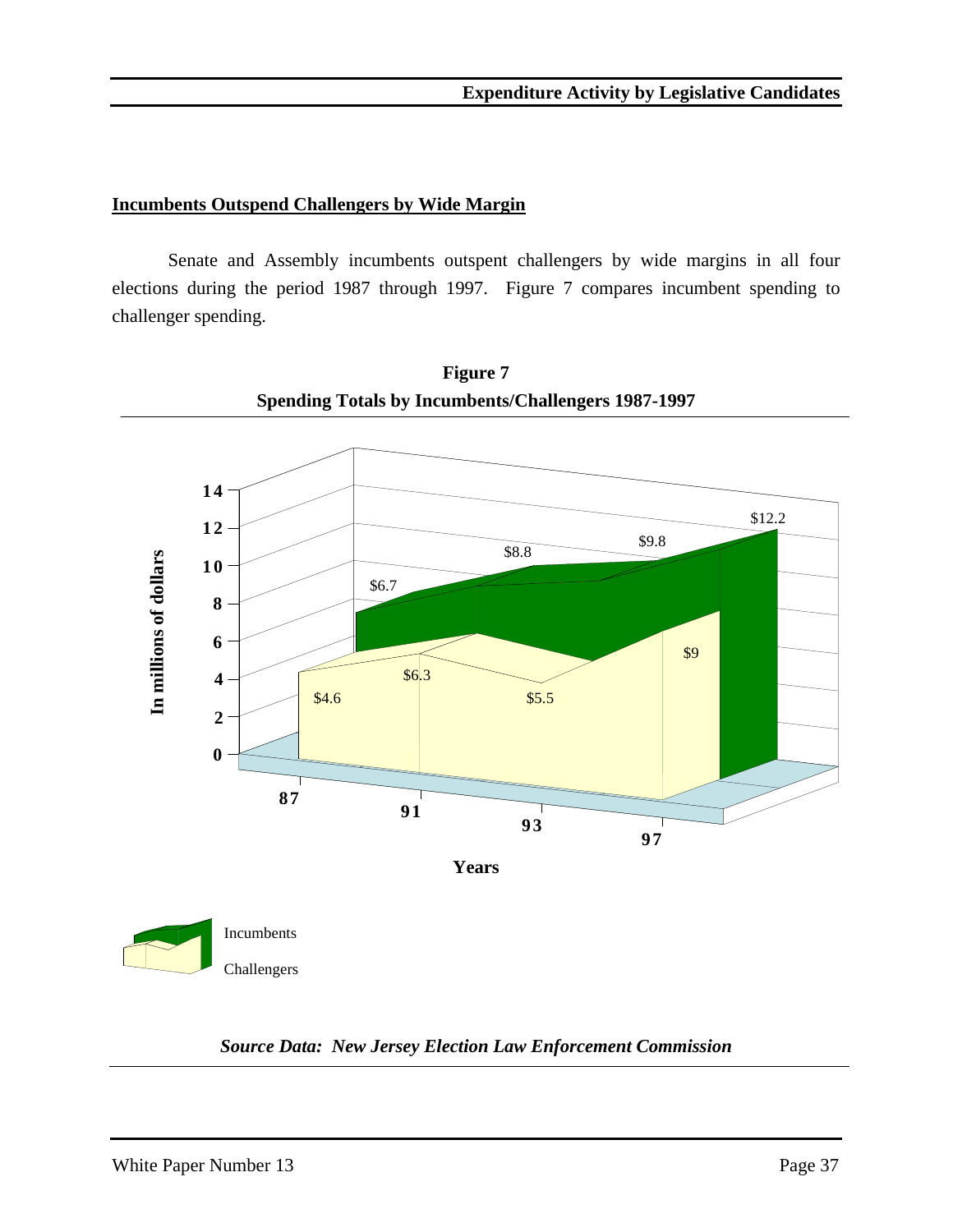As indicated, incumbents spent 46 percent more money than did challengers in 1987, \$6.7 million to \$4.6 million. In 1991, that gap narrowed slightly to 40 percent as incumbents were returned to office at an unusually low rate of 76 percent. Incumbents spent 8.8 million to challengers \$6.3 million. In 1993, the situation returned to normal and incumbents were reelected at a rate of 93 percent. Officeholder spending eclipsed challenger spending by 78 percent in that year, \$9.8 million to \$5.5 million. Finally, in 1997, incumbents outspent challengers by 36 percent, \$12.2 million to \$9 million. Interestingly, the gap between incumbent spending and challenger spending was narrower in 1997 than in 1991. Unlike 1991, however, when the incumbent reelection rate fell to 76 percent, incumbents were reelected at a rate of 97 percent in 1997.

What then does the above data suggest about the role of money in legislative campaigns in New Jersey during the last ten years? While noting that money is indeed a factor in legislative campaigns, the lack of which would prevent candidates from adequately communicating their messages to the public, the data supports the view presented throughout that money is not the only factor contributing to successful campaigns and in all probability not even the predominant factor. It seems that a certain monetary threshold must be reached in order for legislative candidates, in particular challengers, to be able to run effective campaigns. However, it is simply incorrect to suggest that the candidate who has the most money is the candidate who is going to win. During the last decade, success at the polls for challengers had more to do with the anti-incumbent mood and the backlash against former Governor Florio's tax program than it did with the amount of money spent. The ability to spend more money certainly aided challengers, but they would not have been elected to the extent that they were based on that factor alone. The political climate of the time, containing a pivotal issue upon which voter dissatisfaction could be focused, was the critical factor in the high rate of success of challengers in 1991, for instance. On the other hand, in years when voter dissatisfaction was low, incumbency became a more important factor.

The data is not available for 1977 and 1981, but statistics from 1983 and 1987 suggest that similar patterns emerged in the previous decade. In 1983, incumbents spent 66 percent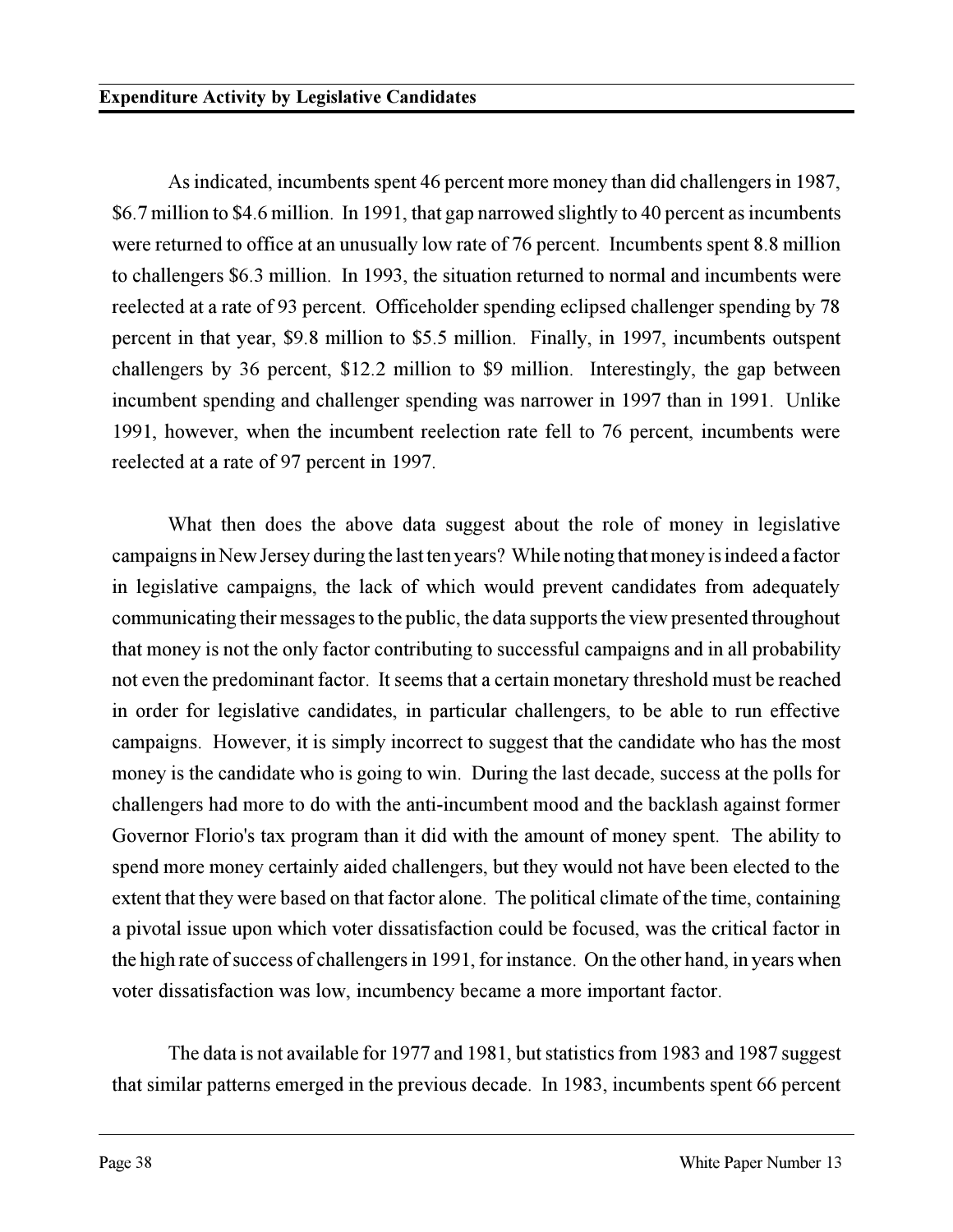more money than challengers, \$3.5 million to \$2.1 million and were returned at a rate of 96 percent. As noted above, incumbents outspent challengers by 46 percent in 1987, \$6.7 million to \$4.6 million, and were returned at a rate of 98 percent.

In conclusion, it appears that having enough funds to capitalize on seminal issues is critical to challengers chances of overcoming the built-in advantages of incumbency. However, having ample funds is not enough. More importantly, issues of significance to voters is central to the success of challenger campaigns. In other words, money is necessary but not sufficient for victory.

### **Average Spending Increases**

The average amount spent by legislative candidates rose from \$60,441 in 1987 to \$100,965 per filer in 1997, an increase of 67 percent. The pattern was uneven over the course of the decade, however. While increasing by 20 percent between 1987 and 1991, \$60,441 to \$72,543, average spending between 1991 and 1993 decreased by 10 percent, from \$72,543 to \$65,964. Average spending increased again between 1993 and 1997, from \$65,964 to \$100,965, a 53 percent rise.

The trend in average spending amounts recorded between 1987 and 1997 was similar, but not identical, to that recorded in the previous decade. Between 1977 and 1987, average spending rose consistently between each successive election. Over this earlier period, average spending increased by an overall percentage of 267 percent.

#### **Spending Ranges Increase**

Trends In Legislative Campaign Financing: 1997-1987 revealed that until 1987 less than a tenth of all candidates for the Legislature spent \$50,000 or more on their campaigns. An even smaller percentage had spent \$100,000 or more on their legislative races. Needless to say, in the last decade the percentage of candidates spending over \$50,000 and \$100,000 has risen.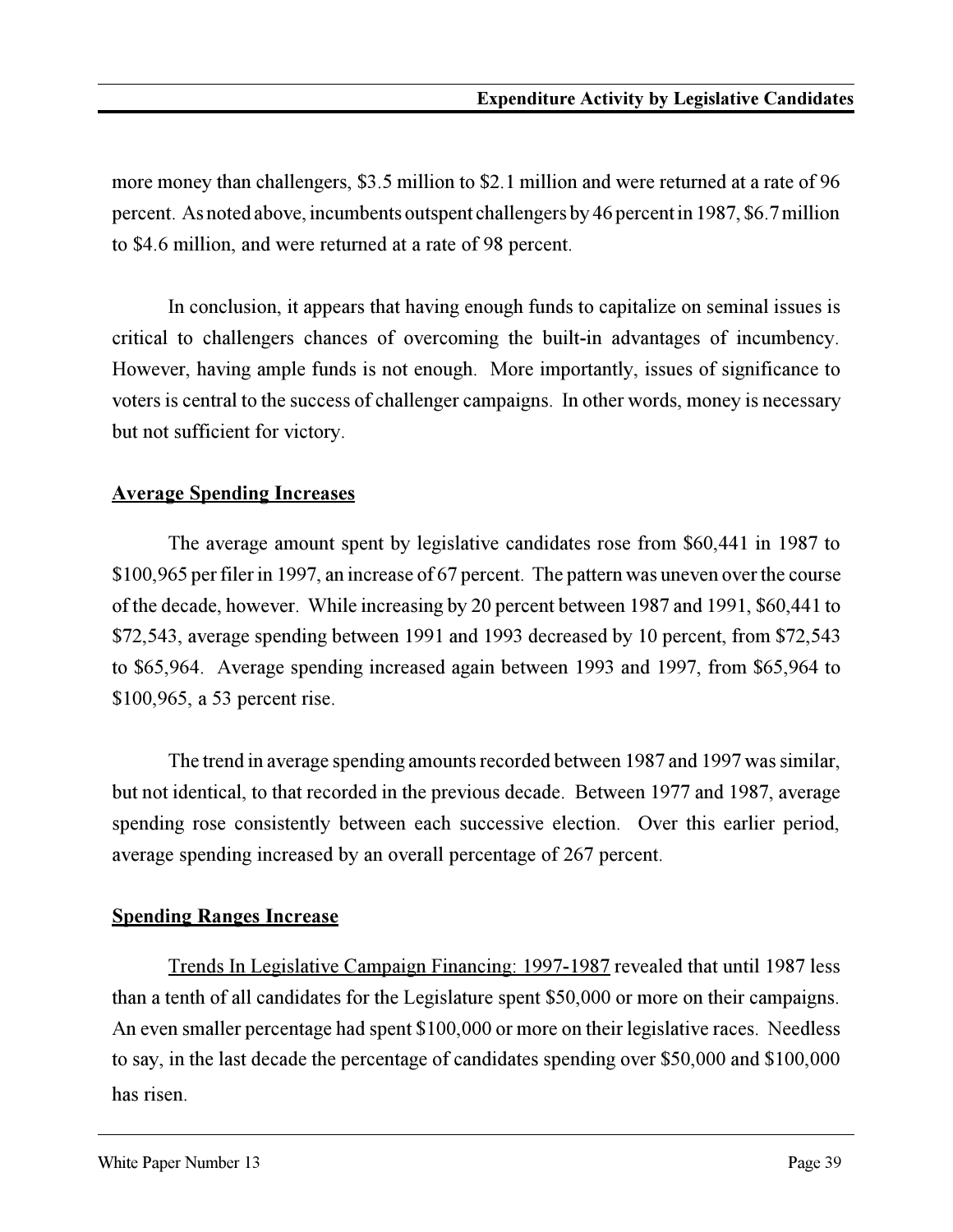Table 5 shows the percentage of candidates spending between \$50,000 and \$100,000 and \$100,000 and over from 1987 to 1997.

| Table 5<br><b>Spending Ranges by Legislative Candidates 1977-1997</b> |                       |                   |               |  |  |
|-----------------------------------------------------------------------|-----------------------|-------------------|---------------|--|--|
|                                                                       | <b>No. Candidates</b> | 50 to $\leq 100*$ | 100 and Over* |  |  |
| 1977                                                                  | 310                   | $2\%$             | $0\%$         |  |  |
| 1981                                                                  | 262                   | 3%                | $1\%$         |  |  |
| 1983                                                                  | 260                   | 10%               | 3%            |  |  |
| 1987                                                                  | 243                   | 22%               | 21%           |  |  |
| 1991                                                                  | 229                   | 16%               | 19%           |  |  |
| 1993                                                                  | 233                   | 24%               | 23%           |  |  |
| 1997                                                                  | 217                   | 24%               | 33%           |  |  |

**\* In thousands of dollars**

*Source Data: New Jersey Election Law Enforcement Commission*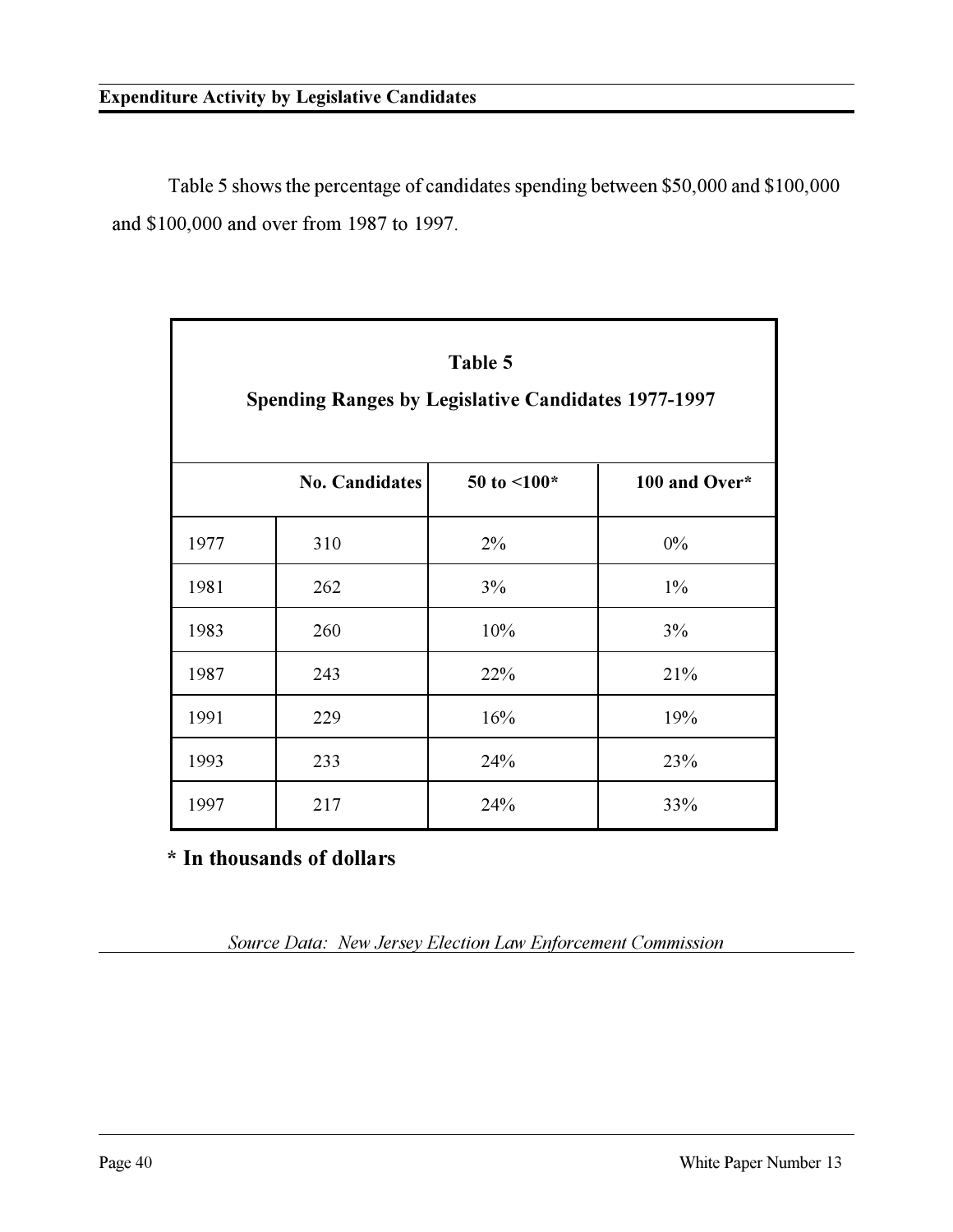As indicated by the data, the percentage of candidates spending between \$50,000 and \$100,000 and \$100,000 and more has jumped significantly over the last ten years in comparison to the previous decade. While on average, 22 percent of candidates spent between \$50,000 and \$100,000 in each of the elections considered since 1987, only an average of 9 percent of candidates spent within this range from 1977 through 1987. Similarly, in each of the last four elections an average 24 percent of candidates spent \$100,000 or more compared with 6 percent of candidates in the elections of the previous decade. While this figure is not indicated on the chart due to the fact that no data is available for spending over \$200,000 in elections prior to 1987, a significant number of candidates spent \$200,000 or more in the four elections under consideration during the most recent ten-year period. An average 9 percent of candidates in each one of these contests spent \$200,000 or more.

# **Legislative Candidates: How did They Spend Their Money?**

This chapter has to this point examined the extent of legislative candidate spending between 1987 and 1997. The remainder of the chapter will evaluate the uses to which the money was put by these candidates.

An earlier white paper, Legislative Candidates: How They Spend Their Money, studied the spending patters of Legislative candidates in the top 20 spending districts during the general elections of 1987 and 1991. This section will build upon the earlier study by analyzing spending patterns in the top 20 districts in terms of spending in 1993 and 1997. It should be kept in mind that the 1987 and 1991 elections took place prior to enactment of the new campaign law in March 1993, whereas the 1993 and 1997 general elections occurred following the passage of the reform statute. This analysis will, in part, determine what, if any, impact the new law has had on spending patterns.

In 1987 and 1993, legislative candidates reported spending about half of their funds on mass communication, including broadcast and print media. The majority of that spending went toward print media, mostly for direct-mail.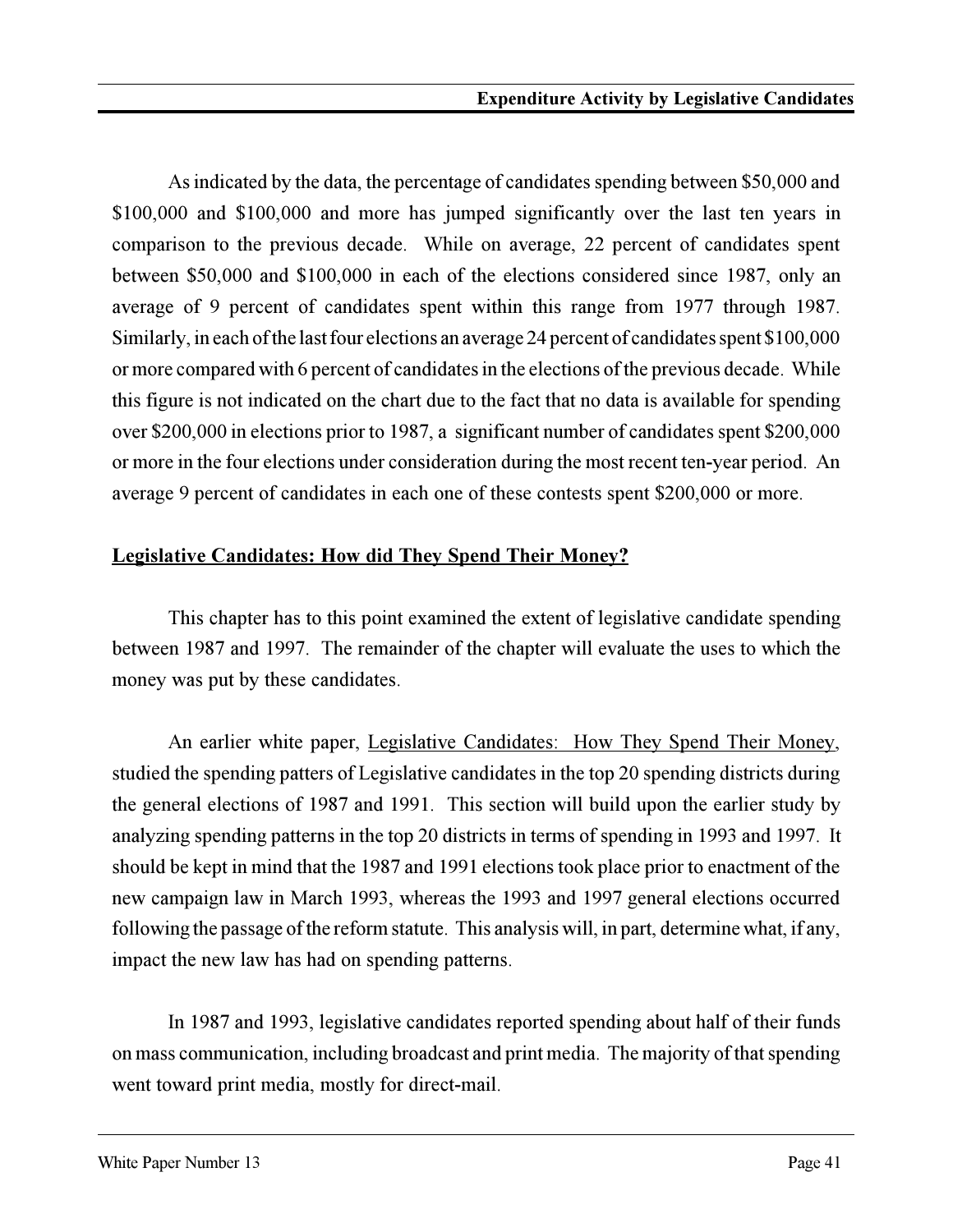Print media expenditures accounted for 82 percent of mass communication expenditures in 1987 and 67 percent in 1991. It should be noted that broadcast advertising, in the main cable TV, did increase from 18 percent of mass communication expenditures in 1987 to 33 percent in 1991, perhaps suggesting a future trend. It was revealed that significant amounts of money were contributed by candidates to other candidates and between candidates and political parties. According to the study, 17 percent of the expenditures represented these transfers in 1987 and 19 percent in 1991. Legislative candidates in 1987 and 1991 also spent money on: gifts and charity; entertainment, including fundraisers; administrative purposes; election-day activities; and consultants.

Between 1987 and 1991, there was a 295 percent increase in expenditures on political consultants by legislative candidates. Candidates in the top 20 spending districts spent \$982,257 on consultants in 1991 compared with \$248,653 in 1987. They also spent significantly more on administration, including staffing and computerization, in those years. In 1991, they spent \$725,944 compared with \$456,839 four years earlier.

As a result of these findings the earlier study concluded:

There is no doubt that legislative campaigns are becoming more sophisticated and candidate-centered.... The findings of this paper suggest legislative campaign strategies...to be a blend of the new and the old, and centering around the local characters of the contest. Mass communication techniques are utilized for these more candidate-centered efforts, but with emphasis on advertising efforts that fit the essentially local nature of the campaigns. At the same time, more traditional models of campaigning have not been abandoned. The candidates do, through the party and through direct campaigning, try to meet as many people as possible.

Non-professionals, then, may still be very much involved in legislative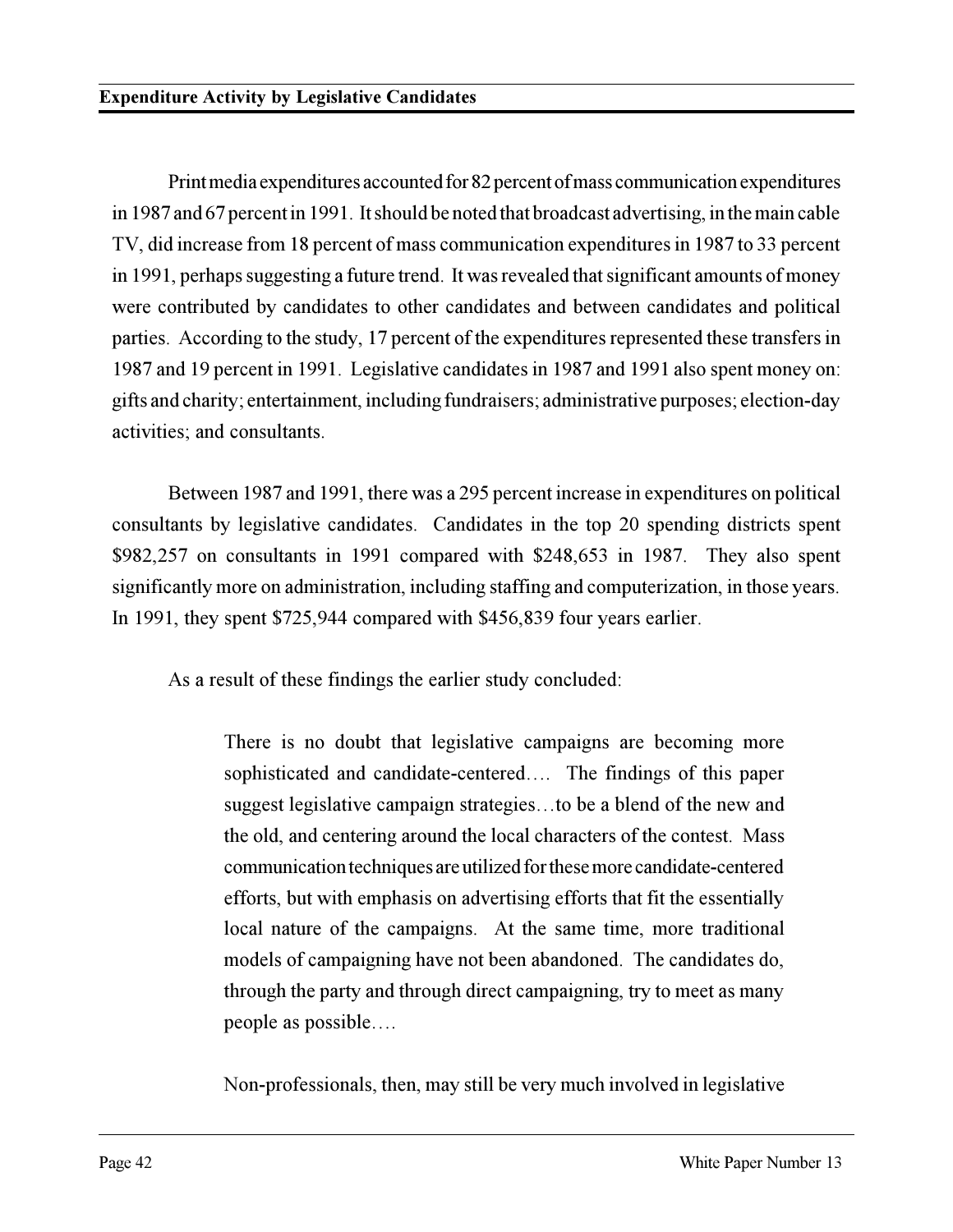campaigns, but these campaigns are becoming more and more sophisticated and modernized with each passing election.<sup>3</sup>

Now it is important to determine if this trend has indeed continued in 1993 and 1997.

The largest proportion of expenditures by legislative candidates in the top 20 spending districts in 1993 and 1997 went toward mass communication. This situation was similar to 1987 and 1991.

Legislative candidates reported spending approximately one third of their funds on mass communication in the most recent legislative general elections. In 1993, candidates in the top 20 spending districts expended 35 percent, \$4.7 million on mass communication and in 1997 36 percent, or \$7 million.

Print media expenditures accounted for 70 percent of all mass communication expenditures in 1993 and 63 percent of those expenditures in 1997. Legislative candidates spent \$3.3 million in 1993 and \$4.4 million in 1997 on print media, which includes direct mail, newspapers, and outdoor advertising. As in the previous years, a sizeable amount of mass communication expenditures could not be clearly identified as falling within any specific mass communication category.

Direct mail continued to constitute the largest proportion of mass communication spending in both 1993 and 1997. Legislative candidates in the top 20 spending districts spent approximately \$2 million on direct mail, or 41 percent of mass communication expenditures. In 1997, clearly identifiable direct mail spending accounted for 35 percent of mass communication spending, \$2.4 million. The percentage of mass communication expenditures made for direct mail in 1993 and 1997 was in the same range as in 1987 and 1991. In 1987, 53 percent of mass communication expenditures went for direct mail and in 1993, 39 percent. Spending on newspaper and outdoor advertising was minimal in both years.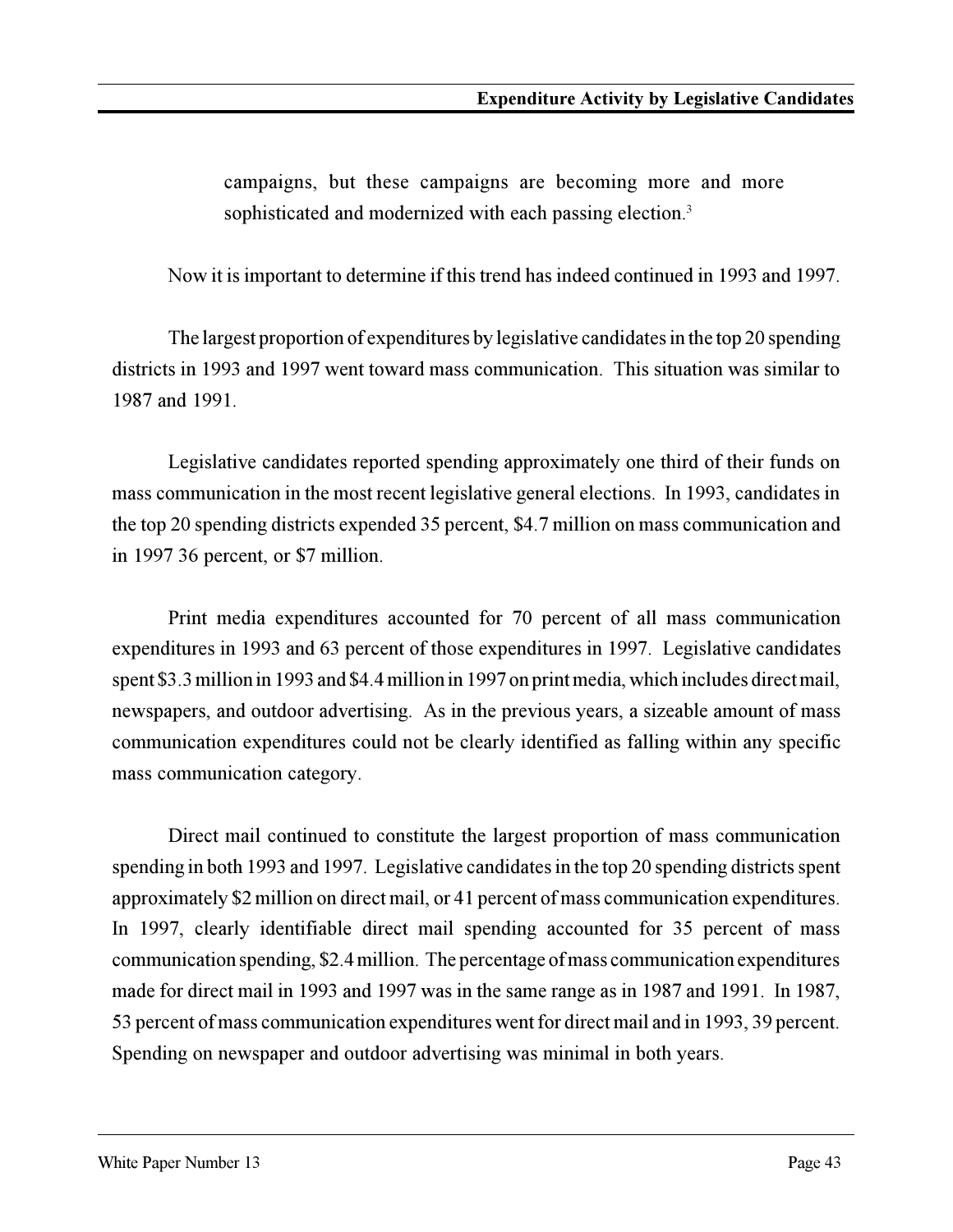Broadcast media, i.e., television and radio, accounted for 29 percent of mass communication expenditures in 1993, \$1.4 million, and 37 percent, \$2.6 million, in 1997. Advertising on radio, targeted locally, amounted to \$369,078 in 1993, 8 percent of mass communication expenditures, and \$228,937, or only 3 percent of those expenditures in 1997. As a percentage of total mass communication spending, and in terms of real dollars, advertising on radio remained about the same as in 1987 and 1991.

Spending on television, primarily cable television, equalled approximately 21 percent, or \$1 million, of mass communication expenditures in 1993 and 33 percent of those expenditures \$2.3 million, in 1997. These totals represent a significant increase over 1987 and 1993, indicating that campaign strategies of legislative candidates involve sizeable investments in television, which, due to the local nature of these campaigns, must be assumed to be in cable television advertising.

The legislative candidates in the top 20 spending districts spent money on charity, administration, including fundraisers, election day activity, and consultants.

Continuing a trend from 1991, legislative candidates continued to spend substantial sums on consultants in 1993 and 1997. Although declining from \$982,257 in 1991 to \$621,786 in 1993, spending on consultants reached an all time high in 1997 at \$1.6 million. Thus, it appears that legislative candidates are more and more using consulting services to professionalize their campaigns. Legislative candidates spent \$632,610 on administrative costs, which includes office space, computers, and personnel costs, and fund raising in 1993 and \$639,584 in 1997. These figures do not depart much from 1987 and 1991. Expenditures on election day activities were minimal, reflecting the fact that the main effort in terms of getting out the vote lies with the municipal and county party organizations. As in 1987 and 1991, contributions to other candidates was substantial. In 1993, these legislative candidates in the top 20 spending districts contributed \$963,364 to other candidates and in 1997 \$706,772. Finally, spending on charitable events remained constant, at under \$200,000 in each year. All told, the patterns of spending that emerged in 1987 and 1991 remained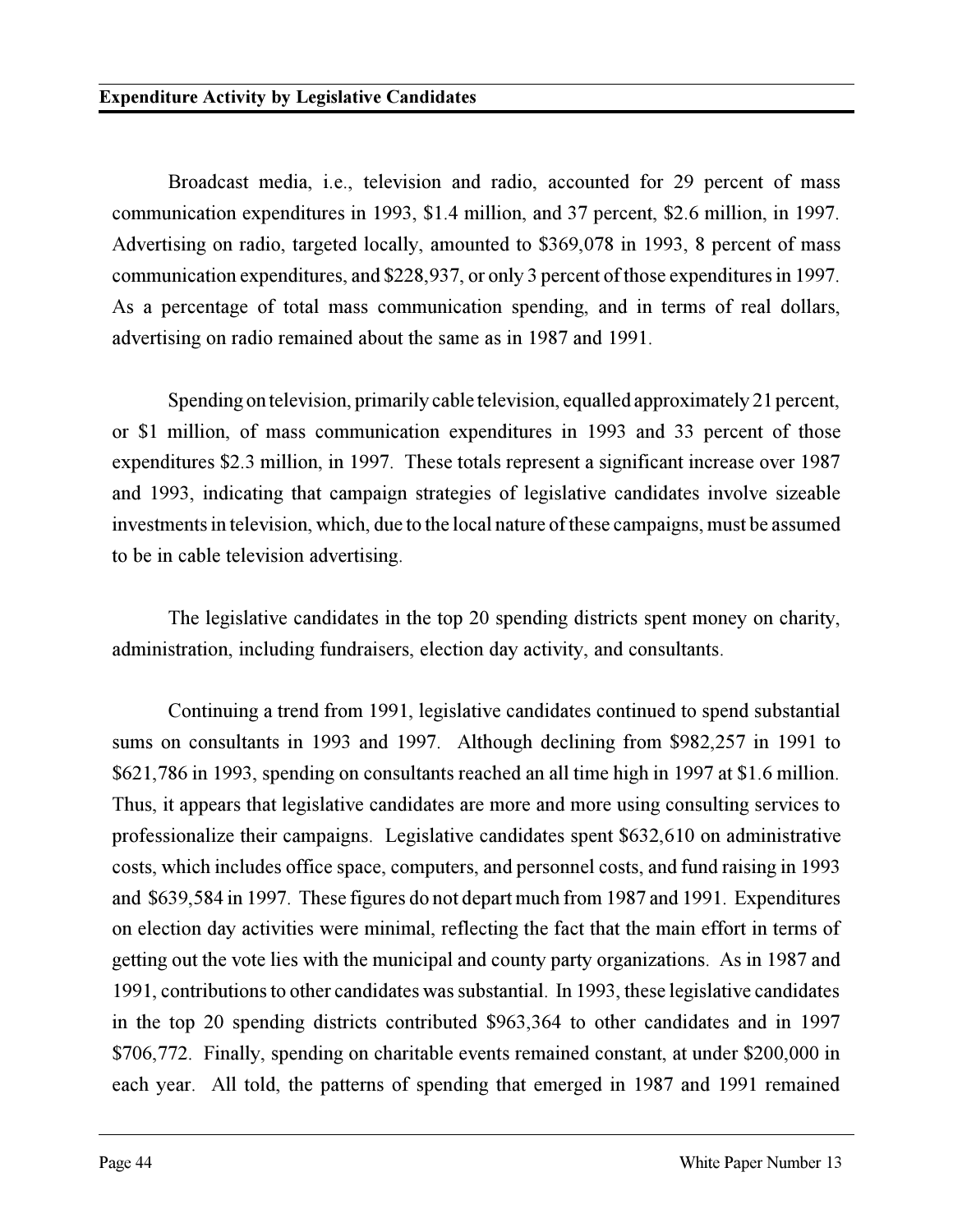constant, except for the fact that spending on television, primarily cable, rose significantly.

# Conclusion

This chapter has analyzed expenditure activity by legislative candidates. It builds upon the pioneering effort in Legislative Candidates: How They Spend Their Money written in February, 1994, which is still the only such analysis of the spending patterns of legislative candidates in New Jersey. This chapter has explored in detail how candidates in the top 20 spending legislative districts spent their money in 1993 and 1997. Besides analyzing trends in legislative spending, in general, this chapter has demonstrated that the campaign strategies of these candidates in these later years have not departed much from those exhibited in 1987 and 1991, except that it can be presumed that increased spending is being directed toward cable television advertising. Direct mail advertising, however, continues to be an area of great concentration by these candidates.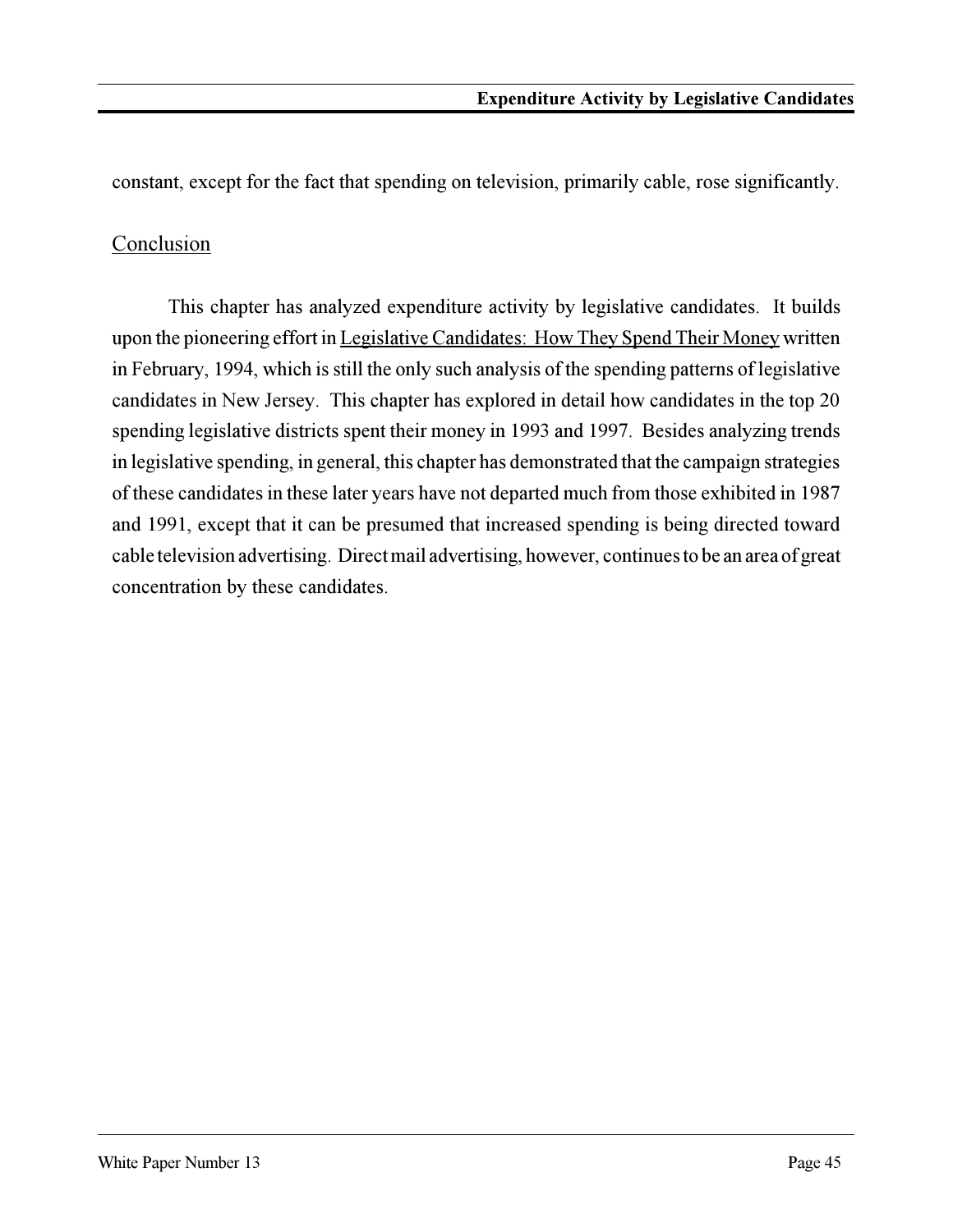# **Notes**

- 1. New Jersey Election Law Enforcement Commission, Legislative Candidates: How They Spend Their Money, ELEC White Paper Series, No. 9 (Trenton, N.J.: The Commission, 1994), p. 47.
- 2. The data contained in this chapter has been produced by the New Jersey Election Law Enforcement Commission from disclosure reports filed with it.
- 3. Commission, Legislative Candidates: How They Spend Their Money, p. 51.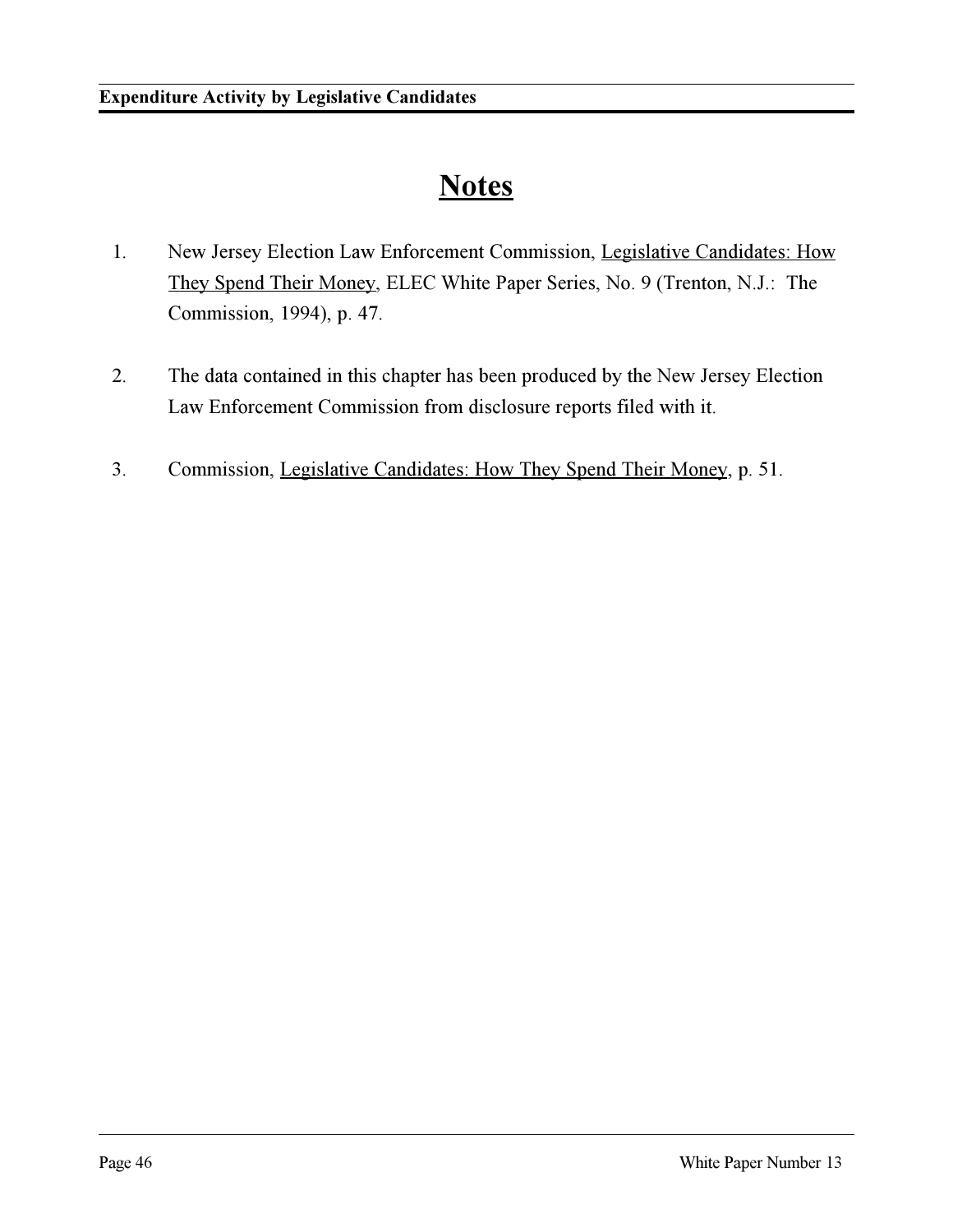# **Chapter IV**

# **The Changing Role of PACs**

II n the 1980's, the emergence of political action committees (PACs) appeared to be one reason why legislative candidates were spending larger and larger be one reason why legislative candidates were spending larger and larger amounts on their campaigns. PACs received most of the blame for campaign spending that critics felt was out of control. Article after article expressed concern about the influence of the PACs. Campaign financial data bore out these concerns.

Through its reports, the Election Law Enforcement Commission contributed to the debate. Its conclusions were drawn from data collected from campaign reports, especially those of legislative candidates. Noting the increase in PAC activity throughout the decade Trends In Legislative Campaign Financing 1977-1987 speculated:

> Barring any changes in the law that inhibits PAC activity, future elections will show political action committees to be a force behind increased campaign financial activity at the legislative level.<sup>1</sup>

Whether or not this prediction proved correct will be the subject of this chapter, which will evaluate PAC activity in legislative campaigns between 1987 and 1997.

There are four types of special interest PACs as categorized by the Commission: business, union, professional and ideological. The non-ideological variety promotes a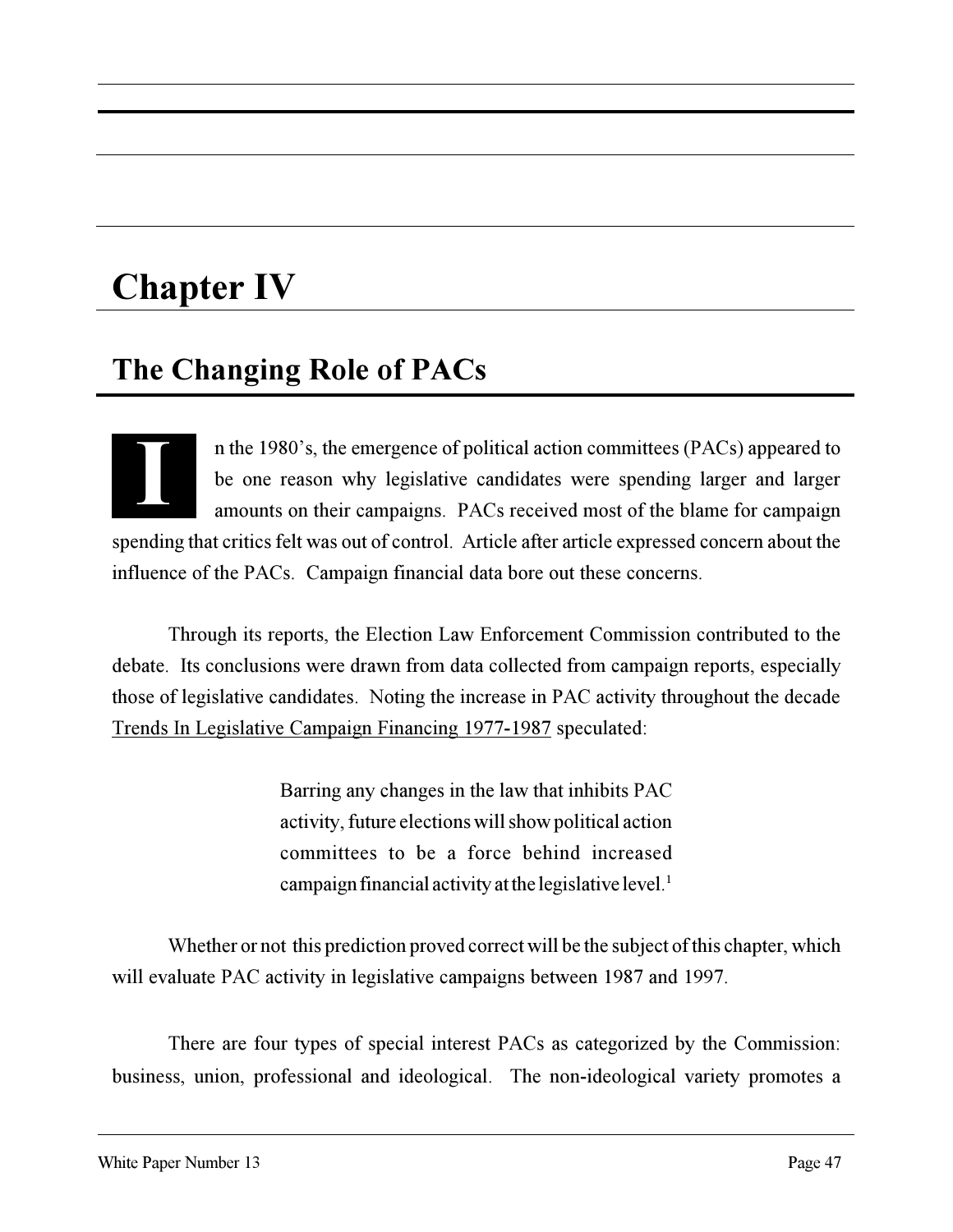#### **The Changing Role of PACs**

narrow economic interest. Organized by employers or union members, these PACs raise funds for the purpose of contributing to candidates and political parties. Underlying these efforts is a desire to influence the governmental process in a way that benefits their industry, profession, or labor union. Ideological PACs, on the other hand, are not connected with any business, union, or professional/trade association but rather are organized to advance specific issues or sets of values. Funded mainly through individual contributions, contributors are reached through a variety of fundraising techniques.

In Trends In Legislative Campaign Financing: 1977-1987, the observation was made that "the appearance of PACs on the political scene in New Jersey is virtually a development of the 1980's."<sup>2</sup> The study pointed out that in 1977 political action committees "did not constitute a major force in campaign finance."<sup>3</sup> It went on to say, however, that by 1987 not only had their numbers increased but that the money they contributed to legislative candidates had grown considerably. This chapter will determine whether this trend has continued.

# **Has the Upward Trend In PAC Activity Continued?**

It was suggested above that PACs were virtually nonexistent in the 1970's and that their presence began to be felt in the 1980's. Notably absent in 1977, by 1983 109 special interest PACs were filing reports with the Commission. At that time, these groups reported contributions of \$1.5 million to legislative candidates in the 1983 general election. Just four years later the number of PACs had swelled to 238, a 118 percent increase. By 1987, their contribution activity had increased as well. Approximately \$3.4 million was donated to legislative general election candidates, a 127 percent rise.

This trend in financial activity was reversed in the 1990's, though the number of  $PACs$ continued to increase. Table 6 shows that the number of PACs operating in New Jersey grew between 1987 and 1997 but that their direct contributions to legislative candidates declined.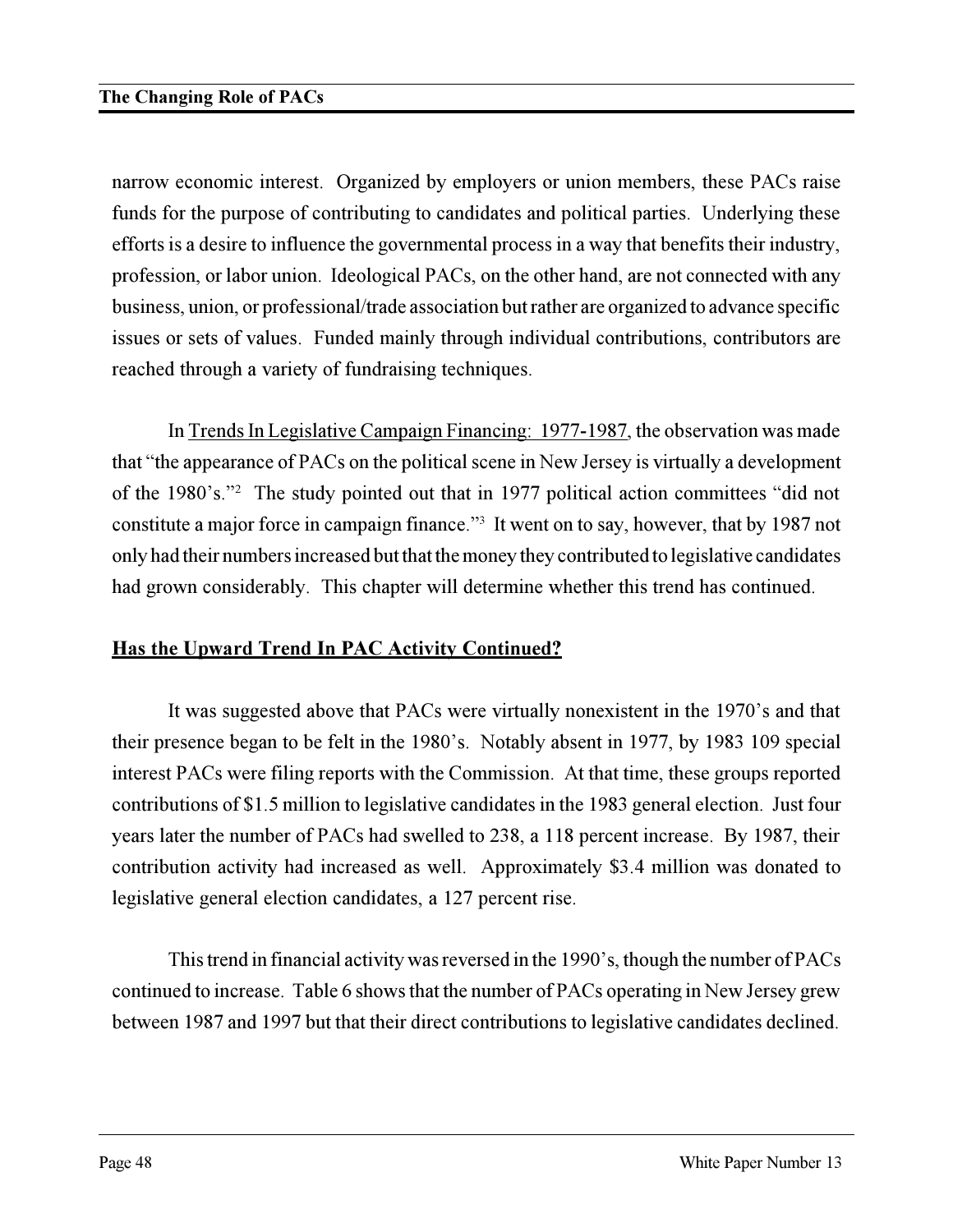| Table 6<br><b>Number of PACs and Amount Contributed</b><br>to Legislative General Election Candidates: 1987-1997 |              |              |              |              |                   |  |
|------------------------------------------------------------------------------------------------------------------|--------------|--------------|--------------|--------------|-------------------|--|
|                                                                                                                  | 1987         | 1991         | 1993         | 1997         |                   |  |
| Number<br>Contributions                                                                                          | 238<br>\$3.4 | 254<br>\$2.8 | 283<br>\$1.9 | 308<br>\$2.4 | $+29%$<br>$-30\%$ |  |

*Source Data: New Jersey Election Law Enforcement Commission*

From a high \$3.4 million in contributions in the 1987 general election, contributions to these candidates by PACs declined to \$2.8 million in the legislative election of 1991, a decrease of 21 percent. On the other hand, there were 238 PACs in 1987, a number which increased by seven percent to 254 in 1991. A further decline in contribution activity by PACs occurred between 1991 and 1993. In 1993, PACs contributed \$1.9 million to legislative candidates in the general election, a decrease of 47 percent from the \$2.8 million contributed in 1991. Again, however, the number of PACs reporting to ELEC rose between these years. PACs reporting to the Commission numbered 283 in 1993, an increase of 11 percent over 1991. Finally, while contributions by PACs to legislative candidates did rise by 26 percent between 1993 and 1997, \$1.9 million to \$2.4 million, the later amount was considerably less than ten years before when PAC contributions reached \$3.4 million. Between 1993 and 1997, the number of PACs again rose. In 1993, there were 283 PACs compared with 308 in 1997, a nine percent jump.

Although the number of PACs filing reports with the Commission rose by 29 percent between 1987 and 1997, direct contributions from these PACs to legislative candidates decreased by 30 percent during this period. The average amount contributed to legislative

In Millions **In Millions**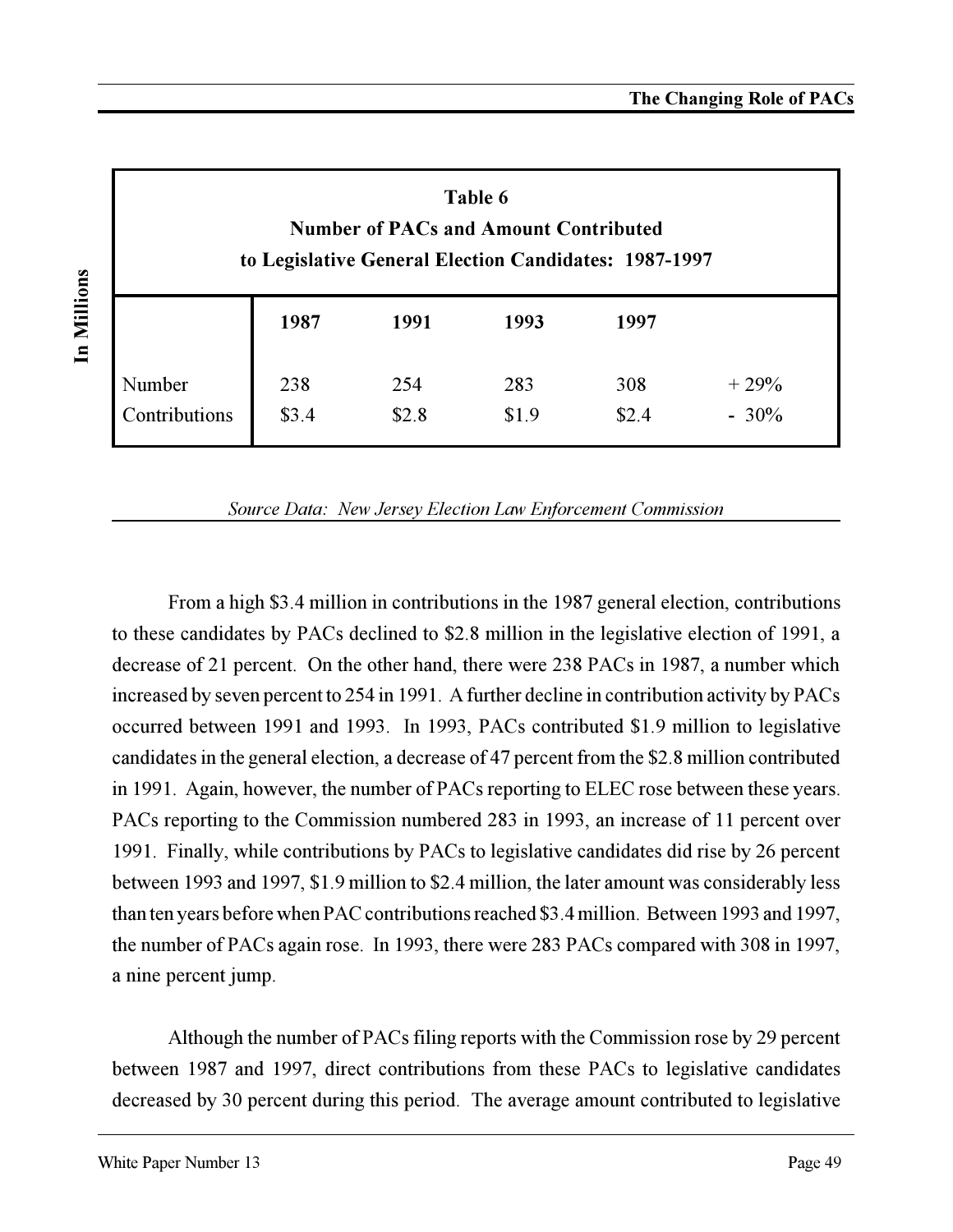candidates declined as well from \$14,084 per PAC to \$7,900 per PAC. Though many PACs certainly contributed more than others and exceeded the average amounts by sizeable margins, these statistics suggest that financial activity directed by the PACs toward individual legislative candidates has been declining. While this data does not necessarily indicate a decrease in overall PAC financial involvement, it does suggest that at a minimum their monetary resources have been redirected. The redirection of PAC money resulted from the 1993 reform of the Campaign Act, which effectively strengthened the parties and leadership committees at the expense of individual candidates. This conclusion will be further explored in a subsequent chapter.

### **Republicans Collect Most PAC Money**

In a reversal of the previous decade, Republican candidates for the Legislature benefited most from PAC contributions during the 1990's. The reason is simple: Special interest money flows to the party in power.

During the 1980's, when Democrats were in charge of the State Senate and part of the time in charge of the Assembly, the majority of PAC money went to Democratic candidates. As noted in Trends In Legislative Campaign Financing: 1977-1987 "Democratic candidates received \$790,224 in 1983 compared with \$677,605 in PAC contributions to Republicans."<sup>4</sup> The Democrats received 53 percent of PAC contributions while Republicans received 47 percent of those contributions. Four years later, in 1987, Democratic candidates again outdistanced Republican candidates in PAC receipts. They received \$2 million from PACs compared with \$1.4 million received by GOP candidates. Democratic candidates got 59 percent of PAC contributions compared with 41 percent for Republicans.

During the 1990s, starting with the Democratic slide in 1991 due to Governor Florio's unpopular tax increases and continuing through the general election of 1997, Republican candidates were the main beneficiaries of PAC contributions.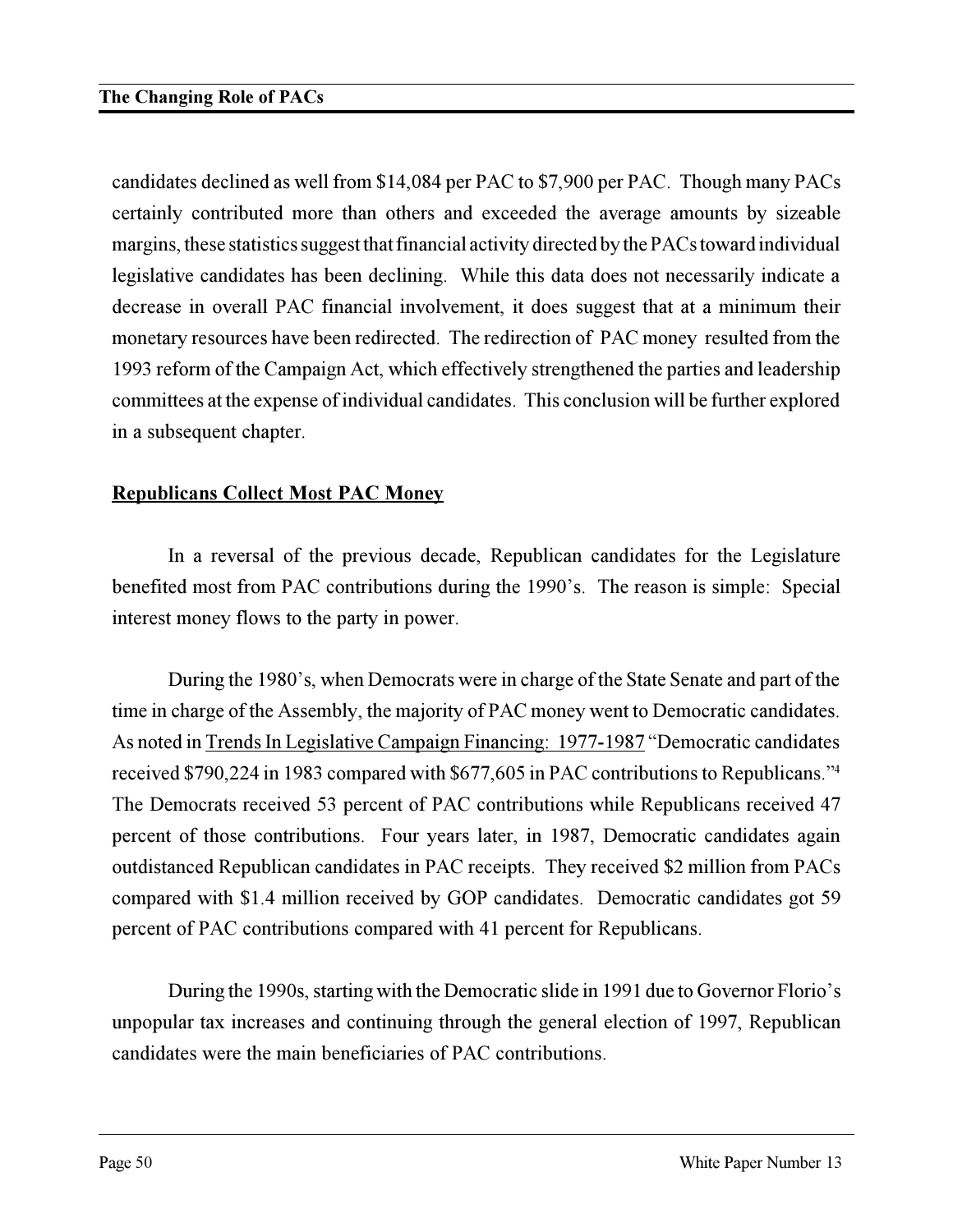For example, in the legislative general election of 1991, Republican candidates reported receiving \$1.5 million from PACs, or 52 percent of PAC contributions. Democrats, still in control of both houses of the Legislature but burdened with defending their votes for Governor Florio's tax program, received \$1.3 million from PACs, or 48 percent of the contributions from these groups.

In 1993 and 1997, the situation worsened for Democratic legislative candidates. Republican candidates far outpaced their opponents in terms of PAC contributions in both of these general elections. Though PACs continued to make fewer direct contributions to legislative candidates in 1993, Republicans received 66 percent of this diminished amount, \$1.2 million. Democratic candidates received just 34 percent of contributions from PACs, \$632,953. In 1997, Republican legislative candidates absorbed 61 percent of PAC contributions, \$1.5 million, to 39 percent for Democrats, \$940,203.

Figure 8 depicts the trends in PAC contributions in terms of party.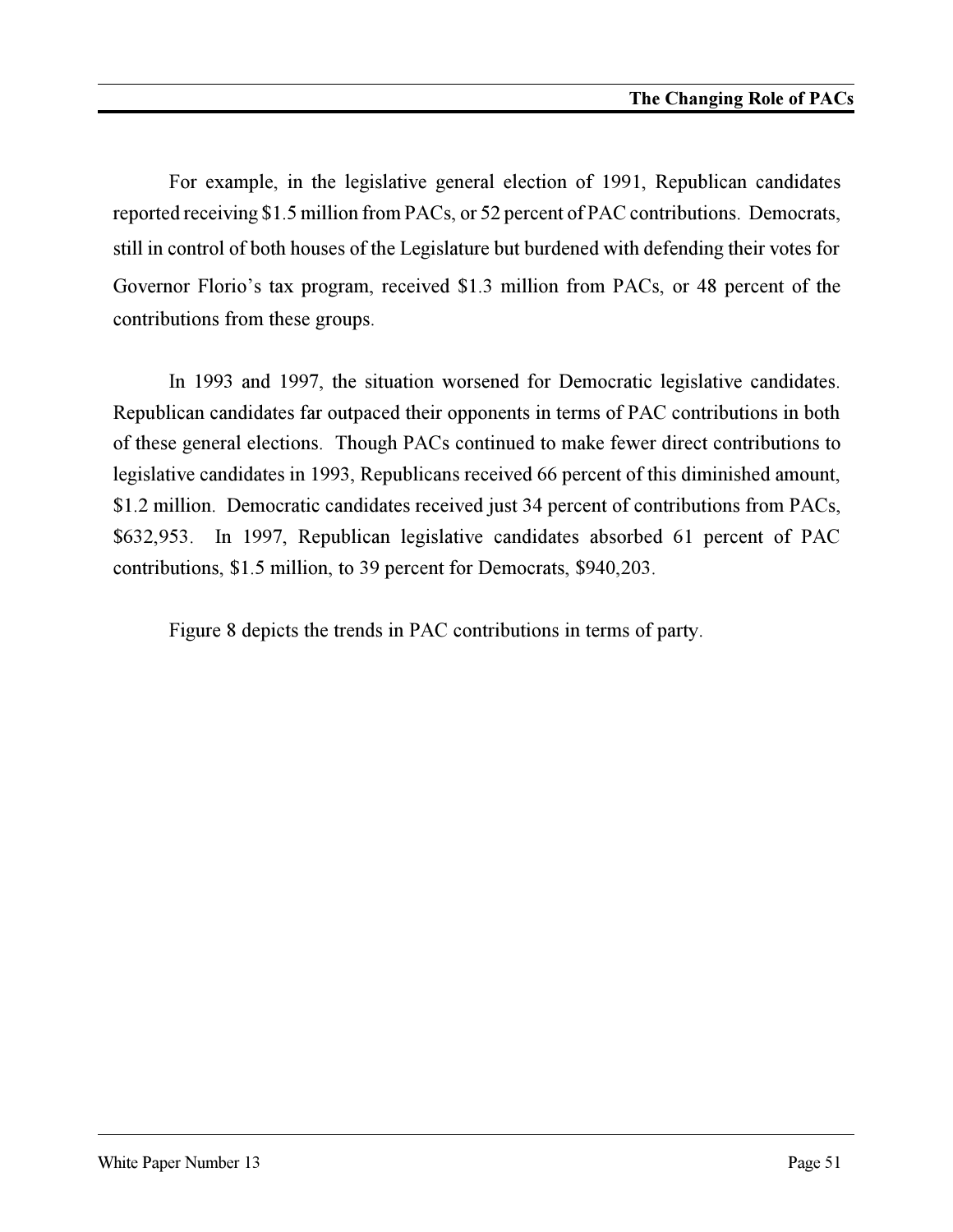**Figure 8 Proportion of PAC Contributions to Legislative Candidates by Party**



#### *Source Data: New Jersey Election Law Enforcement Commission*

In the earlier White Paper, it was suggested that PACs sought to make the best use of their money by investing in candidates they believed would win. As the data indicates, this approach, which most of the time results in giving the majority of contributions to the candidates of the party in power, was continued during the nineties. Whereas Democratic candidates benefited the most from PACs in the 1980's, Republicans, in power through most of the current decade, benefited the most in recent years.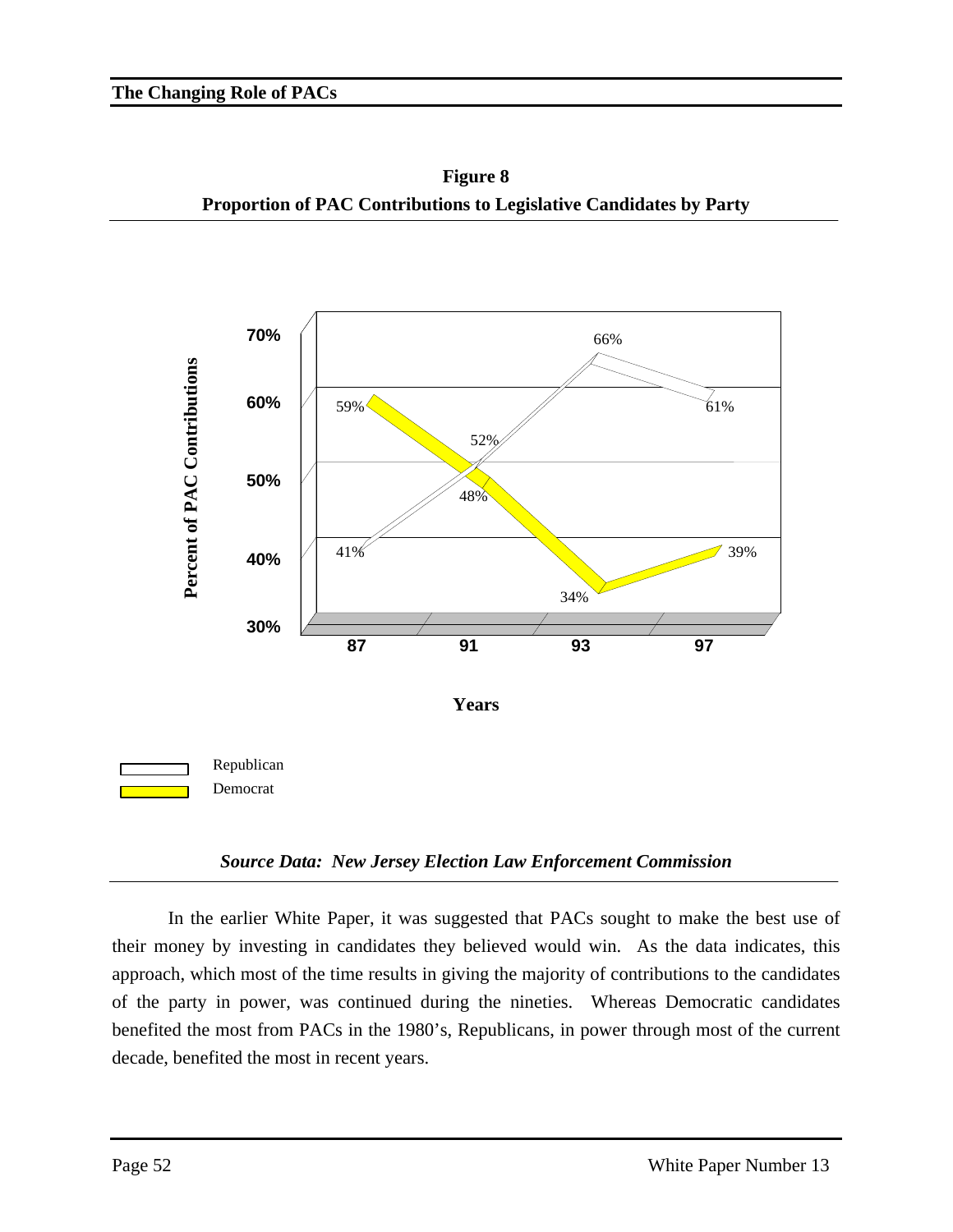#### **PAC Contributions by Office**

There was a slight variation in the 1990's from the 1980's in terms of PAC contributions to State Senate versus Assembly candidates. In the 1980's, the majority of PAC donations to legislative candidates went to Assembly candidates. According to Trends In Legislative Campaign Financing: 1977-1987, in 1983, "candidates for the Assembly received \$764,892, while candidates for the Senate received \$703,287."5 Thus, Assembly candidates received 52 percent of all PAC contributions. That differential widened in 1987 when Assembly candidates received \$1.9 million from PACs compared with \$1.5 million received by Senate candidates. Thus, 56 percent of PAC contributions to legislative candidates went to Assembly candidates in1987.

As shown in Figure 9 this pattern was interrupted in the 1990's**.**





**Source Data: New Jersey Election Law Enforcement Commission**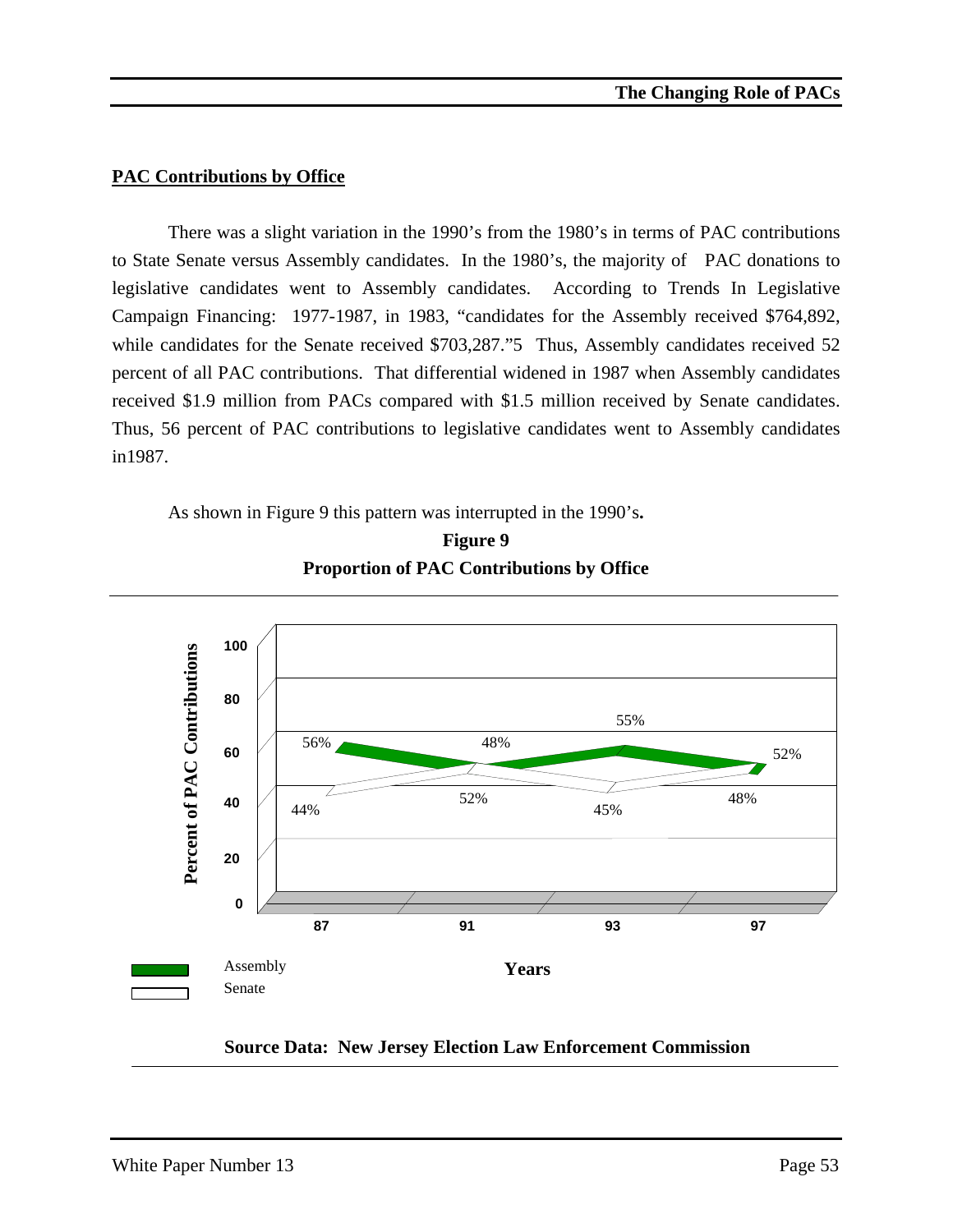In two of the legislative election years, 1991 and 1997, State Senate candidates received more money from PACs than did Assembly candidates, but by a slim margin. Senate candidates received \$1.4 million to Assembly candidates \$1.3 million in 1991. Receiving 52 percent of PAC contributions to 48 percent by Assembly candidates, Senate candidates broke the trend of the 1980's. Four years later, in the general election of 1997, candidates for the Senate again received 52 percent of PAC donations, \$1.3 million, to 48 percent received by Assembly candidates, \$1.2 million.

The story was different in 1993, however. By a wider margin, Assembly candidates received the majority of PAC contributions. With PACs donating slightly over \$1 million to candidates for the Lower House these candidates got 55 percent of PAC money. Senate candidates raised \$949,567 or 45 percent of this funding.

# **Type of PAC and Giving**

Since 1987, business and trade association PACs were the biggest PAC contributors to legislative candidates. As depicted in Figure 10, trade association PACs made 35 percent of all PAC contributions to Senate and Assembly candidates in 1987. Out of \$3.4 million in PAC contributions, these groups gave \$1.2 million to legislative candidates in the general election.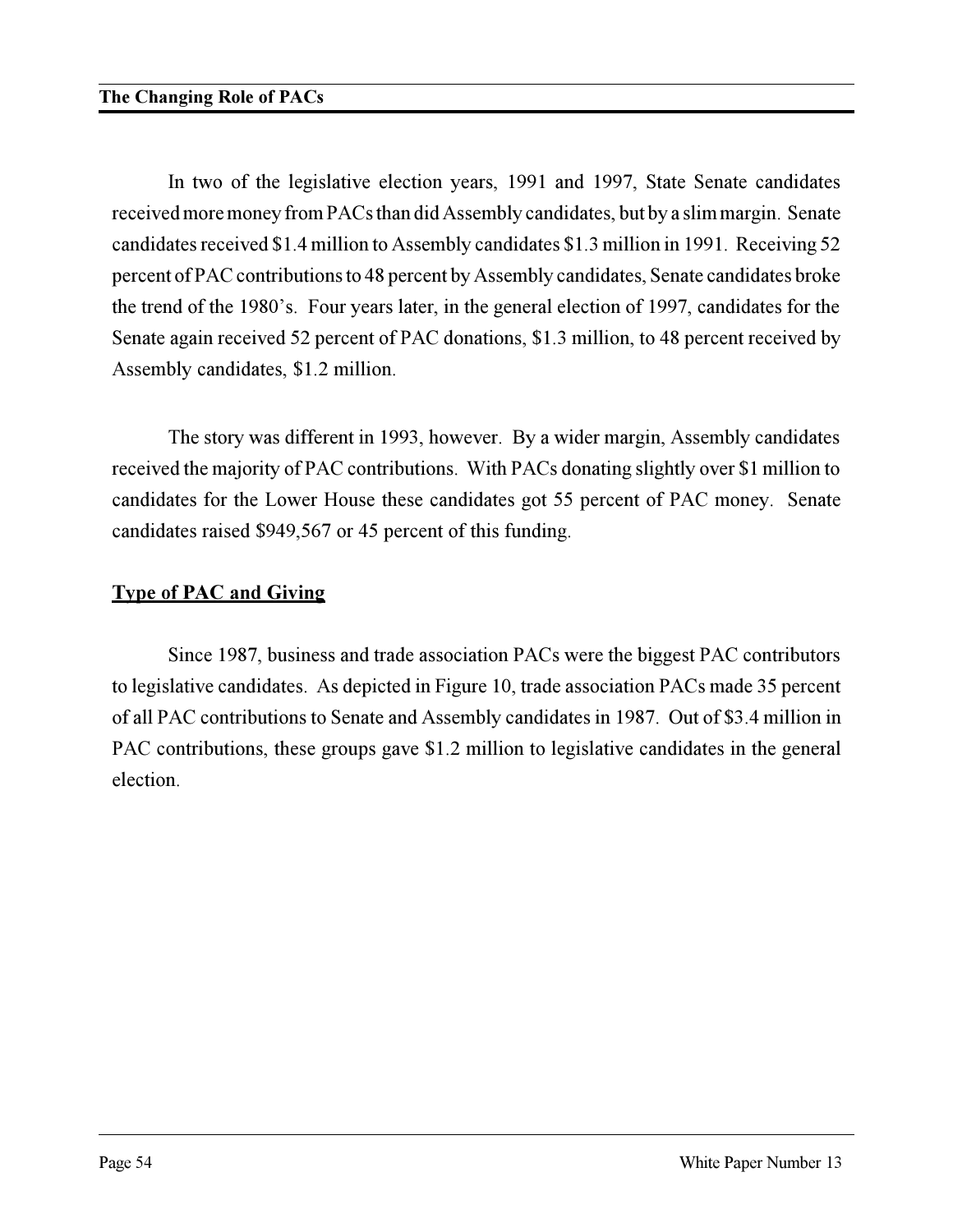**Figure 10 Percent of PAC Contributions by Type of PAC**



*Source Data: New Jersey Election Law Enforcement Commission*

Business PACs provided 26 percent of all PAC contributions to legislative candidates in that year, totaling \$863,173. In the same general election setting, ideological PACs made 18 percent of all PAC contributions, \$608,729, while Union PACs provided 19 percent of total PAC contributions to legislative candidates, \$639,080.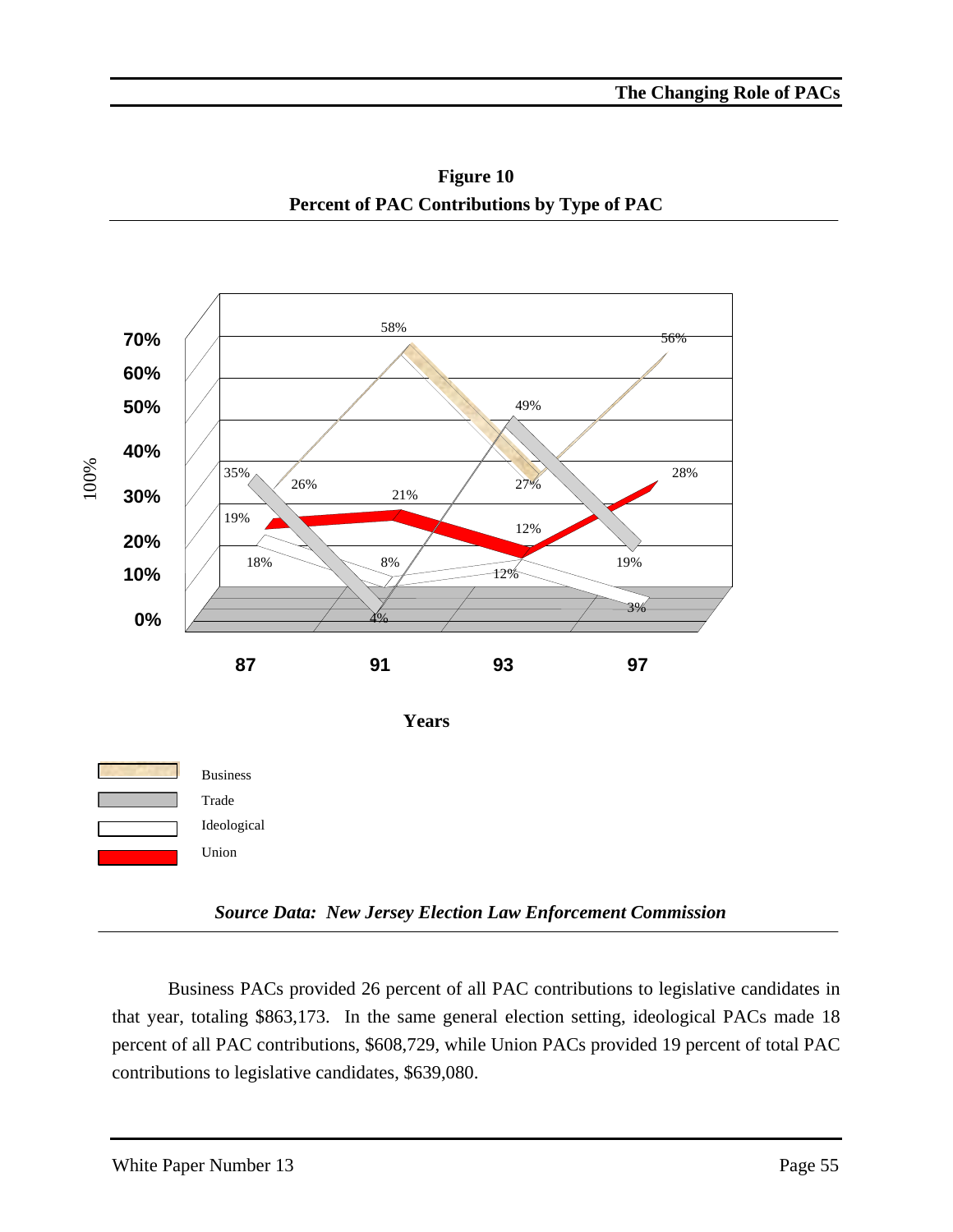A change of pace occurred in 1991. Business PACs accounted for 58 percent of all PAC contributions to legislative candidates, \$1.6 million. Of the \$2.8 million in PAC contributions in the legislative general election, only four percent, \$101,809, came from trade associations in this year. This time, union PACs made 21 percent of contributions to legislators, \$588,127, while ideological PACs made 8 percent of PAC contributions to legislative candidates, \$227,331.

The pattern which occurred in 1987 prevailed again in 1993. Trade association PACs accounted for 49 percent of PAC contributions to Senate and Assembly candidates whereas business PACs accounted for 27 percent. Trade association PACs contributed \$909,915 to business PACs \$510,679. Ideological PACs, in this year, made 12 percent of PAC contributions, \$227,331, to just under 12 percent of contributions made by union PACs, \$223,809. Total PAC contributions equaled \$1.9 million.

Finally, the general election of 1997 saw business PAC contributions to legislative candidates increase to 50 percent of PAC contributions, \$1.2 million. Out of the \$2.4 million contributed by PACs in that year, 28 percent, or \$694,660, was contributed by union PACs. Trade association groups provided 19 percent of PAC contributions to legislative candidates, \$459,450, while ideological PACs contributed a mere 3 percent of the total PAC contributions to these candidates.

The most plausible explanations for the alternating pattern of PAC giving may involve particular issues debated before the Legislature in a given election year and a high level of interest in legislation addressing those issues by certain PACs. It may also involve competitiveness of campaigns.

# **Conclusion**

Trends In Legislative Campaign Financing 1977-1987 asserted "future trends are clearly in the direction of PAC dominance."<sup>6</sup> That claim was qualified, however, through the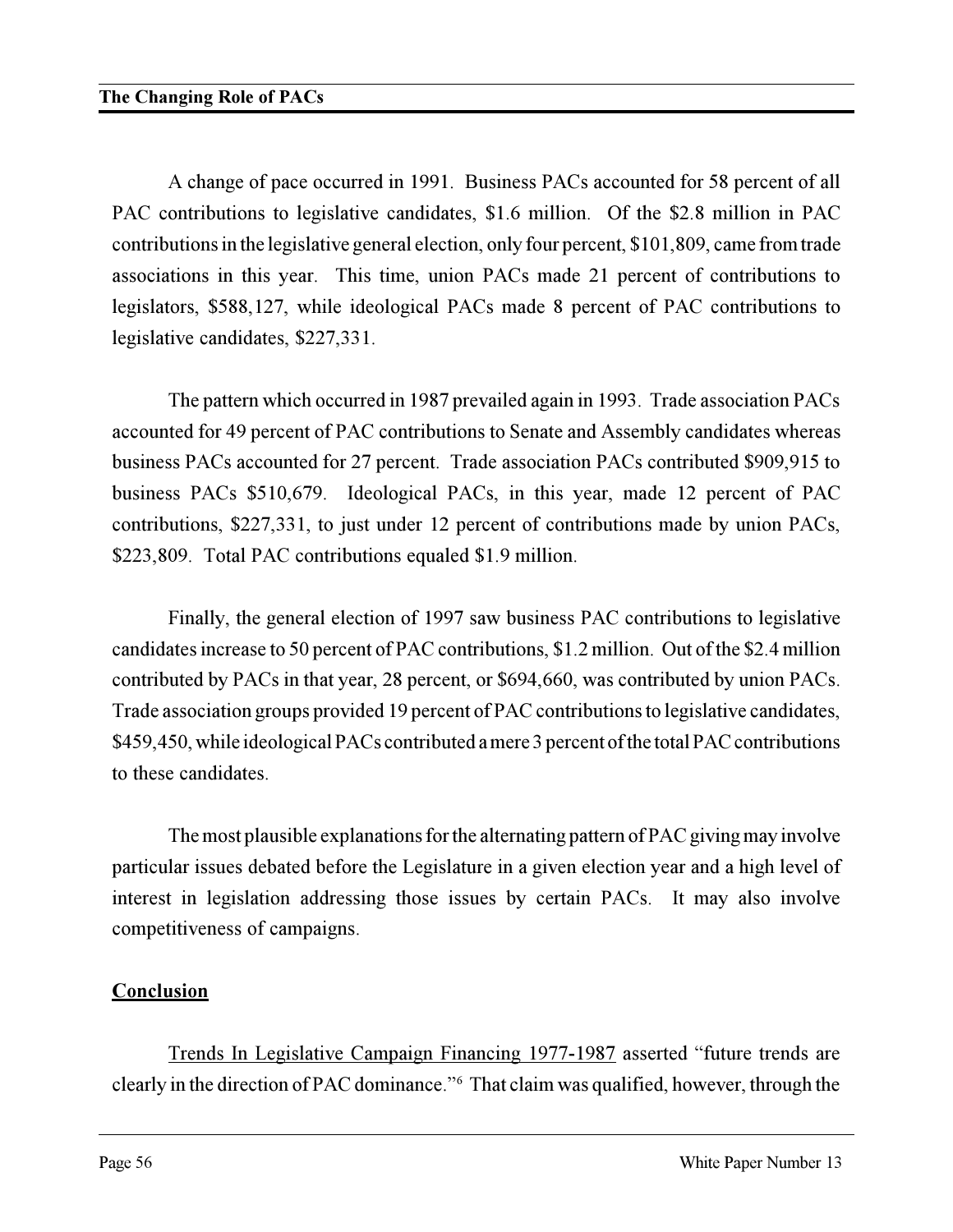cautionary note that this statement would be true "barring any changes in the law." Certainly, this qualification was fortuitous. There has been a change in the law, and one which has indeed mitigated the impact of political action committees. Though still an important source of funding, political action committees have not become the dominant source of funding anticipated by the analysis of data that occurred in the late 1980's. More will be written about this in Chapter V as the sources of political party money are analyzed.

Suffice it to say, however, that PAC contributions, as a percentage of total direct contributions to legislative candidates, has consistently declined since 1987. At 21 percent of total contributions to Senate and Assembly candidates in 1987, that percentage decreased to 14 percent in 1991 and 1993, and to 13 percent in 1997.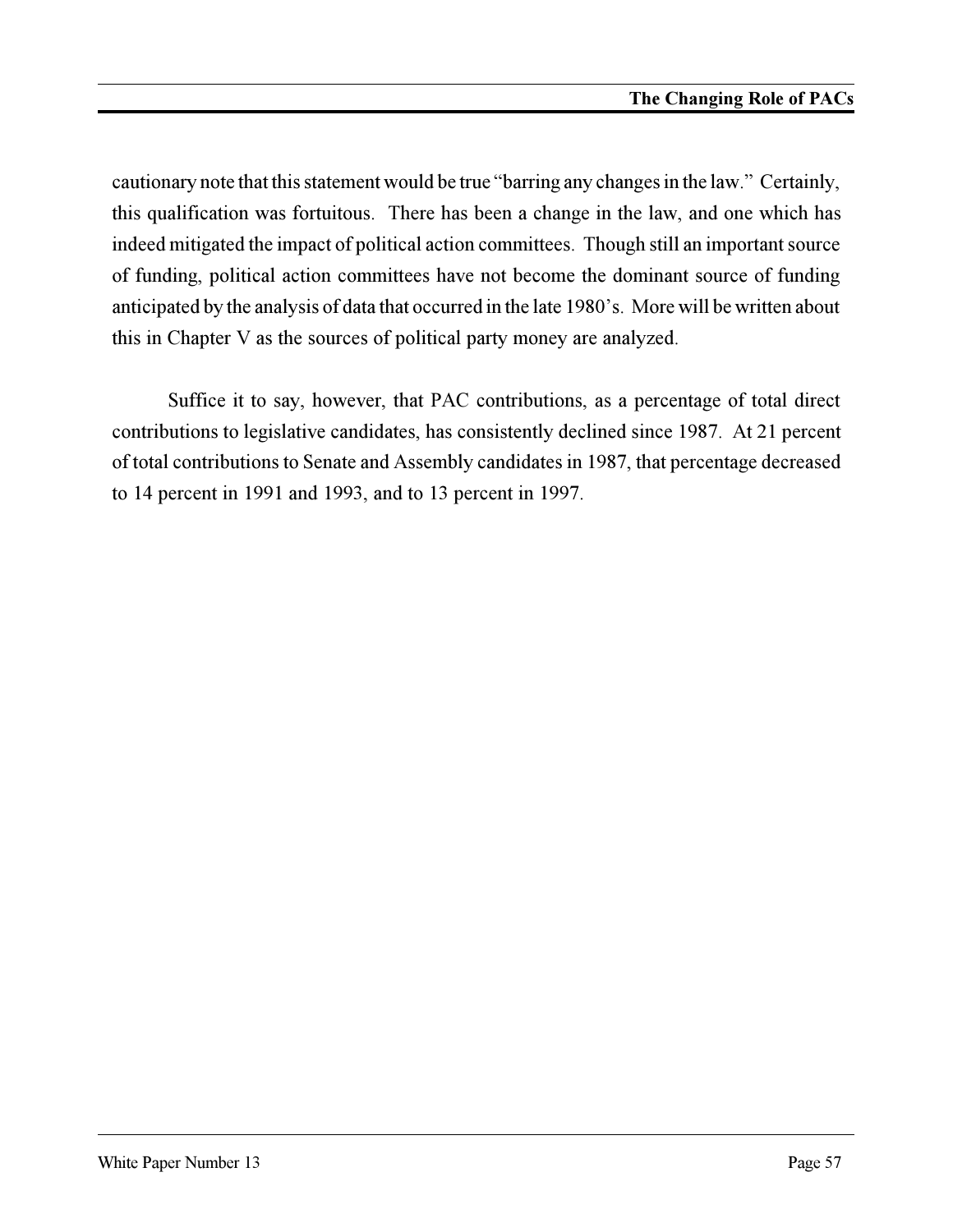# **Notes**

- 1. Commission, Trends, p. 22.
- 2. Ibid, p. 16.
- 3. Ibid.
- 4. Ibid, p. 19.
- 5. Ibid, p. 20.
- 6. Ibid, p. 22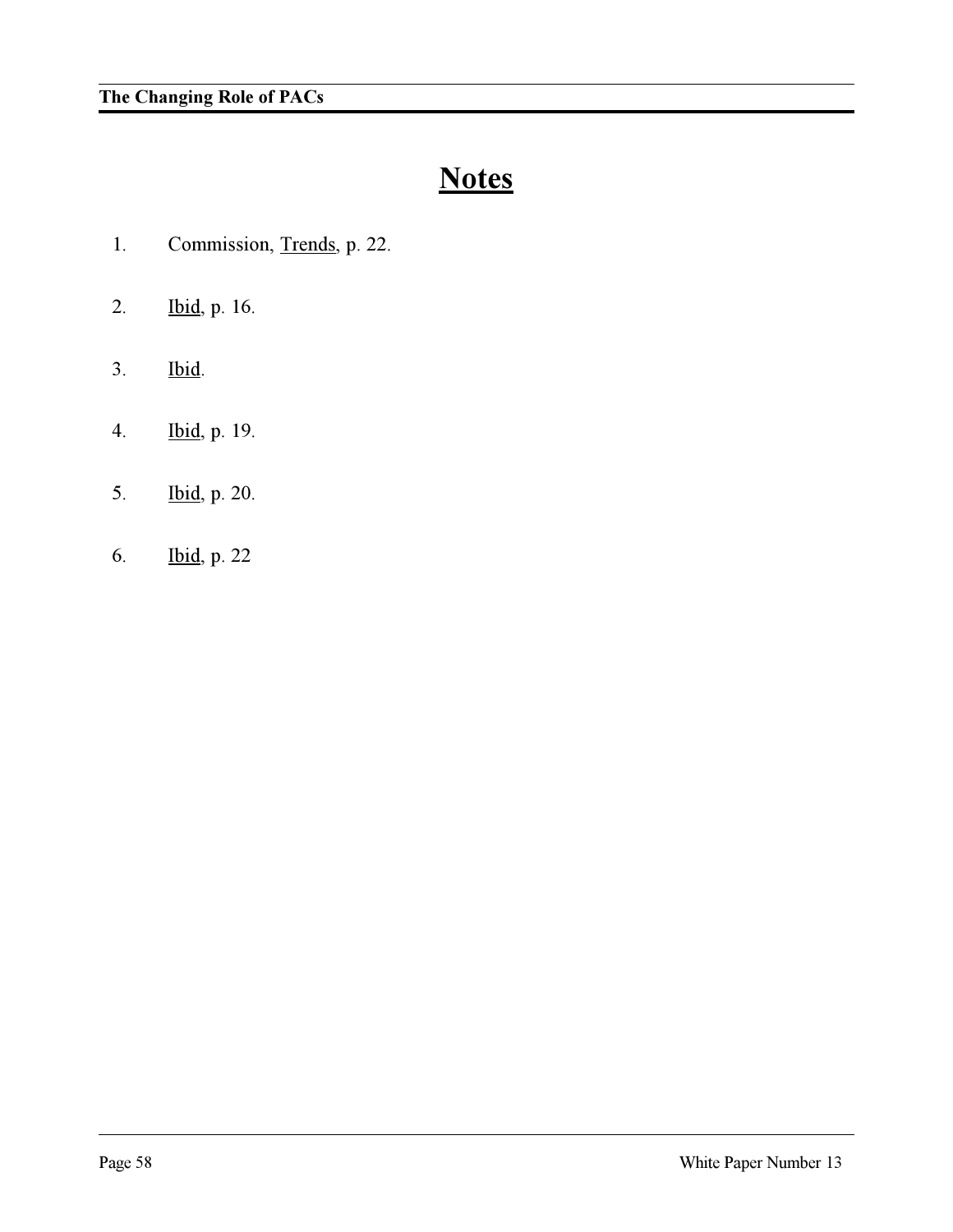# **Chapter V**

**S**

# **The Changing Role of Political Party Entities**

ituations change when electoral politics and campaign financing is involved. Trends that were evident ten years before may be partially, or even completely, reversed. Or they may be furthered. In the case of political party entities in New Jersey, certain trends of ten years before were reversed while others were continued.

Trends In Legislative Campaign Financing: 1977 - 1987 noted:

While certainly the state political party entities, which, for the purpose of this study include the state party committees as well as legislative party committees, do not yet approach the influence over the process once wielded by the county party organizations, suffice it to say that they have gained considerably in strength from the time when they existed virtually in name only. Conversely, the county political party committees, once dominant over both the process of elections and governance, have been weakened in the face of reforms, technology, and the onset of candidates-centered campaigns for the Legislature.<sup>1</sup>

The Supreme Court's Eu decision in 1989, which permitted parties to endorse candidates in the primary, and the 1993 Campaign Finance Reform Law in New Jersey, which imposed much lower contribution limits on candidates than on party entities and allowed these entities to contribute unlimited amounts to their candidates, resulted in the trend toward a weakened county party system to be reversed. These legislative developments, moreover,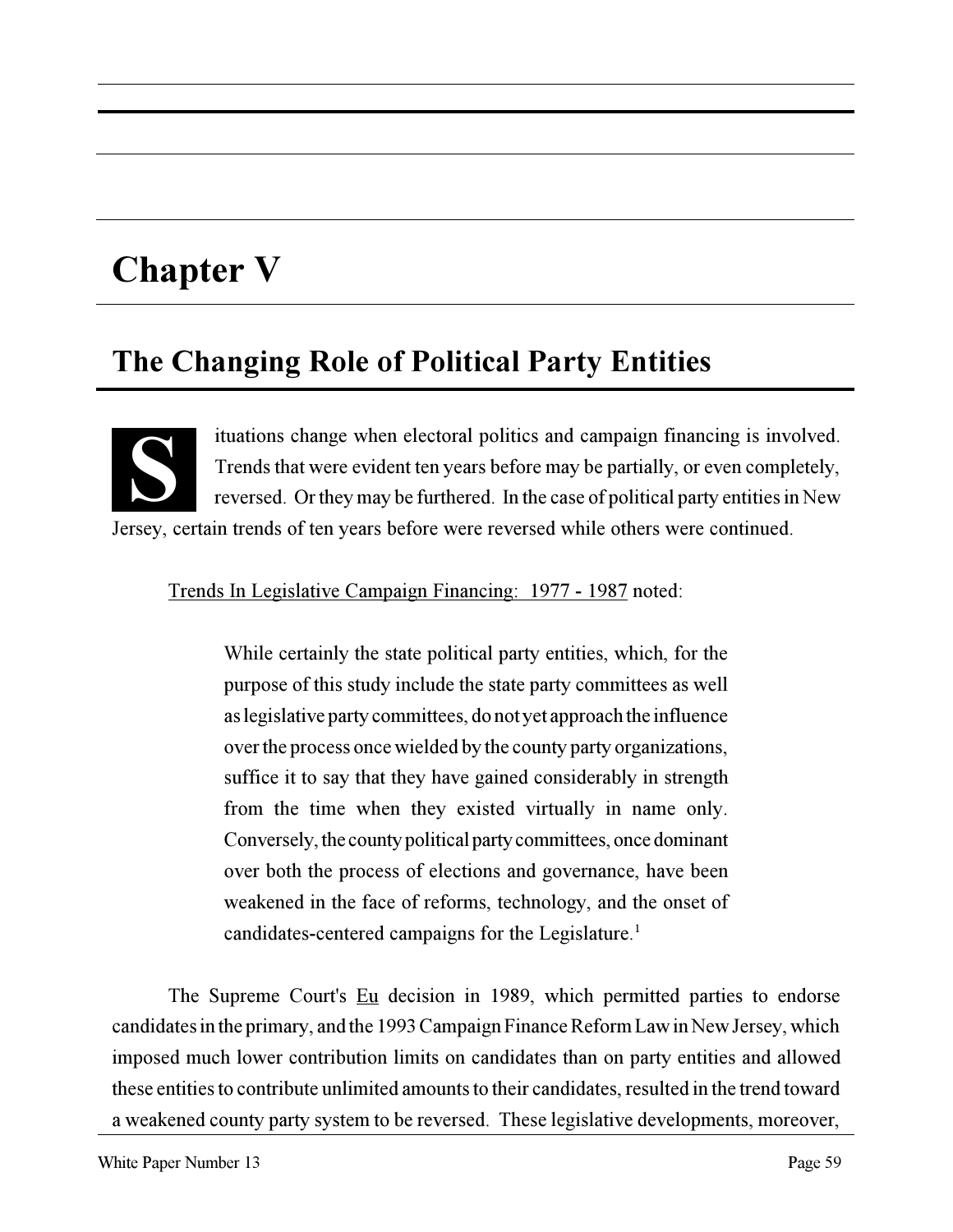which strengthened state parties and actually established legislative leadership committees, assured these state party entities a place in the electoral process. During the 1980's, state parties were reputed to assume a stronger role in the electoral process, often providing consultant services to candidates. This trend toward more state party involvement has continued.

The strengthened hand of county party committees has been well documented in the recent publication Repartyization: The Rebirth of County Organizations and will therefore not be treated here. Let it be sufficient to restate, however, the contention of that study:

> . . . there is a repartyization process underway in New Jersey and . . . an integral part of this process is the greatly strengthened role of the county party organizations in the campaigns of their candidates. While relatively dormant in the early and mid-1980's, these county party organizations began to rebound following the Supreme Court's  $Eu$  decision in 1989. They</u> subsequently became a key player in election campaigns at all levels when the money began to flow to them as the result of campaign finance reform in 1993. This reform placed stricter contribution limit standards on donations to individual campaign committees than on the parties.<sup>2</sup>

# **Financial Activity of State Party Committees Increases**

In 1987, fundraising by the state party committees reached \$5.2 million while expenditures amounted to \$5.5 million. These totals were the highest to that point in time recorded by these committees.

As shown in Table 7, which denotes financial activity in legislative election years when the Senate and Assembly were both up for election, overall financial activity by the Republican and Democratic State Committee increased significantly during the 1990's.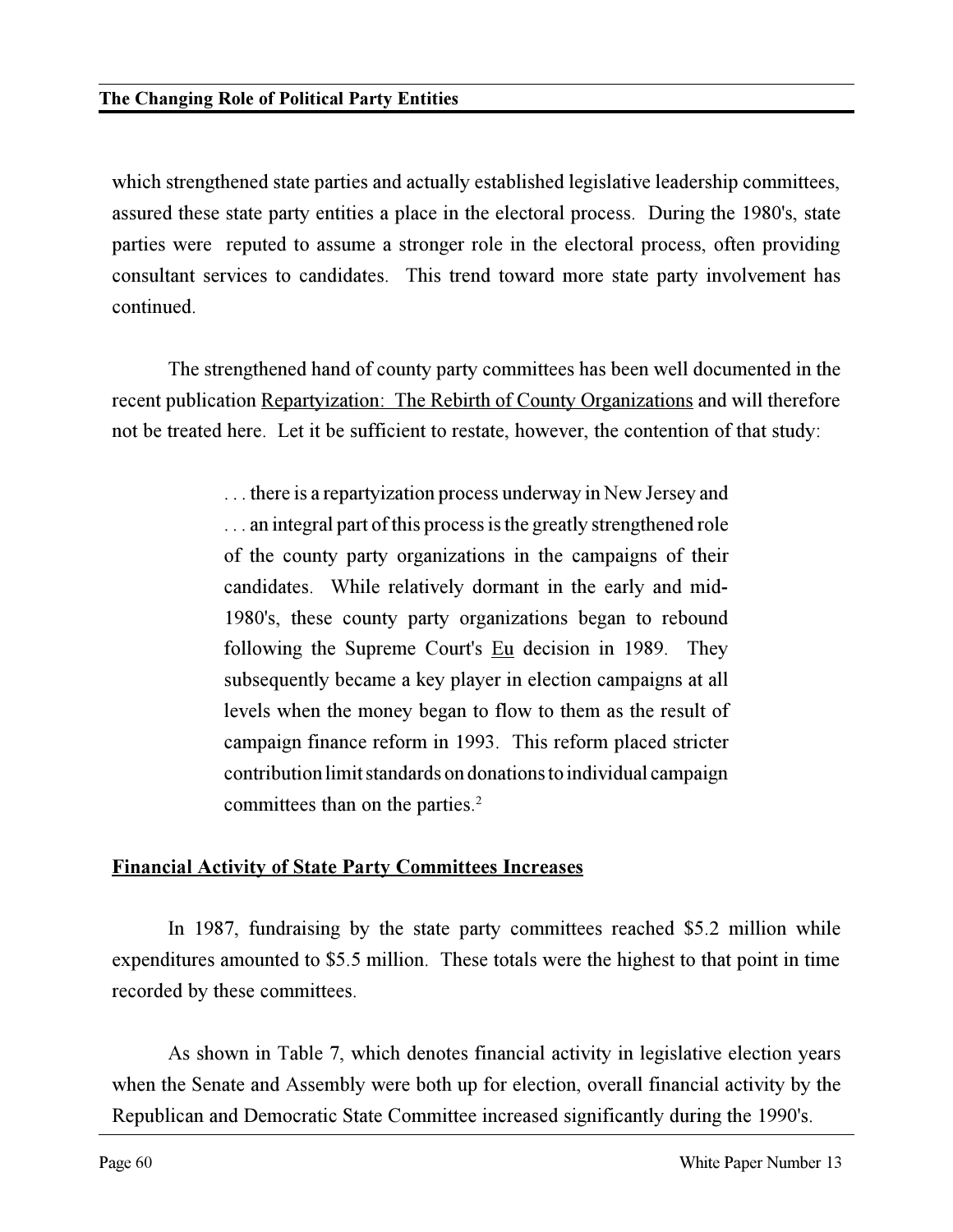| Table 7<br><b>Financial Activity by State Party Committees</b> |               |          |              |          |  |
|----------------------------------------------------------------|---------------|----------|--------------|----------|--|
|                                                                | <b>Raised</b> | % Change | <b>Spent</b> | % Change |  |
| 1987                                                           | \$5.2         |          | \$5.5        |          |  |
| 1991                                                           | \$5.7         | $+10\%$  | \$6.5        | $+18%$   |  |
| 1993                                                           | \$10.2        | $+79%$   | \$10         | $+54%$   |  |
| 1997                                                           | \$10.9        | $+6%$    | \$12.2       | $+22%$   |  |

*Source Data: New Jersey Election Law Enforcement Commission*

Between 1987 and 1991, a four-year period prior to the enactment of the campaign reform law in 1993, fundraising by the state party committees increased by ten percent, from \$5.2 million to \$5.7 million. Expenditures by these committees increased by 18 percent, from \$5.5 million to \$6.5 million

The real, and very significant jump occurred in 1993, the year in which the new law took effect. This law, as noted earlier, imposed contribution limits on candidates that were much more restrictive than for parties and legislative leadership committees. It also limited candidates to one candidate committee and/or joint candidates committee and allowed parties and legislative leadership committees to spend unlimited amounts on their candidates. The data suggests that this law served as an impetus for greater financial activity by the political party entities and for an even stronger role in campaigns.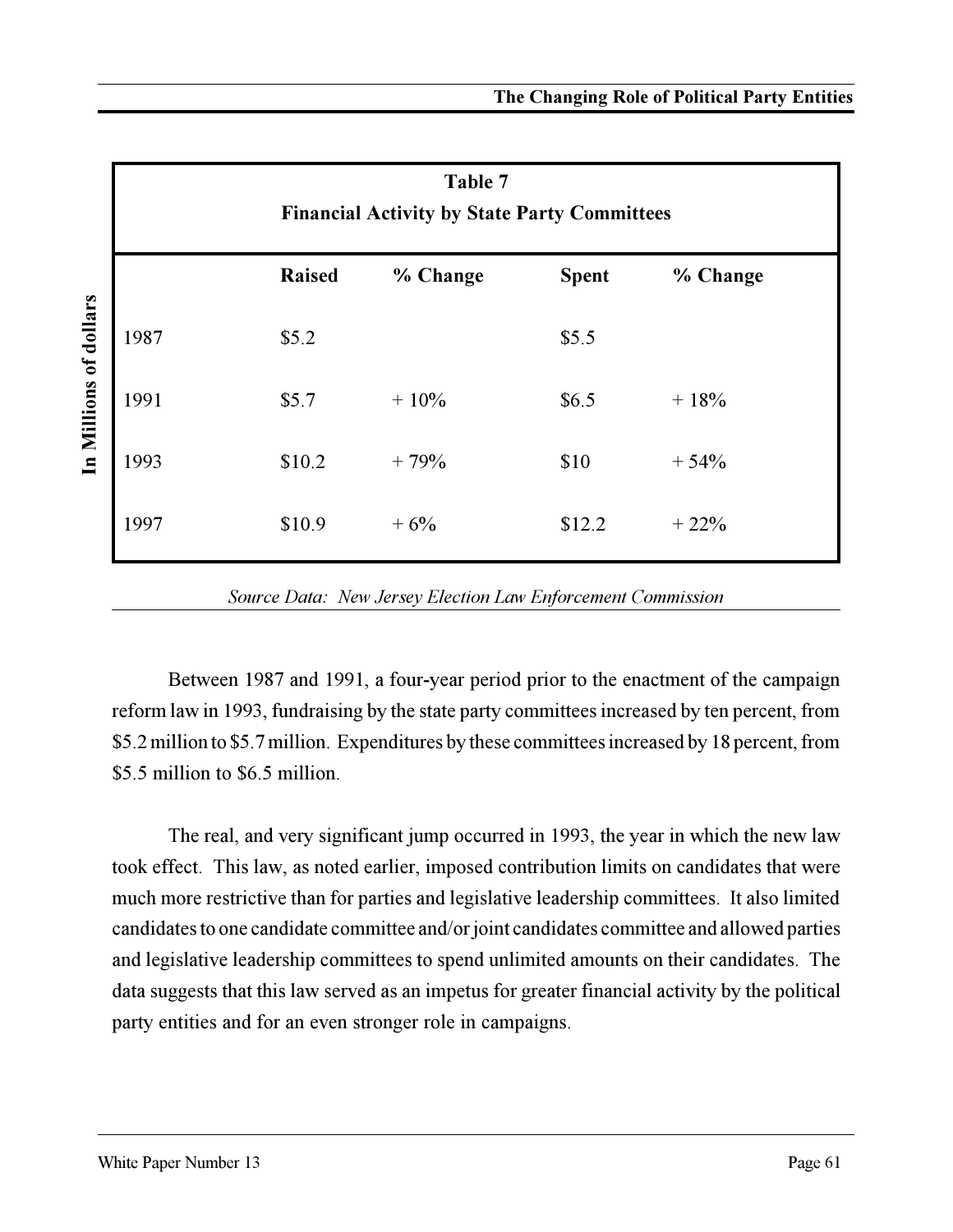In 1993, the state party committees raised \$10.2 million, a 79 percent increase over 1991. They spent \$10 million that year compared with \$6.5 million two years earlier, a 54 percent increase. That substantial rise in financial activity by the state parties was not only sustained, but also bettered four years later. In 1997, fundraising by the state party committees increased by six percent over 1993, from \$10.2 to \$10.9. Spending by these committees increased more dramatically from \$10 million to \$12.2 million, a 22 percent increase.

All in all, the amount of campaign dollars raised by the Republican and Democratic state party committees rose by 110 percent between 1987 and 1997, \$5.2 million to \$10.9 million. Spending rose substantially as well. From \$5.5 million in 1987 to \$12.2 million in 1997, expenditures increased by 118 percent. This rapid rise is at least partially attributable to the new law, which ushered in an era of new found party strength.

#### **Republican State Committee and Democratic State Committee Compared**

The Republican State Committee and the Democratic State Committee proved equally adept at raising funds during these years. During the period 1987 to 1997, the Republican State Committee increased its fundraising by 47 percent and its spending by 71 percent. The Democratic State Committee increased its fundraising by 278 percent and its spending by an equal percentage.

In both 1987 and 1997, the Republican State Committee outraised and outspent the Democratic State Committee. But in 1991 and 1993, the reverse was true. As Figure 11 suggests, there is a link between a party holding the governorship and its ability to raise and spend money.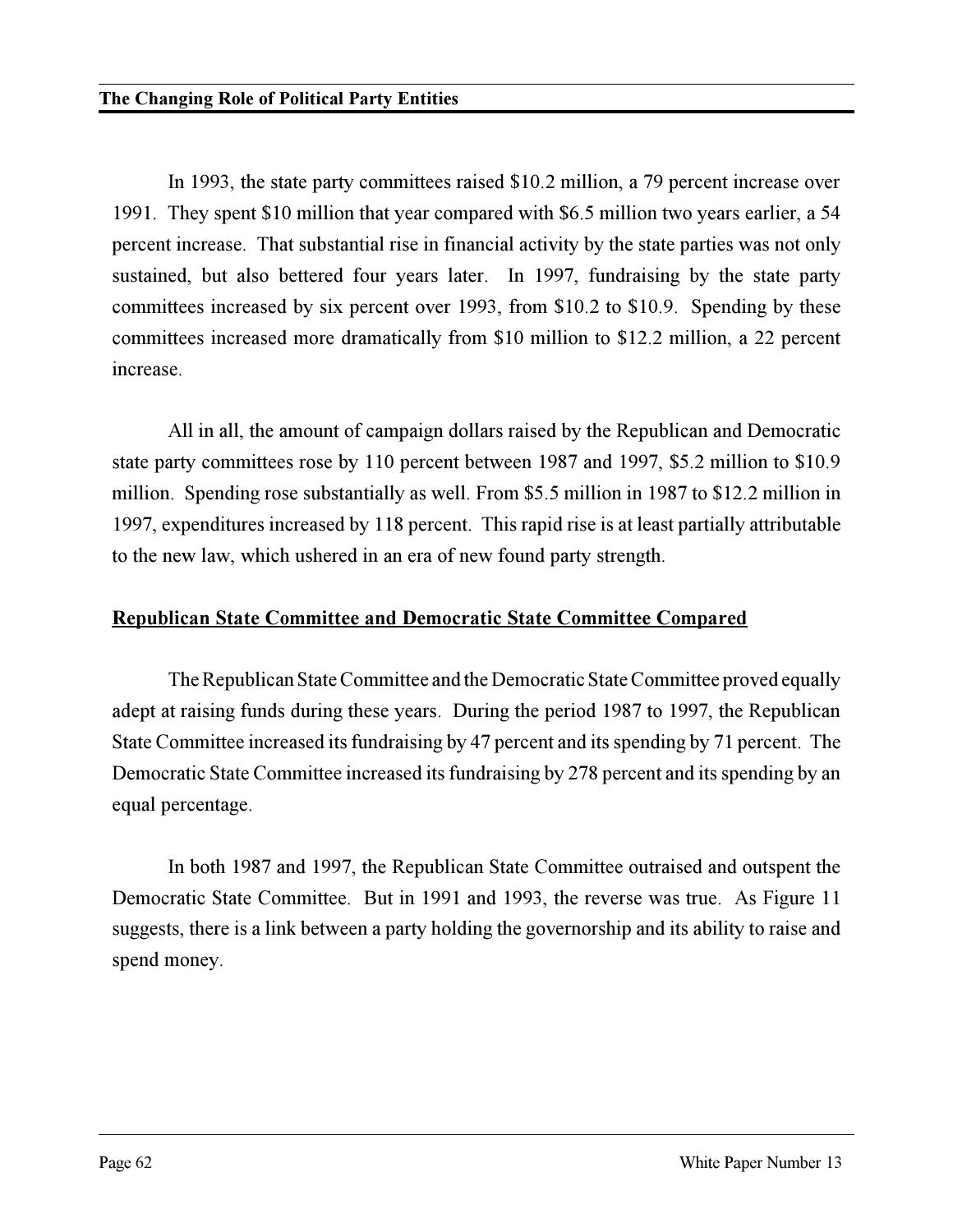

**Figure 11 Party Control of Governorship and Financial Activity of State Parties**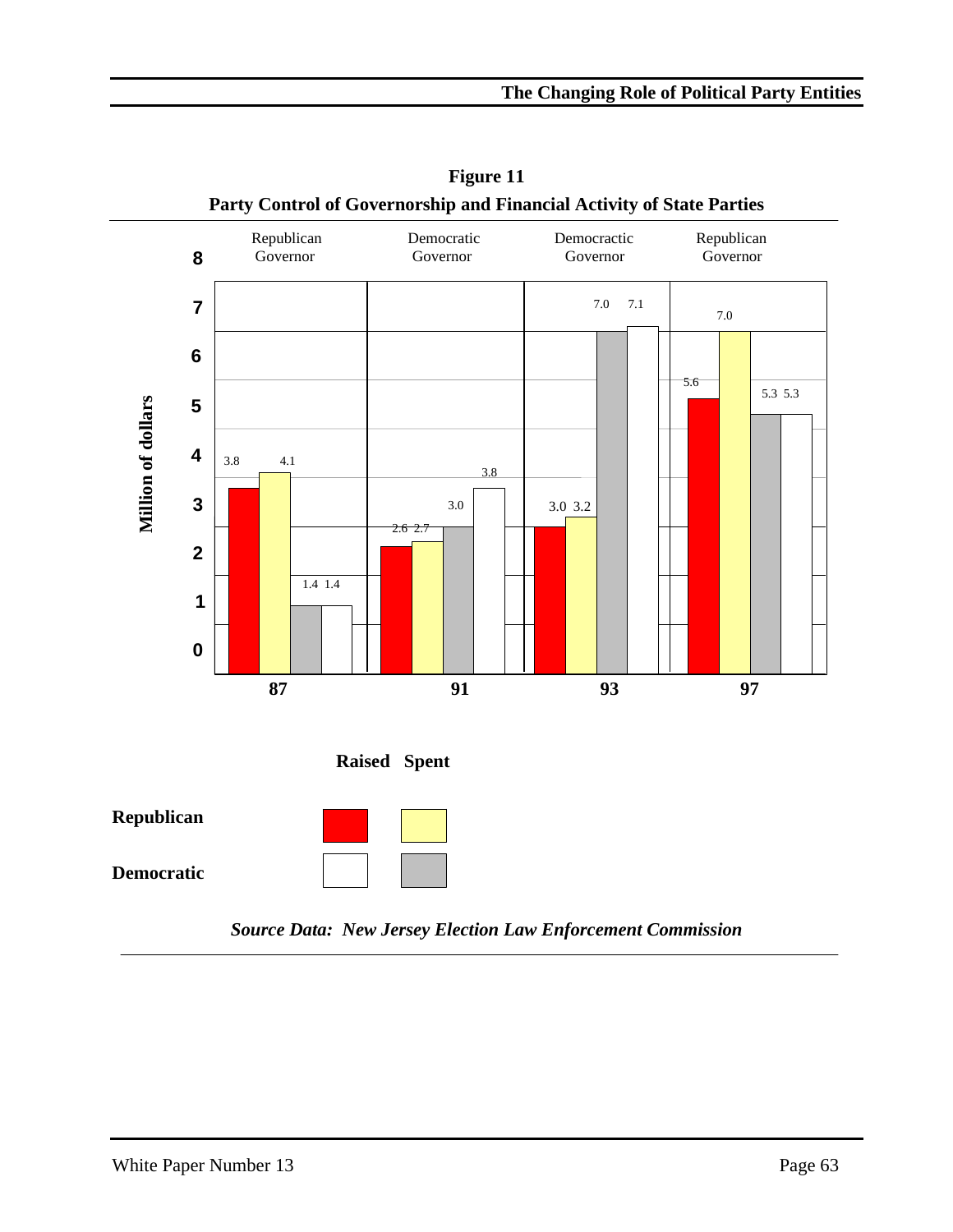Thomas H. Kean, a Republican, was governor in 1987. In that legislative general election, the Republican State Committee raised 171 percent more money than the Democratic State Committee and spent 192 percent more. The Republican State Committee raised \$3.8 million to \$1.4 million raised by the Democratic State Committee and spent \$4.1 million compared with the Democratic state committee's \$1.4 million.

In 1991 and 1993, the Governor was James J. Florio, a Democrat. In both years, the Democratic State Committee outdistanced the Republican State Committee in terms of financial activity. The Democratic State Committee raised \$3 million and spent \$3.8 million in 1991 compared with \$2.6 million and \$2.7 million raised and spent by the GOP Committee. Thus, the Democratic State Committee raised 15 percent more money and spent 41 percent more than the Republican State Committee in 1991.

The differential was larger in 1993. Collecting \$7 million, the Democratic State Committee raised 118 percent more money than did the Republican State Committee. Likewise, in spending \$7.1 million, the Democratic State Committee outpaced the Republican State Committee by 136 percent. The Republican State Committee raised \$3.2 million and spent \$3 million in 1993.

Finally in 1997, with Republican Christine Todd Whitman as Governor, the Republican State Committee again out financed the Democratic State Committee. The Republican State Committee raised \$5.6 million to \$5.3 million raised by the Democratic State Committee, an advantage of 6 percent. The GOP Committee outspent the Democratic State Committee by 32 percent in 1997, \$7 million to \$5.3 million.

Holding the governorship has historically provided a fundraising lift to the state party committees. During the past decade this historical fact continued to be true.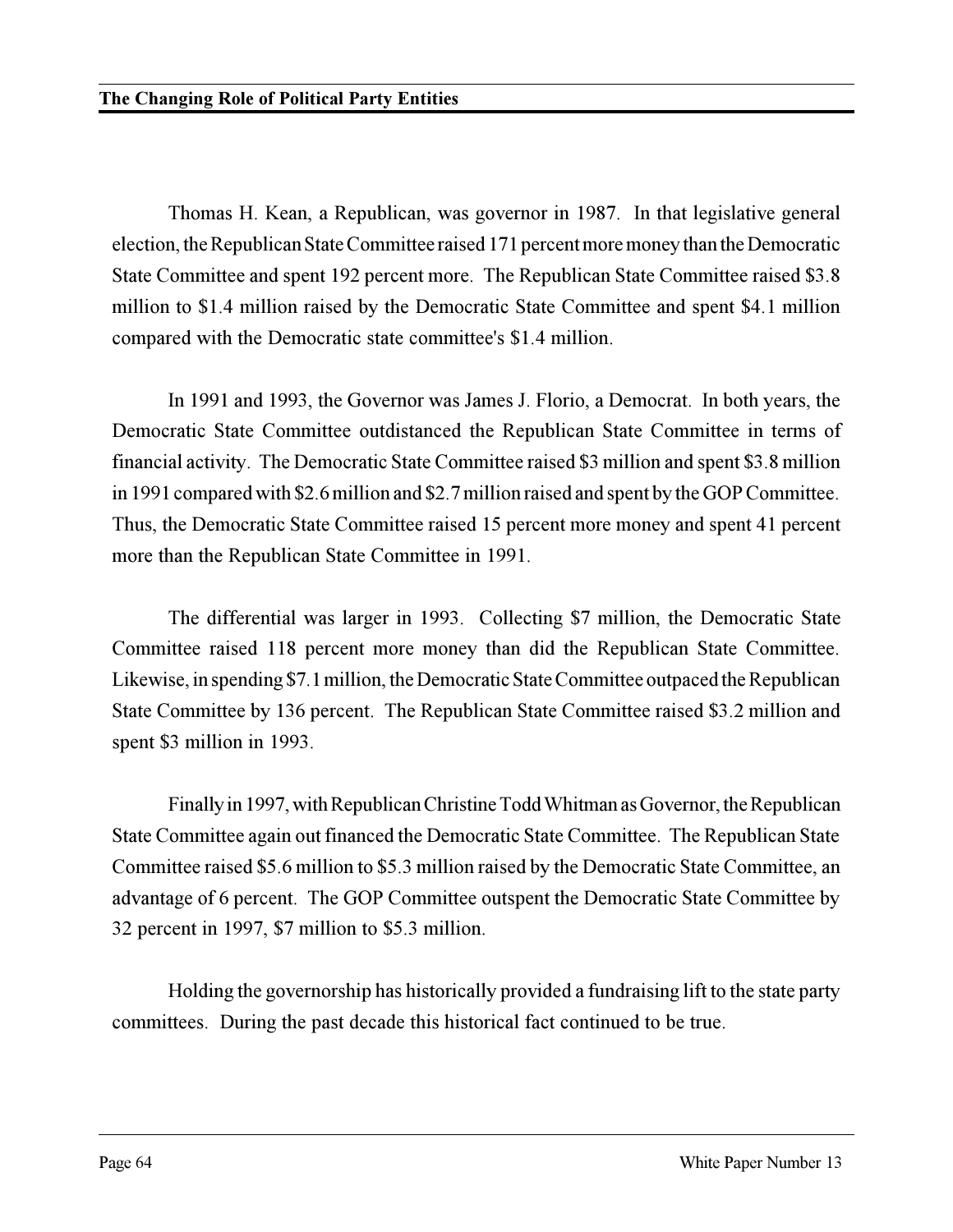# **Contributors to the State Committees in 1997**

As the result of the Commission's computer upgrade, detailed contributor information has been made available vis-a-vis the state party committees in 1997. Unfortunately, this detailed information is not available for the years 1987, 1991, or 1993 so comparisons cannot be made. Detailed contributor information, which at the time was obtained manually, is available for 1994 and 1995 and is published in State Parties and Legislative Leadership Committees: An Analysis 1994-1995.

| Table 8<br><b>Breakdown of Contributions to State Parties by Contributor Type</b> |                                         |               |                                         |       |              |               |  |
|-----------------------------------------------------------------------------------|-----------------------------------------|---------------|-----------------------------------------|-------|--------------|---------------|--|
|                                                                                   | Democratic<br><b>State</b><br>Committee | $\frac{6}{6}$ | Republican<br><b>State</b><br>Committee | $\%$  | <b>Total</b> | $\frac{0}{0}$ |  |
| Individual                                                                        | \$1.2                                   | 24%           | \$1.6                                   | 29%   | \$2.8        | 26%           |  |
| Business/Corp.                                                                    | 1.8                                     | 35%           | 3.0                                     | 54%   | 4.8          | 44%           |  |
| <b>Political Party</b>                                                            | .09                                     | $2\%$         | .08                                     | $1\%$ | $\cdot$ .2   | $2\%$         |  |
| <b>Candidate Entities</b>                                                         | $\cdot$ 3                               | 6%            | $\cdot$ 1                               | $2\%$ | $.4\,$       | 4%            |  |
| <b>Political Committees</b>                                                       | $\cdot$ 1                               | $2\%$         | .06                                     | $1\%$ | $\cdot$ 2    | $2\%$         |  |
| PACs                                                                              | $\overline{.8}$                         | 16%           | .4                                      | $7\%$ | 1.2          | 11%           |  |
| Unions                                                                            | $\cdot$ 1                               | $2\%$         | $.02\%$                                 | --    | $\cdot$ 1    | $1\%$         |  |
| Legislative Leadership                                                            | $\cdot$ 3                               | $5\%$         | $\cdot$ 3                               | $5\%$ | .6           | 6%            |  |
| Miscellaneous                                                                     | .4                                      | 8%            | .07                                     | $1\%$ | $\cdot 5$    | 5%            |  |
| <b>Total</b>                                                                      | \$5.1                                   |               | \$5.6                                   |       | \$10.8       |               |  |

Table 8 provides the amount and percentage of contributions received by the Republican and Democratic State Committees from each contributor type.

In Millions **In Millions**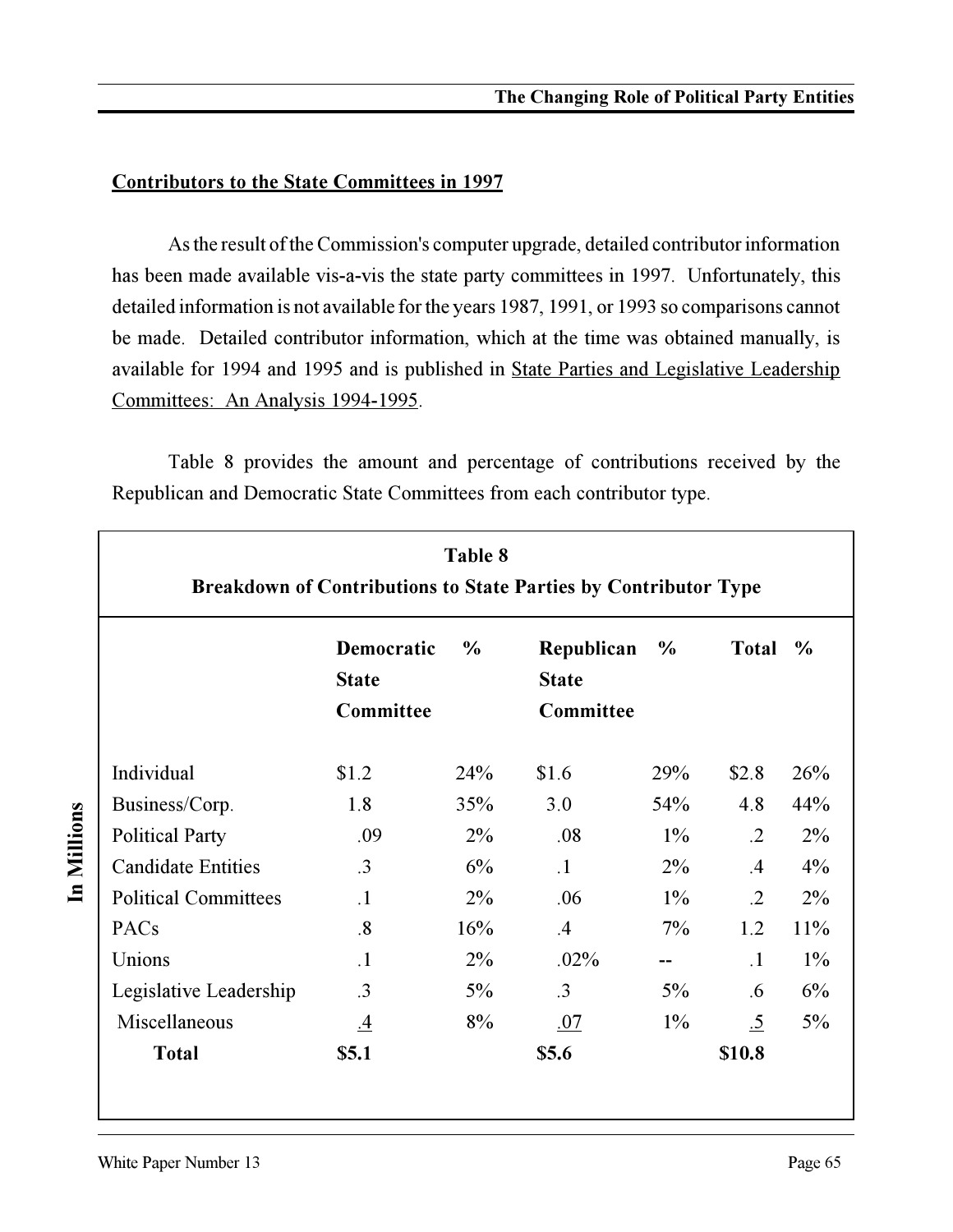As shown in the table, business and corporate contributions constituted the largest proportion of contributions to the Democratic and Republican State Committees. Business and corporations made 44 percent of all contributions to the state parties, with more of these contributions benefitting the Republican party. Individual contributors made a high percentage of the contributions to the state political parties, with slightly more again benefitting the GOP. These contributors made 26 percent of all contributions. PACs contributed 11 percent of all contributions, with more of these contributions going to the Democratic State Committee. Interestingly, legislative leadership committee contributions constituted 6 percent of all contributions, divided evenly between both parties. The percentages of contributions from all other contributor types was negligible.

# **Legislative Leadership Committee Overview**

Because legislative leadership committees were not formalized in the law until the Campaign Finance Act was reformed in 1993, this study will deal only with their activity in 1993 and 1997. Indeed, State Parties and Legislative Leadership Committees: An Analysis 1994-1995, which is the definitive study of these committees to-date, points out that:

> Though legislative leadership committees in one form or other predated the new law, as noted above, they are a totally new category of filer. Previously, these committees were categorized as either political committees or continuing political committees. Campaign '89, a Democratic political committee and Assembly Republican Majority (A.R.M.), a Republican continuing political committee, for example, were forerunners of the legislative leadership committees.<sup>3</sup>

Again, because exact comparisons are difficult and because they became part of the statutory framework in 1993, the legislative general elections of 1987 and 1991 will not be considered and only comparisons between 1993 and 1997 activity will be made. Moreover,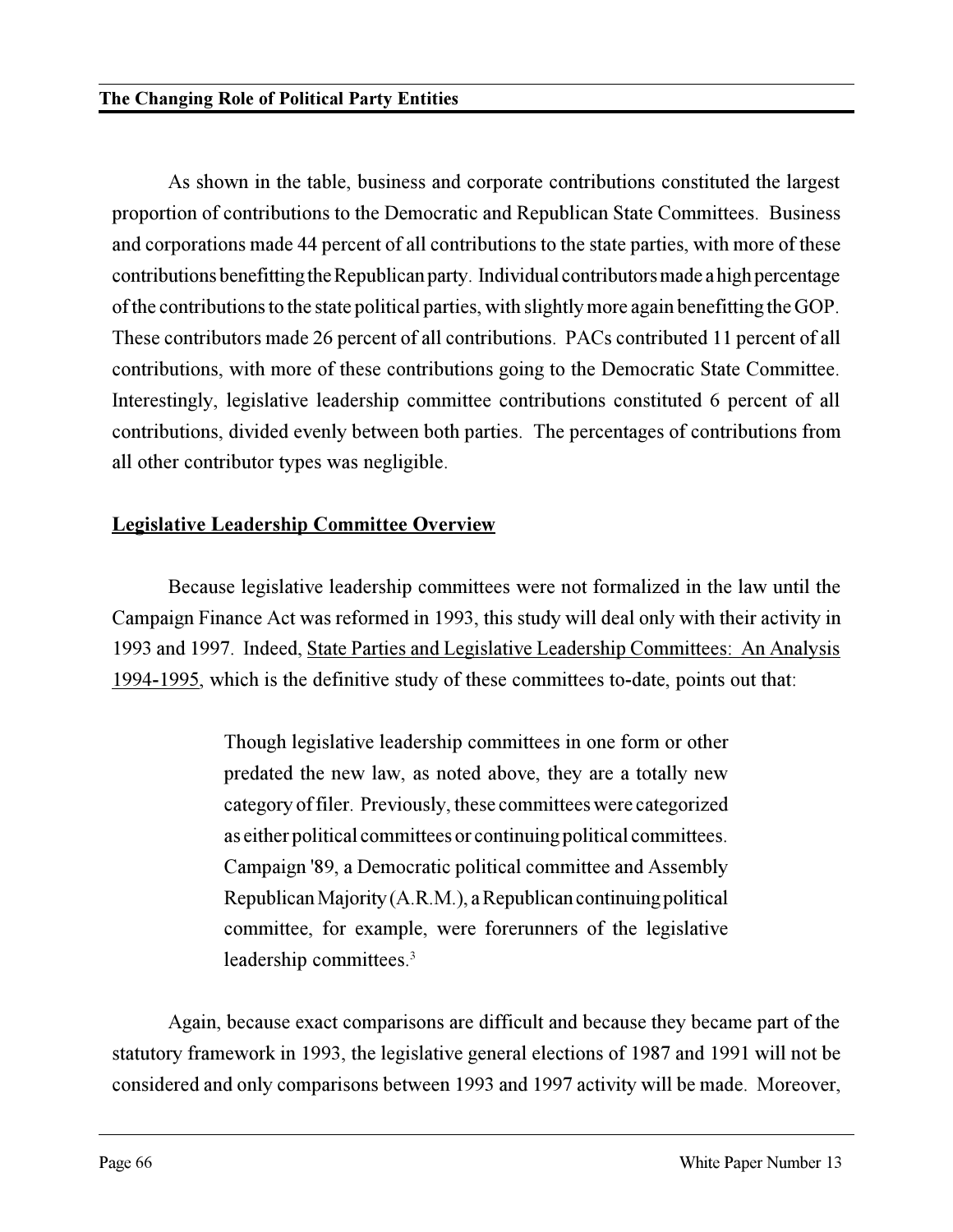the reader may wish to consult the study mentioned immediately above for a more exhaustive analysis of the financial activity of these party committees, including both contributor and expenditure information.

#### **Financial Activity of Legislative Leadership Committees Increases**

Fundraising by legislative leadership committees reached \$4.6 million and expenditures topped \$4.9 million in 1993. Four years later, in 1997, the legislative leadership committees raised \$6.1 million and spent \$8.1 million. Thus, fundraising increased during this four-year span by 33 percent and spending by 65 percent.

# **Republican and Democratic Committees Compared**

Though the Republican party enjoyed majority status in both houses of the Legislature in 1993 and 1997, the Democratic leadership committees held their own in terms of financial activity during these years. As shown in Table 9, the Republican leadership committees, the Assembly Republican Majority and the Senate President's Committee, jointly raised \$2.9 million and spent \$3.3 million in 1993. The Democratic committees, the Doria Democratic Leadership Fund and the Senate Democratic Majority, together raised \$1.7 million and spent \$1.6 million. Therefore, the Republican committees raised 70 percent more than the Democratic committees and spent 106 percent more than their committees in 1993.

In 1997, the total amount raised by the Republican leadership committees increased by only 1 percent over 1993. The Assembly Republican Majority Committee and the Senate President's Committee raised \$3.0 million in 1997. Republican expenditures in 1997, however, increased by 48 percent reaching \$4.9 million. The Doria Democratic Leadership Fund and the Senate Democratic Committee intensified their fundraising effort by 82 percent between 1993 and 1997, raising \$3.1 million in 1997. Expenditures by the Democratic leadership committees increased as well, climbing to \$3.3 million, up by 106 percent. Thus, the Democratic leadership committees outraised the Republican leadership committees by 3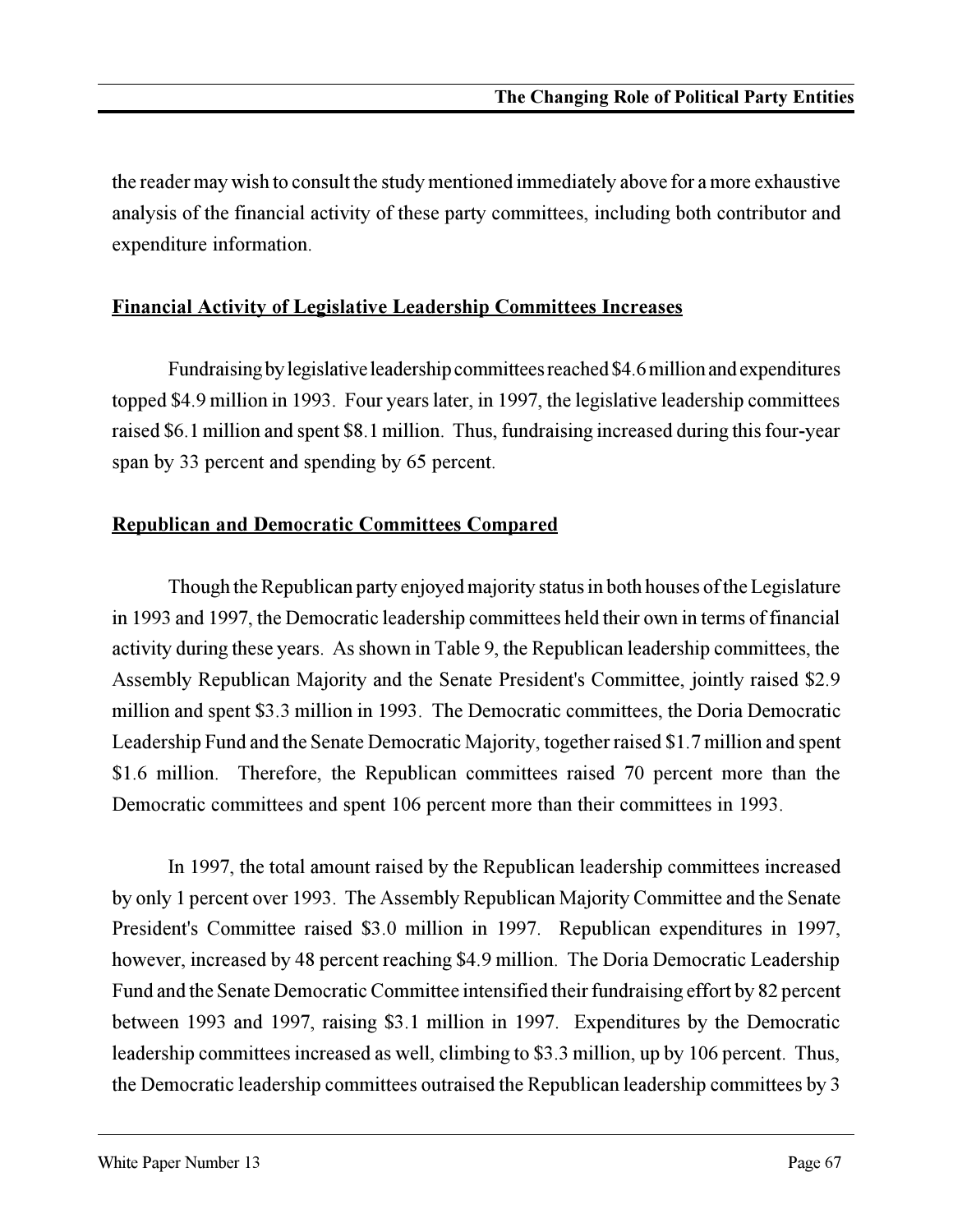#### **The Changing Role of Political Party Entities**

percent but the Republicans, with more money to carry forward from 1996, outspent the Democratic committees by 48 percent in 1997.

In both years, the Senate leadership committees of both parties outraised and outspent their counterpart assembly committees.

| Table 9<br><b>Legislative Leadership Committee Financial Activity</b> |               |             |              |                          |  |  |  |  |  |
|-----------------------------------------------------------------------|---------------|-------------|--------------|--------------------------|--|--|--|--|--|
|                                                                       | <b>Raised</b> |             | <b>Spent</b> |                          |  |  |  |  |  |
|                                                                       | 1993          | 1997        | 1993         | 1997                     |  |  |  |  |  |
| Democratic                                                            |               |             |              |                          |  |  |  |  |  |
| Doria Democratic Leadership Fund                                      | \$512,281     | \$703,924   | \$472,416    | \$791,882                |  |  |  |  |  |
| <b>Senate Democratic Majority</b>                                     | \$1,181,368   | \$2,393,241 | \$1,152,971  | \$2,471,125              |  |  |  |  |  |
| <b>Subtotal</b>                                                       | \$1,693,649   | \$3,097,165 | \$1,625,387  | \$3,263,007              |  |  |  |  |  |
| Republican                                                            |               |             |              |                          |  |  |  |  |  |
| <b>Assembly Republican Majority</b>                                   | \$1,206,904   | \$1,275,173 |              | \$1,523,332 \$1,483,522  |  |  |  |  |  |
| <b>Senate Presidents Committee</b>                                    | \$1,730,276   | \$1,698,525 |              | $$1,756,403$ \$3,401,354 |  |  |  |  |  |
| <b>Subtotal</b>                                                       | \$2,937,180   | \$2,973,698 |              | \$3,279,735 \$4,884,876  |  |  |  |  |  |
| <b>TOTAL</b>                                                          | \$4,630,829   | \$6,070,863 |              | \$4,905,122 \$8,147,883  |  |  |  |  |  |

*Source Data: New Jersey Election Law Enforcement Commission*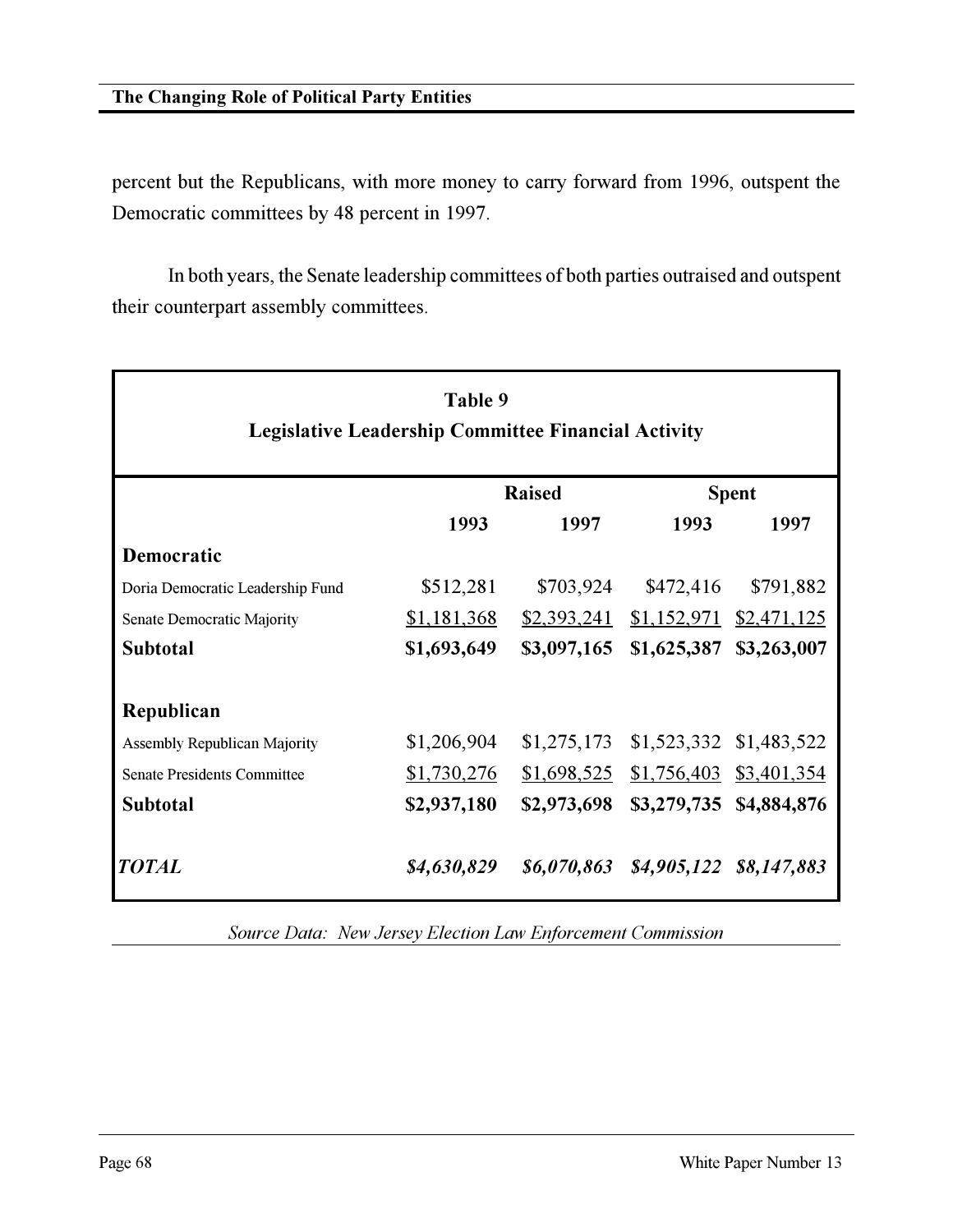#### **Link between Financial Activity of Legislative Leadership Committees and Control of Legislature**

At the beginning of this chapter, a link between the fundraising success of a state political party and that party's hold on the governorship was established. As the result of the data vis-a-vis legislative leadership committees presented immediately above, a similar connection is suggested with regard to the Republican and Democratic legislative leadership committees and the respective party's control of the Legislature. Except in the case of the Senate Democratic Majority Committee, which raised the most money in 1997, the Republican legislative leadership committees have fared better financially in this decade than have Democratic legislative leadership committees. Importantly, the Republicans have controlled both houses of the Legislature since 1991. Moreover, even in the case of the Senate Democratic Majority Committee's successful fundraising in 1997, the balance carried forward by the Republicans from the previous year offset this advantage and allowed the Republican committees to outspend the Democratic committees.

#### **Legislative Leadership Committees Spend Significant Amounts on Legislative Candidates**

The four legislative leadership committees provided \$814,376 in direct contributions to legislative candidates in 1993 and spent an additional \$2.8 million on their behalf for a total \$3.6 million in contributions. Thus, 73 percent of the total expenditures made by these committees in 1993 either directly or indirectly benefitted legislative candidates. Four years later, in 1997, \$2 million was donated to legislative candidates in the form of direct monetary contributions and \$2.7 million was spent on behalf of these candidates. Altogether, \$4.7 million was provided to legislative candidates in the form of direct or in-kind contributions. Thus, 50 percent of total expenditures by legislative leadership committees benefitted their legislative candidates. Interestingly, these legislative leadership committees sought also to assist local candidates and parties. A total \$537,152 was directly contributed to these other entities, or 7 percent of all expenditures by these committees.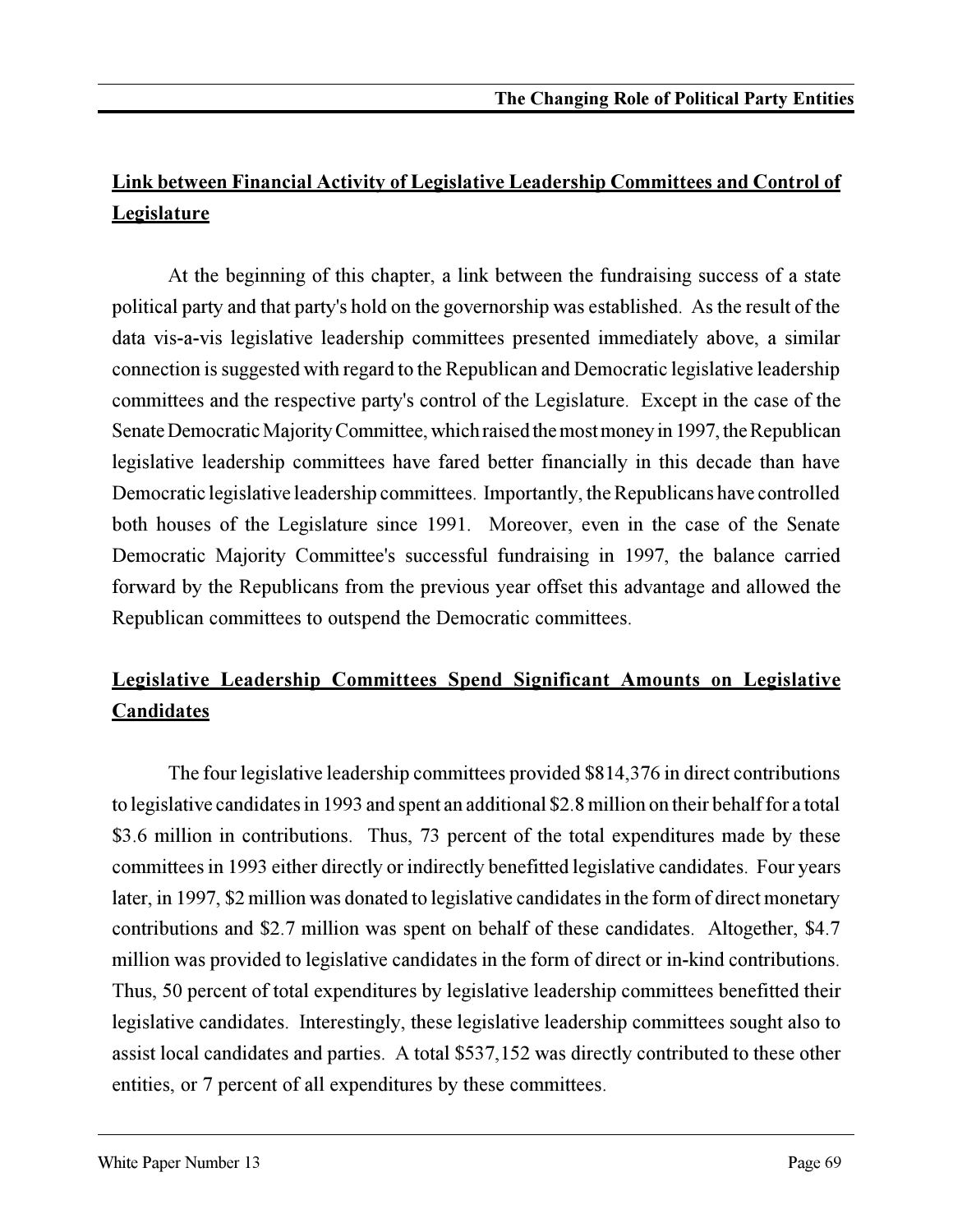#### **Contributors to Legislative Leadership Committees in 1997**

As the result of the computer upgrade noted above, detailed contributor information is also available vis-a-vis legislative leadership committees in 1997. This detailed contributor information is also available vis-a-vis legislative leadership committees in 1997. This detailed contributor information is not available for 1987, 1991, or 1993, so comparisons to those earlier years cannot be made. As with state political parties, detailed contributor information for 1994 and 1995 is published in State Parties and Legislative Leadership Committees: An Analysis 1994-1995.

Table 10 provides the amounts and percentages of contributions received by the Republican and Democratic legislative leadership committees from each contributor type.

| Table 10<br><b>Contributors to Leadership Committees 1997</b> |                   |               |            |               |                     |               |  |  |  |
|---------------------------------------------------------------|-------------------|---------------|------------|---------------|---------------------|---------------|--|--|--|
|                                                               | <b>Democratic</b> | $\frac{0}{0}$ | Republican | $\frac{0}{0}$ | <b>Total</b>        | $\frac{6}{6}$ |  |  |  |
| Individual                                                    | $\text{\$}.3$     | 10%           | \$.4       | 13%           | $\boldsymbol{\$}.7$ | 12%           |  |  |  |
| Business/Corp.                                                | 1.4               | 47%           | 1.2        | 40%           | 2.6                 | 43%           |  |  |  |
| <b>Political Party</b>                                        | $\cdot$ .2        | $7\%$         | .03        | $1\%$         | $\cdot$ .2          | 3%            |  |  |  |
| <b>Candidate Entities</b>                                     | $\cdot$ .2        | $7\%$         | $\cdot$ .2 | $7\%$         | .4                  | $7\%$         |  |  |  |
| <b>Political Committees</b>                                   | $\cdot$ 1         | 3%            | .06        | $2\%$         | $\cdot$ .2          | 3%            |  |  |  |
| PACs                                                          | .7                | 23%           | 1.0        | 33%           | 1.7                 | 28%           |  |  |  |
| Unions                                                        | .05               | $2\%$         | .06        | $2\%$         | $\cdot$ 1           | $2\%$         |  |  |  |
| Legislative Leadership                                        | .03               | $1\%$         | .05        | $2\%$         | .08                 | $1\%$         |  |  |  |
| Miscellaneous                                                 |                   |               | --         |               |                     |               |  |  |  |
| <b>Total</b>                                                  | \$3.0             |               | \$3.0      |               | \$6.0               |               |  |  |  |

*Source Data: New Jersey Election Law Enforcement Commission*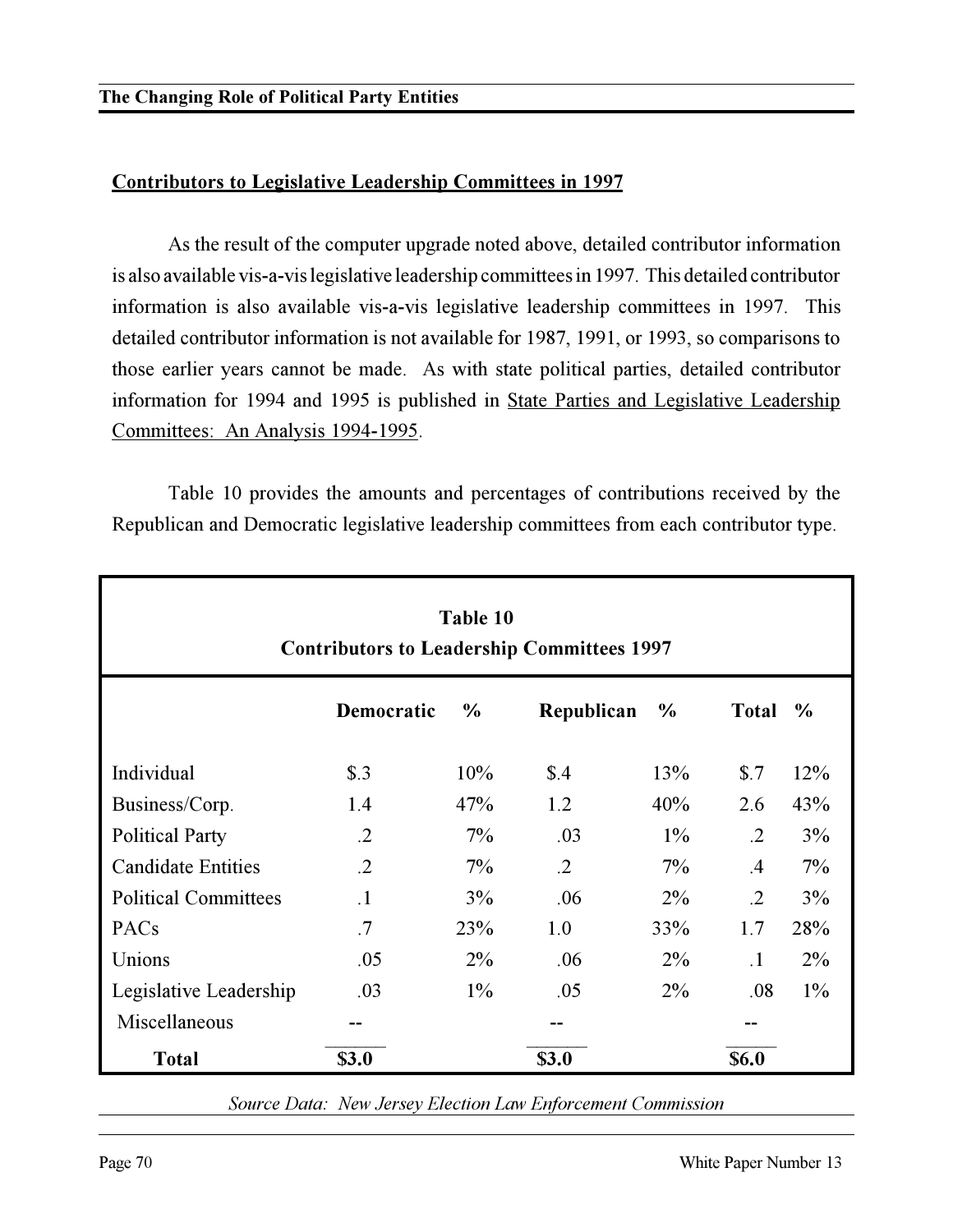The table indicates that businesses and corporations made the largest proportion of contributions to the legislative leadership committees in 1997. The Democratic leadership committees received the most money from business and corporate contributors for 47 percent of all their contributions. This contributor type accounted for 40 percent of Republican leadership contributions. All told, business and corporate contributions accounted for 43 percent of contributions to leadership committees in 1997.

Political action committees also made a high percentage of contributions to legislative leadership committees with the largest amount benefitting the Republican leadership committees. PAC donations constituted 28 percent of all contributions to the leadership committees. Individual contributors accounted for a significant proportion of leadership committee contributions for 12 percent of the total. Slightly more of individual contributions went to the Republican committees. Candidates made 7 percent of all contributions, divided evenly between the two parties. Finally, the percentage of contributions to the legislative leadership committees from all other sources was minimal.

#### **Conclusion**

As suggested in State Parties and Legislative Leadership Committees: An Analysis 1994-1995, the legislative leadership committees have in large measure been carrying out the functions they were established to perform. They have been involving themselves extensively in legislative campaigns and have contributed money to these campaigns at an accelerated pace in each successive legislative general election. The state political parties, for their part, have continued the trend begun in the 1980's by intensifying their fundraising efforts and increasing their involvement in the campaigns of their candidates. Aided by court decisions and the new law in 1993, the party entities are increasingly engaged in electoral campaigns.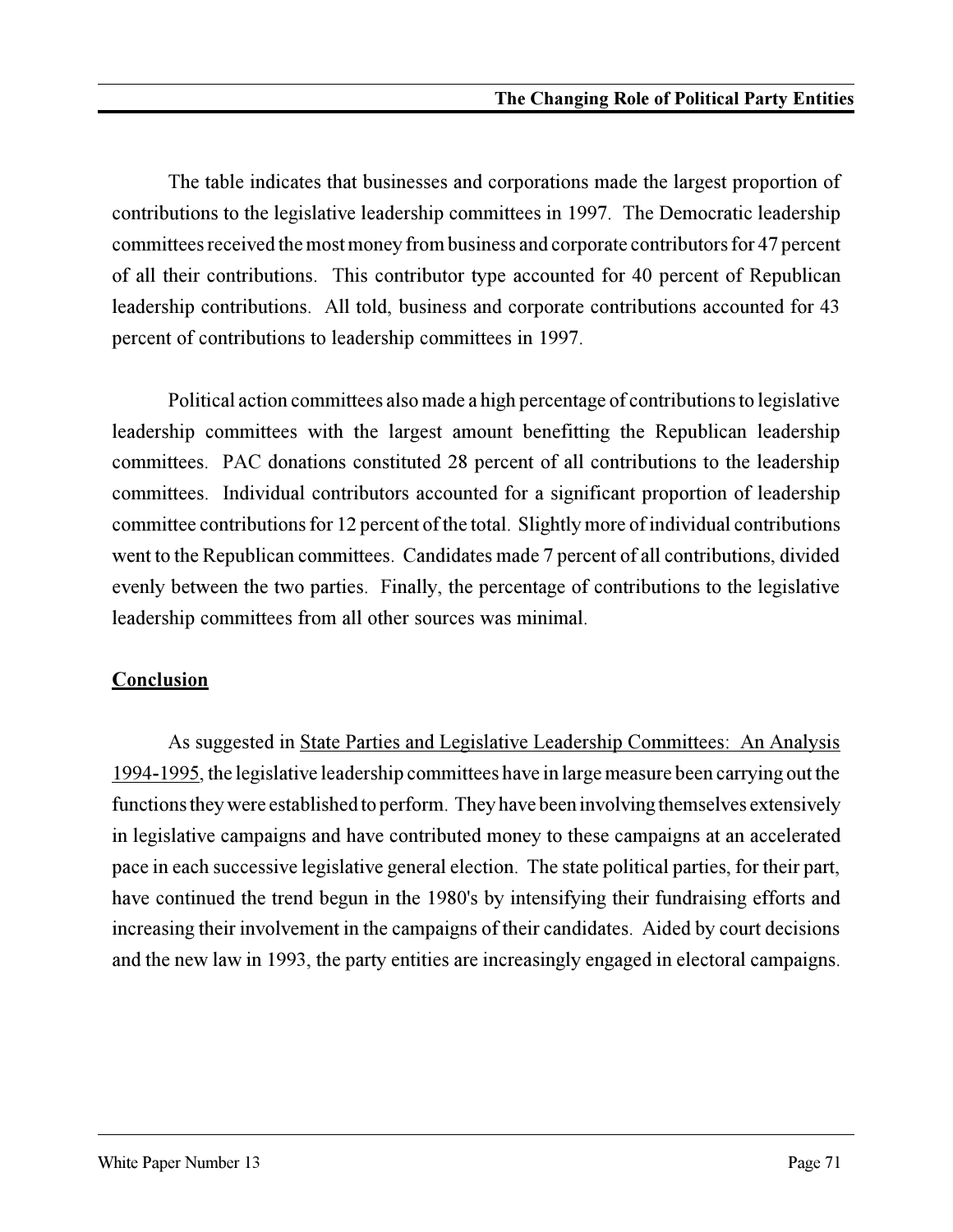### **Notes**

- 1. Commission, Trends, p. 28.
- 2. New Jersey Election Law Enforcement Commission, Repartyization: The Rebirth of County Organizations, ELEC White Paper Series, No. 12 (Trenton, N.J.: The Commission, 1997), p. 69.
- 3. New Jersey Election Law Enforcement Commission, State Parties and Legislative Leadership Committees: An Analysis 1994-1995, ELEC White Paper Series, No. 11 (Trenton, N.J.: The Commission, 1996), p. 6.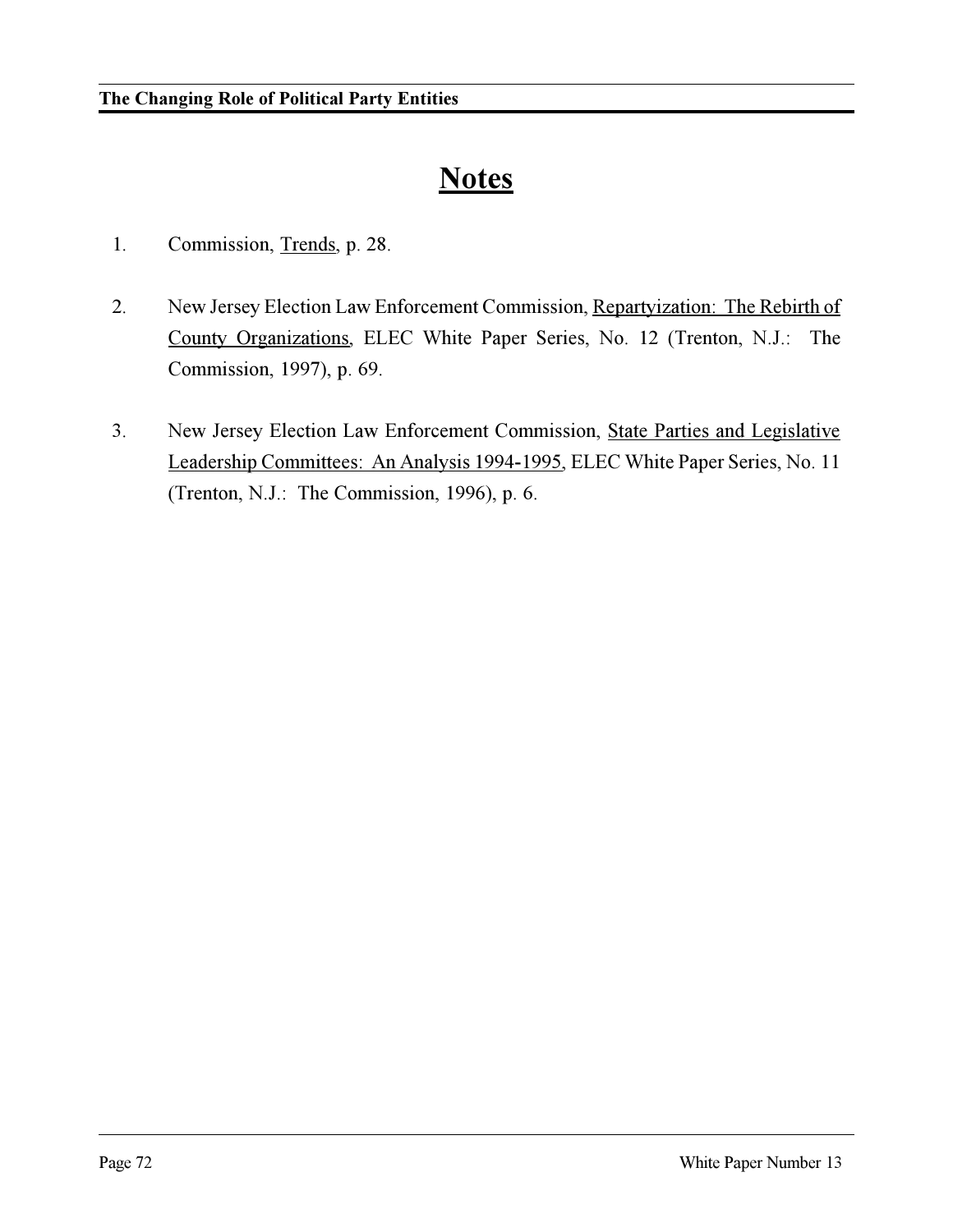**I** n updating Trends In Legislative Campaign Financing: 1977-1987, patterns emerged that were sometimes consistent with those of the previous decade and at other times different.

Campaign financial activity continued to increase between 1987 and 1997 as it had during the previous ten-year period 1977 through 1987. This increase, however, was more modest. Between 1987 and 1997, the amount of money raised by candidates for the State Senate and Assembly increased by 57 percent while between 1977 and 1987 it had increased by 295 percent. Similarly, spending over the most recent ten-year period climbed by 60 percent compared with the 195 percent increase recorded during the previous ten-year period. Moreover, financial activity during 1987-1997 did not exhibit a steady and consistent upward trend from year to year. Instead, unlike the period 1977-1987, financial activity from election to election was uneven, decreasing in 1993 from 1991 before climbing again in 1997.

#### **1987-1997 Fundraising Increases are more Modest**

The slower rate of increase in campaign fundraising activity between 1987 and 1997 should not be construed as a sign that the race for campaign dollars has ebbed, however. By 1997, in terms of real dollars, fundraising by legislative candidate had exceeded \$25 million and spending \$20 million. Further, the 1993 reform of the Campaign Act, which imposed limits on contributions to candidates that were much more stringent than those imposed on political party committees, facilitated the flow of contributions to the state and county party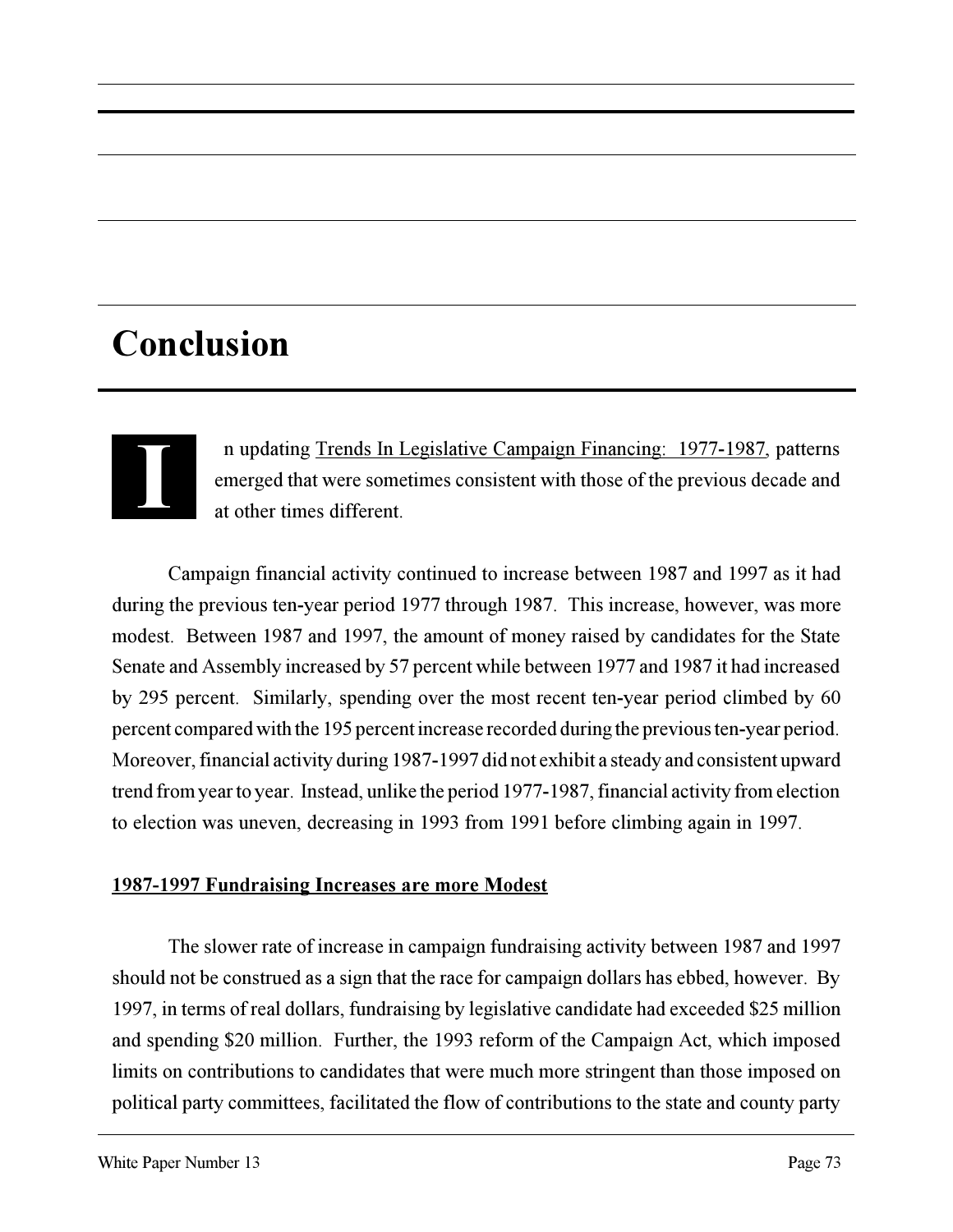committees to a much greater extent than before.

#### **Increases in Financial Activity Includes both Parties**

While Republican legislative candidates increased their receipt totals by 105 percent between 1987 and 1997, \$6.8 million to almost \$14 million, and Democratic legislative candidates increased their fundraising totals by only 21 percent, \$9.4 million to \$11.4 million, the reader should not be misled into thinking that the Democrats were left out in the cold. In fact, a closer look reveals that on an election by election basis Democratic candidates more than held their own. Democratic legislative candidates outraised Republicans by 38 percent in 1987 and by 98 percent in 1993. When Republicans ran as the majority party in 1993 and 1997, they outdistanced Democrats in fundraising by 3 percent and 23 percent. Thus, as pointed out in the earlier study of legislative financial activity occurring between 1977 and 1987, extensive financial activity from 1987 through 1997 was bipartisan.

#### **Incumbents Remain Strong Fundraisers**

Very similar to the previous decade incumbents enjoyed a considerable advantage in fundraising. While for the most part they also enjoyed a high rate of return to office, as was the case between 1977 and 1987, there was, however, a significant drop-off in that rate in one election during the later period.

Incumbents raised 64 percent, 61 percent, 68 percent, and 62 percent of all funds in 1987, 1991, 1993, and 1997, respectively. They were returned to office at a rate of 97 percent, 93 percent, and 97 percent in 1987, 1993, and 1997, respectively. That rate of reelection was much lower in 1991, however, at 76 percent. This decrease is attributable to three factors: a national anti-incumbent mood, the backlash against higher taxes, and a slight increase in challenger receipts.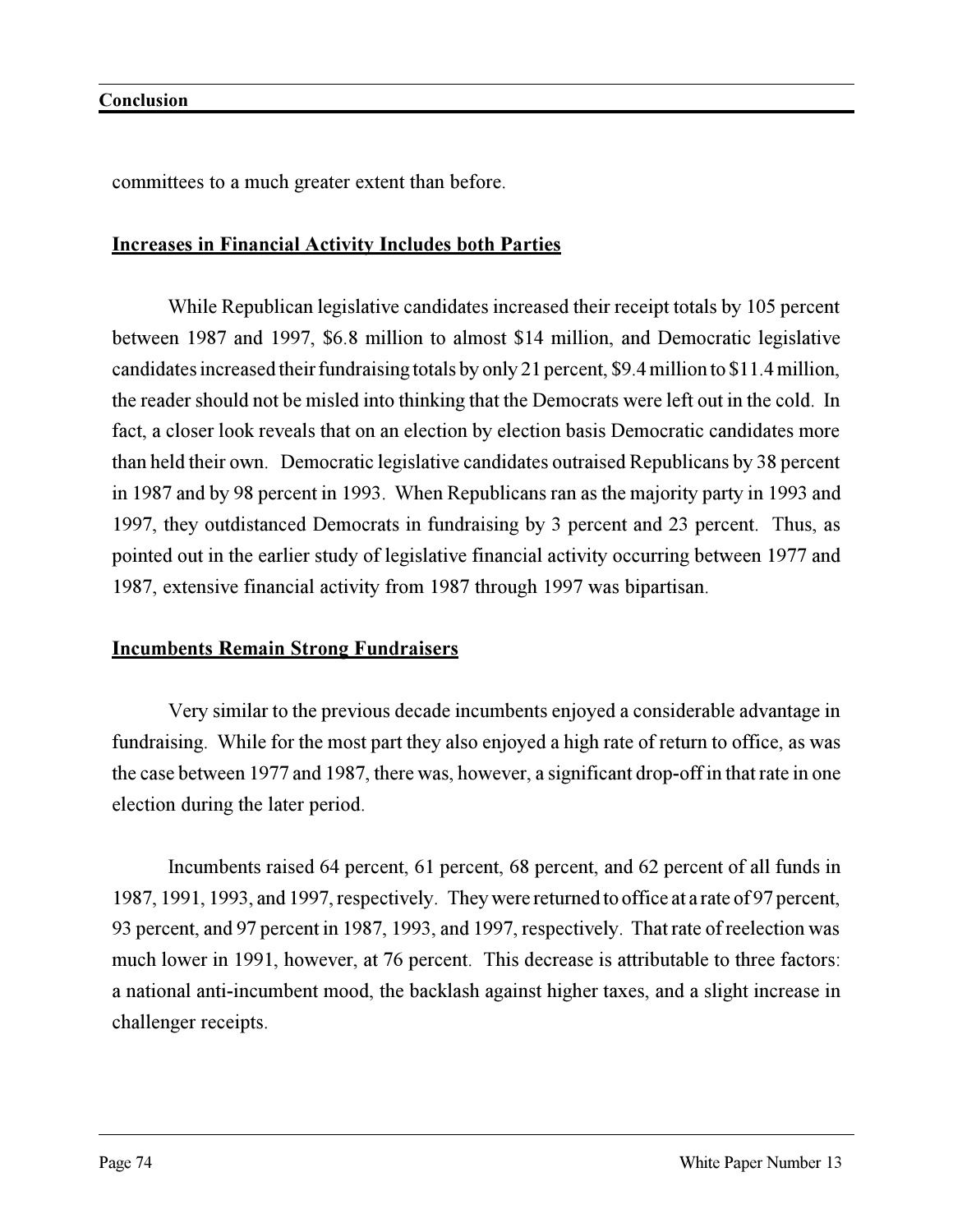#### **Contributions from Party Entities Increases**

The sources of legislative candidate funds remained fairly consistent throughout the most recent ten-year period, with slight variations from year to year. Legislative leadership committees steadily increased their proportion of contributions to legislative leadership committees, making a 24 percent of all contributions to legislative candidates in 1997. Political party contributions reached 17 percent in 1997, while the proportion of legislative contributions represented by individuals peaked in 1997 at 18 percent.

The proportion of legislative contributions derived from other candidates was significant during most of this period, excepting 1997. From a high 28 percent of contributions in 1991, candidate entity contributions receded to 9 percent by 1997.

Business contributions as a proportion of all legislative contributions remained around 13 percent throughout but the percentage of contributions derived from PACs declined from 20 percent in 1987 to 12 percent of all receipts in 1997. Unions and political committees provided a relatively low proportion of contributions to legislative candidates throughout the ten-year period.

#### **Spending Increases but more Modestly than Previous Ten-Year Period**

As noted above, spending by legislative candidates increased to its highest level ever by 1997, but at a slower pace than during the period 1977 to 1987. Overall, Democratic candidates for the Legislature spent more money on their campaigns between 1987 and 1997 than did their Republican opponents. However, Republican candidate spending did increase by 87 percent during this period compared with 41 percent by Democrats.

The study points out that the pattern of spending undertaken by the legislative candidates from 1987 to 1997 was similar to that of spending between 1977 and 1987, with spending increasing for both parties in both decades. The analysis highlights the fact that in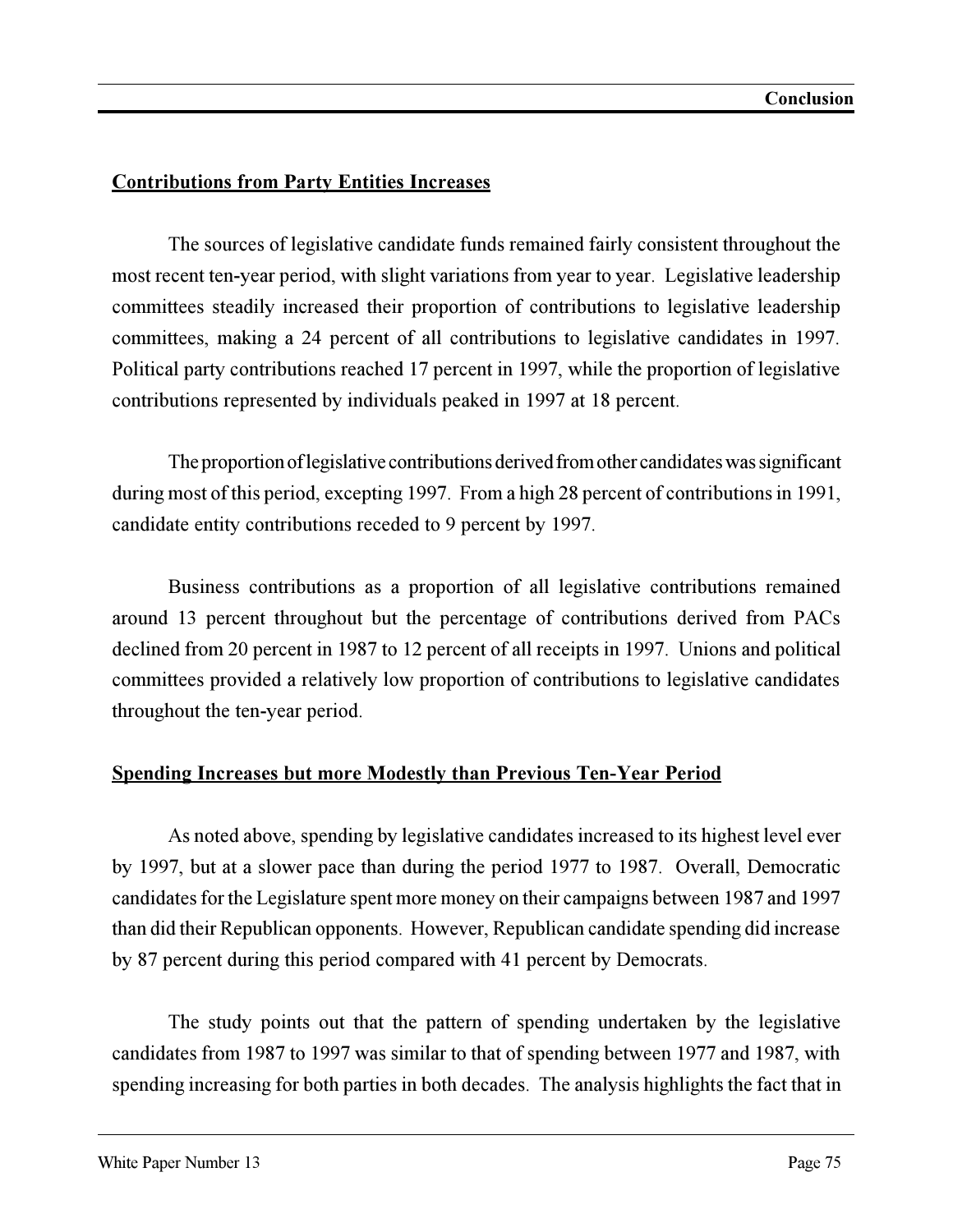both decades the party that spent the most money failed to win a majority in either house in two out of four Senate and Assembly elections.

The theory was thus presented that money alone has not been the determining factor in legislative elections. While certainly important, the study points out that incumbency, issues, and an increased involvement by party entities in campaigns all are important factors in determining the outcome of elections.

With the exception of the general election of 1993, when candidates for the Assembly outspent their Senate counterparts, State Senate candidates expended the most money on campaigns. Not surprisingly, incumbents outspent challengers, and by a wide margin, ranging from a differential of 36 percent in 1997 to one as wide as 78 percent in 1993. As indicated, it is the contention of the study that other factors in addition to money play a role in the outcome of campaigns and that this spending data, which shows a narrowing of the spending gap in 1997, but an incumbent return rate of 97 percent, supports this theory.

#### **Legislative Candidates Spend on Mass Media**

Finally, the study of legislative spending indicates that legislative candidates reported spending about half of their money on broadcast and print media advertising, which includes direct mail. The majority of that spending incidentally, went for direct mail, which makes very good sense in that direct mail allows legislative candidates to target their messages and not have these messages get lost on television advertising that broadcasts their message beyond their districts and includes the messages of many other candidates. The study points out, however, that cable television advertising, which is local in nature, did increase to 33 percent of mass communication expenditures in 1997 from 18 percent in 1987.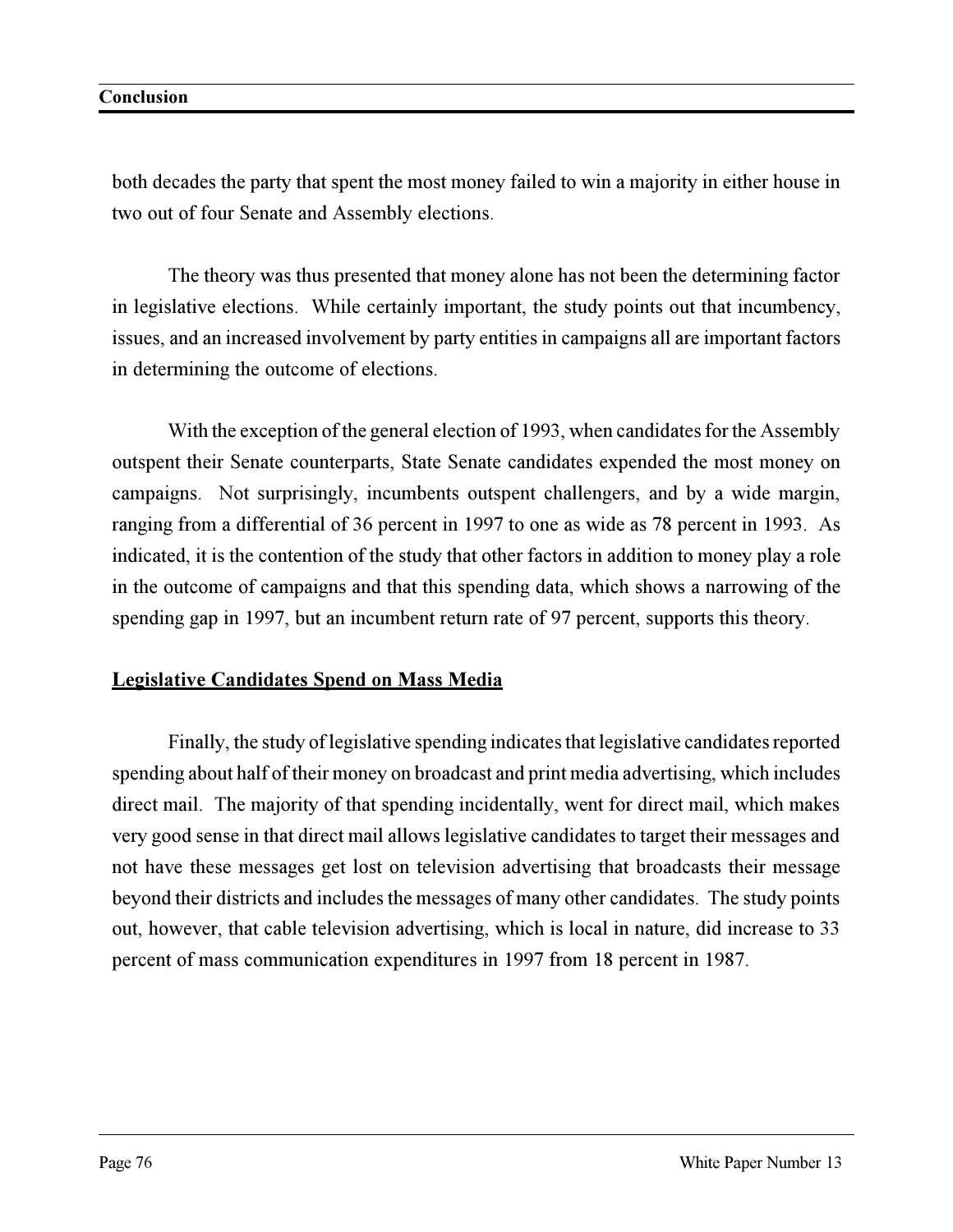#### **PAC Contributions Decline**

In this update of Trends In Legislative Campaign Financing: 1977-1987, an inquiry was undertaken with regard to political action committees. Noting that the earlier study predicted that PACs would continue to be a force behind increased campaign spending by legislative candidates provided the campaign law did not change, the analysis disclosed that because the law did change PAC contributions instead of increasing over the decade actually declined. From 1987 through 1997, while the number of special interest political action committees increased by 29 percent, their contributions decreased by 30 percent in 1997, and their contributions to legislative candidates declined to \$2.4 million. The study suggests, though, that the reduction in PAC activity does not necessarily indicate that PACs are giving less but that their money may be flowing through the legislative leadership committees and parties. In any event, they are an important source of funding but not the dominant source.

PAC money went to Republican candidates to a greater degree during the most recent ten-year period under study. This trend was not surprising in that the Republicans have controlled both houses of the legislature during most of the 90's. As the analysis noted during the 1980's, when Democrats mainly controlled the Legislature, PAC money flowed to candidates of their party.

Finally, business and trade association PACs were the biggest donors to legislative candidates, ideological and union PACs contributed significant amounts but not to the extent that business and trade association PACs did. It has been theorized that PAC giving may relate to the nature of issues prominent in any given election year.

#### **Political Party Entities Grow Stronger**

Among other subjects, this study also inquired into the financial activity of political parties and legislative leadership committees between 1987 and 1997. As suggested, the U.S. Supreme Court's 1989 Eu decision, which officially sanctioned party endorsements in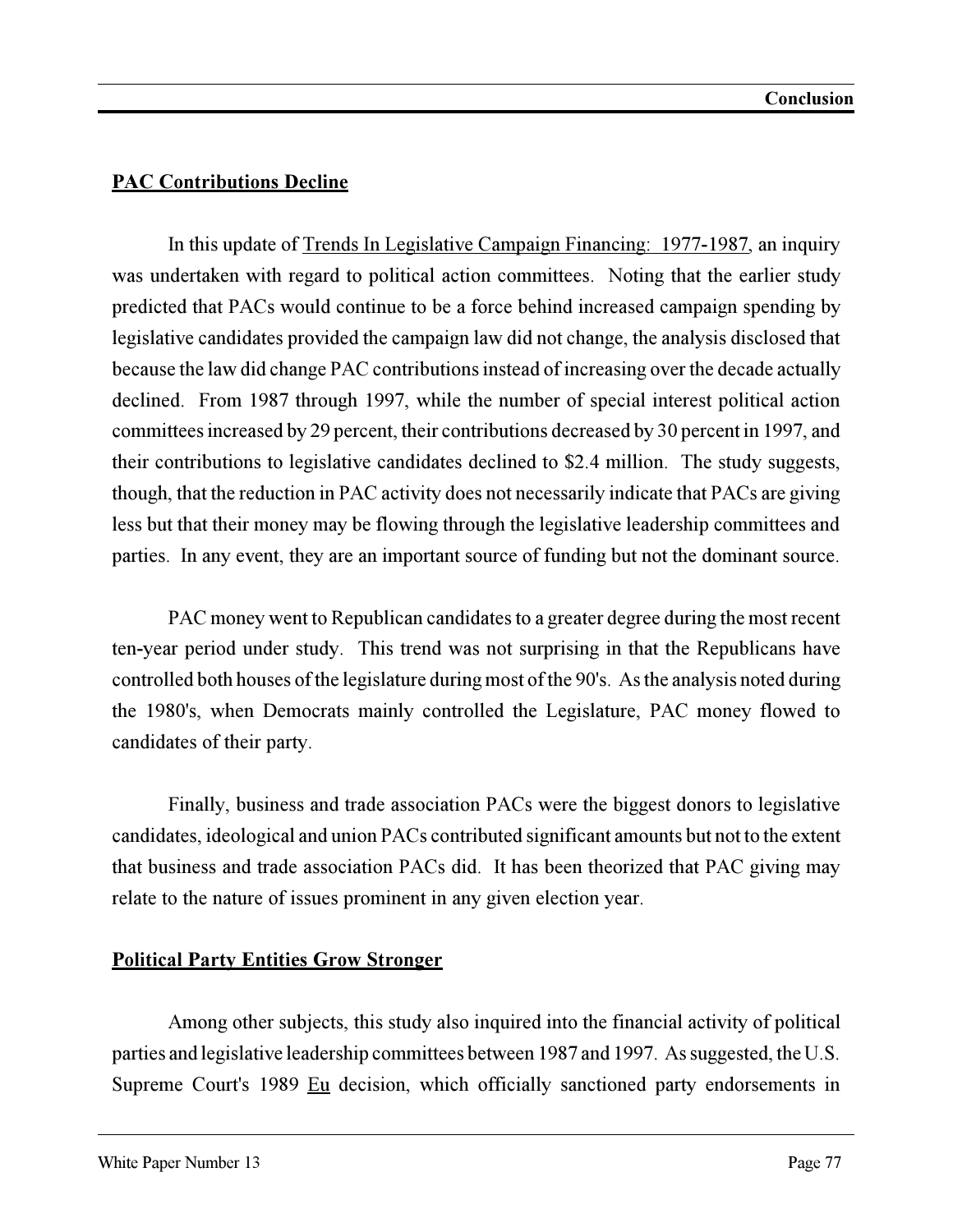primary elections and the 1993 revision of New Jersey's Campaign Finance Law, which strengthened party entities, had a major impact on the activity of political parties during the recent decade. Between 1987 and 1997, for example, financial activity by the state party committees increased by a significant margin. Fundraising rose by 110 percent and spending by 118 percent. The study found that the Republican State Committee led in financial activity in 1987 and 1997, while the Democratic State Committee raised and spent the most money in 1991 and 1993. An advantage in financial activity coincided with whichever party holds the governorship.

Because legislative leadership committees were not formalized in the statute until 1993, the study analyzed only their activity in 1993 and 1997. During this four-year period, receipts increased by 33 percent and spending by 65 percent. The study points out that in most instances the legislative leadership committees of the party that holds a majority in the Legislature has the best chance of raising the most money.

#### **Conclusion**

This study has provided a comprehensive view of financial activity by legislative candidates and of entities involved in legislative elections. Where possible, it has compared data from the most recent decade, 1987-1997, to that of the ten-year period 1977-1987. In so doing, it has uncovered patterns of financial activity that point, in some instances, to continuing trends, and in others, to interruptions in trends. It has been the intent of this study to provide valuable information on financing legislative campaigns to assist the public as well as policymakers, in determining whether or not further reform of the system is needed.